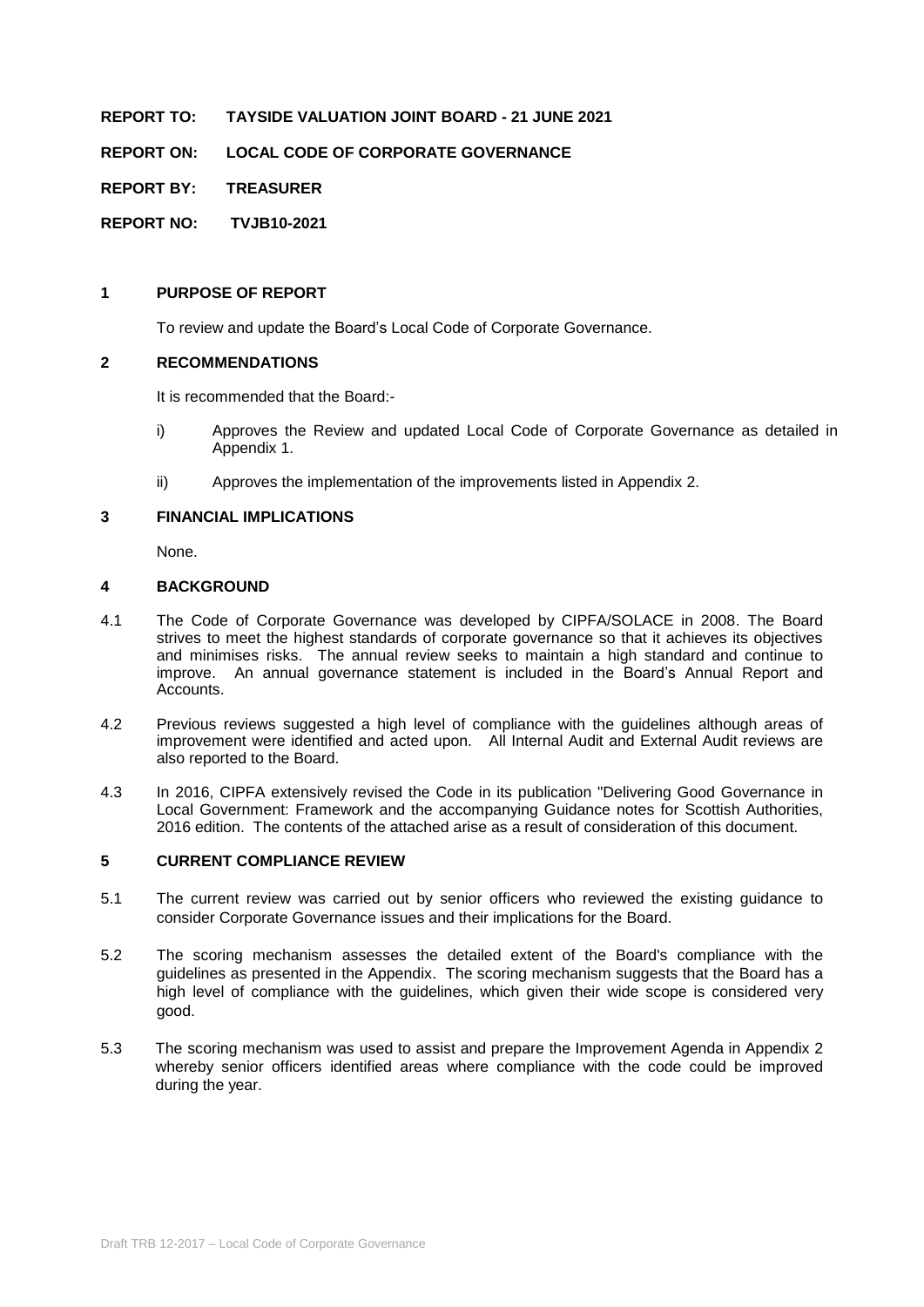#### **6 POLICY IMPLICATIONS**

This report has been screened for any policy implications in respect of Sustainability, Strategic Environmental Assessment, Anti-Poverty, Equality Impact Assessment and Risk Management. There are no major issues identified.

## **7 CONSULTATIONS**

The Clerk to the Joint Board and Assessor have been consulted in the preparation of this report and are in agreement with the contents.

#### **8 BACKGROUND PAPERS**

CIPFA's Delivering Good Governance in Local Government: Framework (2016); and CIPFA's Delivering Good Governance in Local Government: Guidance Notes for Scottish Authorities (2016).

#### **ROBERT EMMOTT TREASURER 4 JUNE 2021**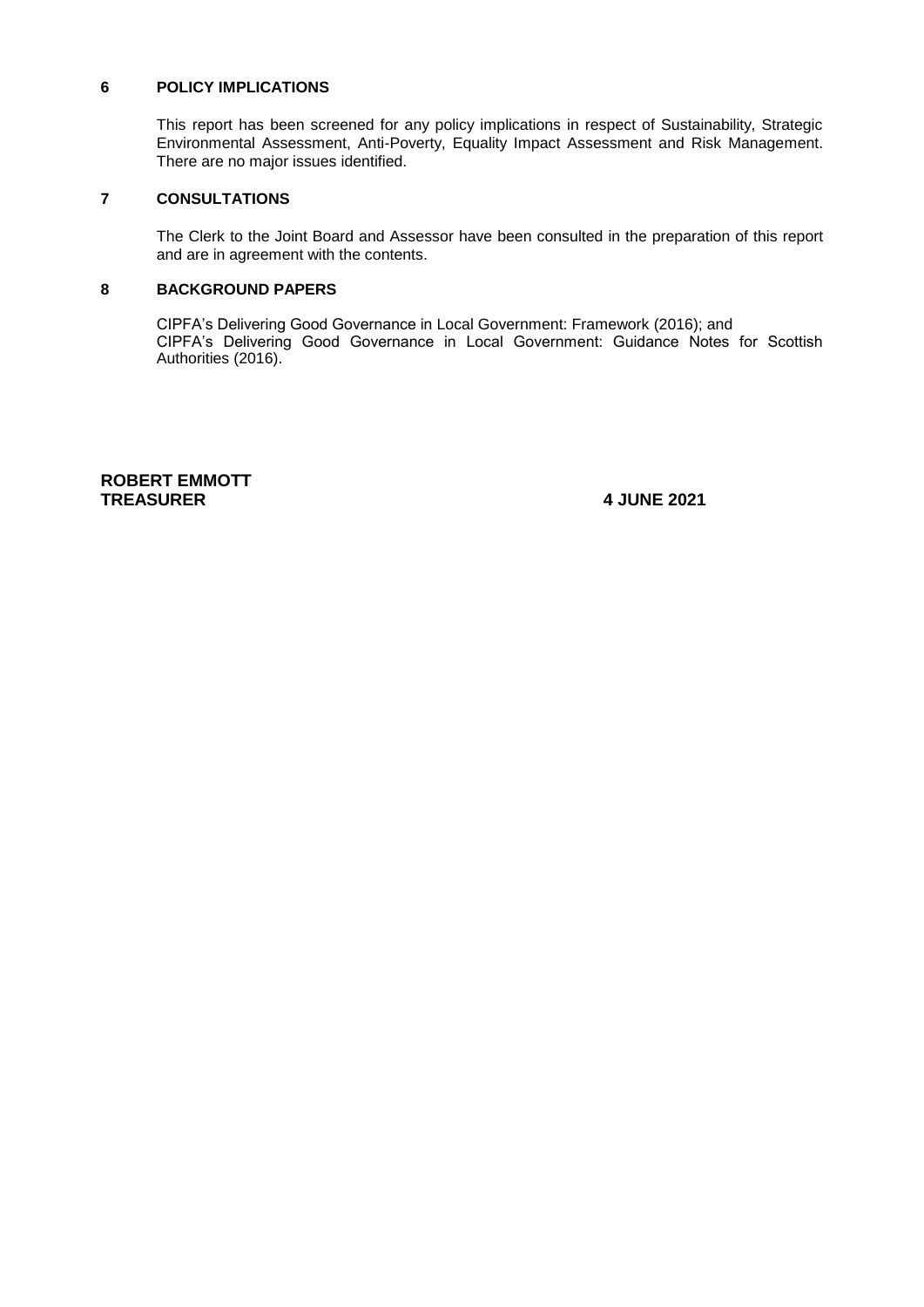**APPENDIX 1**



# LOCAL CODE OF CORPORATE GOVERNANCE

**JUNE 2021**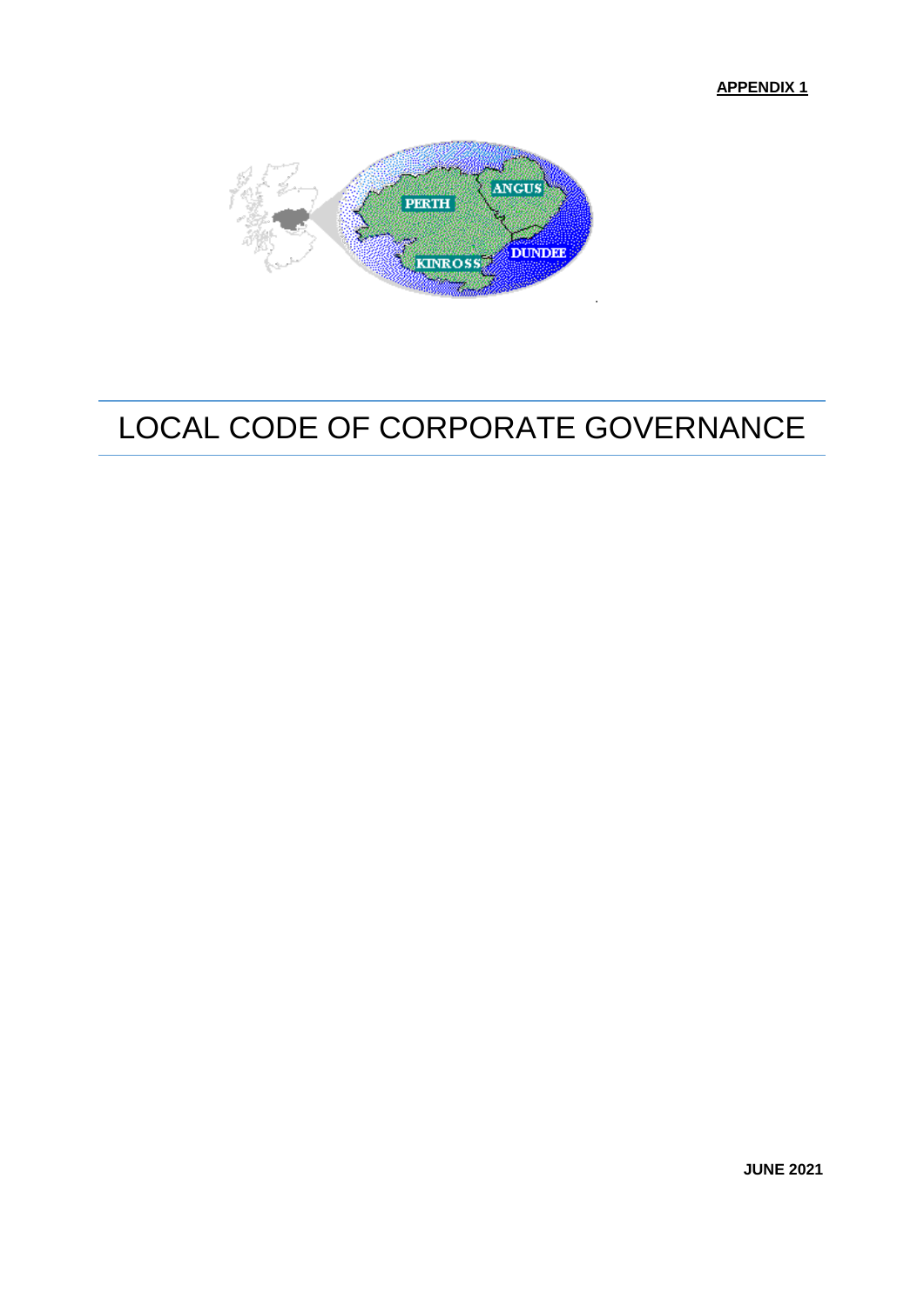#### **TAYSIDE VALUATION JOINT BOARD**

#### **LOCAL CODE OF CORPORATE GOVERNANCE (2021)**

#### **FOREWORD**

Tayside Valuation Joint Board strives to meet the highest standards of corporate governance to help ensure that it meets its objectives. The Board is determined to ensure that it delivers the best possible service to bridge users. It has developed a modern and effective service that responds quickly and flexibly, delivering high quality services.

The Board is committed to effective decision-making that is transparent and open to genuine scrutiny. It therefore provides on its website [\(http://www.tayside-vjb.gov.uK\)](http://www.tayside-vjb.gov.uk/index.htm) details of its plans, procedures and performance.

#### **DEFINITION**

Corporate governance is the system by which Tayside Valuation Joint Board directs and controls its functions and relates to its users. A Corporate Governance Assurance Statement is included in the Board's Annual Report and Accounts each year.

#### **THE CODE**

The Local Code of Corporate Governance for the Board consists of seven main elements:-

- 1) Behaving with integrity, demonstrating strong commitment to ethical values and respecting the rule of law.
- 2) Ensuring openness and comprehensive stakeholder engagement.
- 3) Defining outcomes in terms of sustainable economic, social and environmental benefits.
- 4) Determining the interventions necessary to optimise the achievement of the intended outcomes.
- 5) Developing the entity's capacity, including the capability of its leadership and the individuals within it.
- 6) Managing risks and performance through robust internal control and strong public financial management.
- 7) Implementing good practices in transparency, reporting and audit to deliver effective accountability.

#### **1) BEHAVING WITH INTEGRITY, DEMONSTRATING STRONG COMMITMENT TO ETHICAL VALUES AND RESPECTING THE RULE OF LAW**

The Board has a range of systems and procedures in place to ensure that members and employees of the authority are not influenced by prejudice or conflicts of interest in dealing with its stakeholders. Registers of Members' Interests are held by their constituent councils and are continuously updated and are available for inspection by members of the public.

The Board members are required to adhere to the code of Conduct for Councillors. Employees are required to adhere to the National Code of Conduct for Local government Employees, Financial Regulations, Standing Orders, Fraud Guidelines, and Disciplinary Procedures. The Board has a Whistleblowing policy in place to provide for the direct reporting of problems to senior managers without fear of recrimination and a Complaints Procedure to allow users to bring issues to the attention of senior management.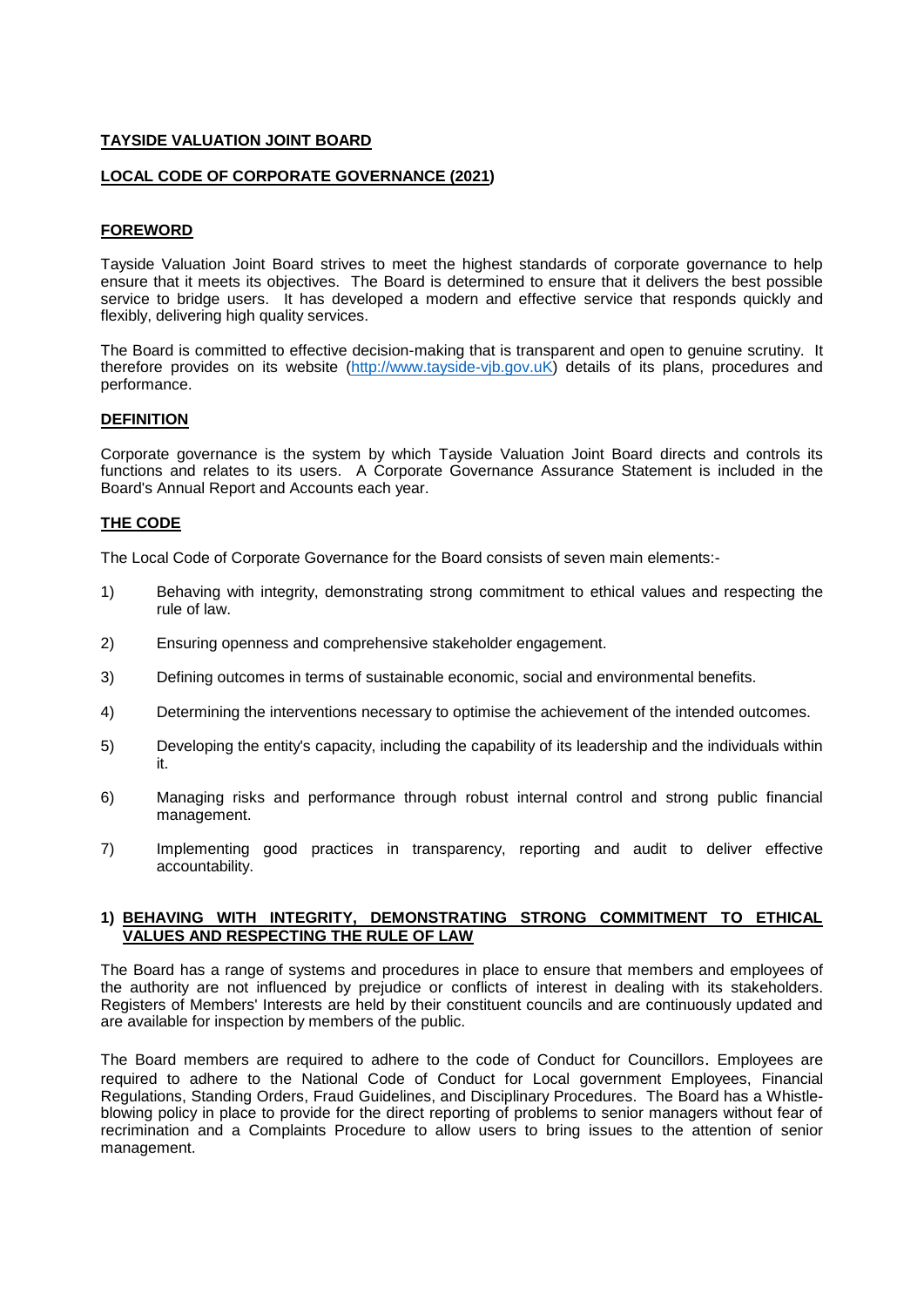The National Code of Conduct, the Disciplinary Procedures and the Local Code on Corporate Governance are also applicable in general terms to any external organisations to which elected members and/or officers are appointed.

The Board is committed to equal opportunities including both the elimination of discrimination and the use of positive action measures to ensure that employment opportunities, service provision and access to civic life are bias free and made equally and easily available to people from target groups.

#### **2) ENSURING OPENNESS AND COMPREHENSIVE STAKEHOLDER ENGAGEMENT**

The Board ensures that Board Minutes, Board Documents, Annual Accounts, etc. are published and freely available on its website [\(www.tayside-vjb.gov.uk\)](http://www.tayside-vjb.gov.uk/pages/pages/boardmeetings.html). The Board also has a Freedom of Information Policy. The Board's Standing Orders include Tender Procedures to ensure that the decisions of Senior Officers are guided by the requirements of the latest Public Contracts (Scotland) Regulations.

The Board has a Strategy in place to ensure that it effectively engages with stakeholders.

As with Local Authority Meetings, all meetings of the Board are open to the public and full minutes of the meetings are recorded.

#### **3) DEFINING OUTCOMES IN TERMS OF SUSTAINABLE ECONOMIC, SOCIAL AND ENVIRONMENTAL BENEFITS**

The Board has a clear vision which is set out in a formal statement based on the core functions which are defined in statute. Service Delivery within the Statutory framework is reviewed and assessed each year with regard to key performance targets.

The performance targets support the Corporate and Service Plans, which cover a three year period and form a regular item on the agenda for management meetings agenda.

Regular reporting to the Board ensures that the defined outcomes are delivered on a sustainable basis within the resources available. Medium-term Budgets are updated and reported annually and there is a Business Continuity Plan and a Risk Management Strategic Plan in place.

#### **4) DETERMINING THE INTERVENTIONS NECESSARY TO OPTIMISE THE ACHIEVEMENT OF THE INTENDED OUTCOMES**

The Board's core functions are determined by statute and in many cases include rigid statutory deadlines. The means of service delivery within the Statutory Framework is reviewed and assessed on an ongoing basis at regular management meetings. No services or activities are undertaken which are not directly, or indirectly mandated by statute.

Performance is monitored, through Key Performance Indicators, for each core function, and reported to the Scottish Government and Electoral Commission as appropriate. Key performance Indicators underpin the Boards Corporate and Service Plans, which are reported publicly via the annual performance report.

The Board has a Service Level Agreement in place for various services from Dundee City Council to ensure that the Board is protected against changes to legislation with regard to general Legal requirements, and also covering issues in Procurement, Human Resources, Financial, Insurance and Risk Management, Engineering, IT, etc.

The Annual Governance Statement process ensures that the capacity exists to generate the information required to review service quality and governance issues on a regular basis.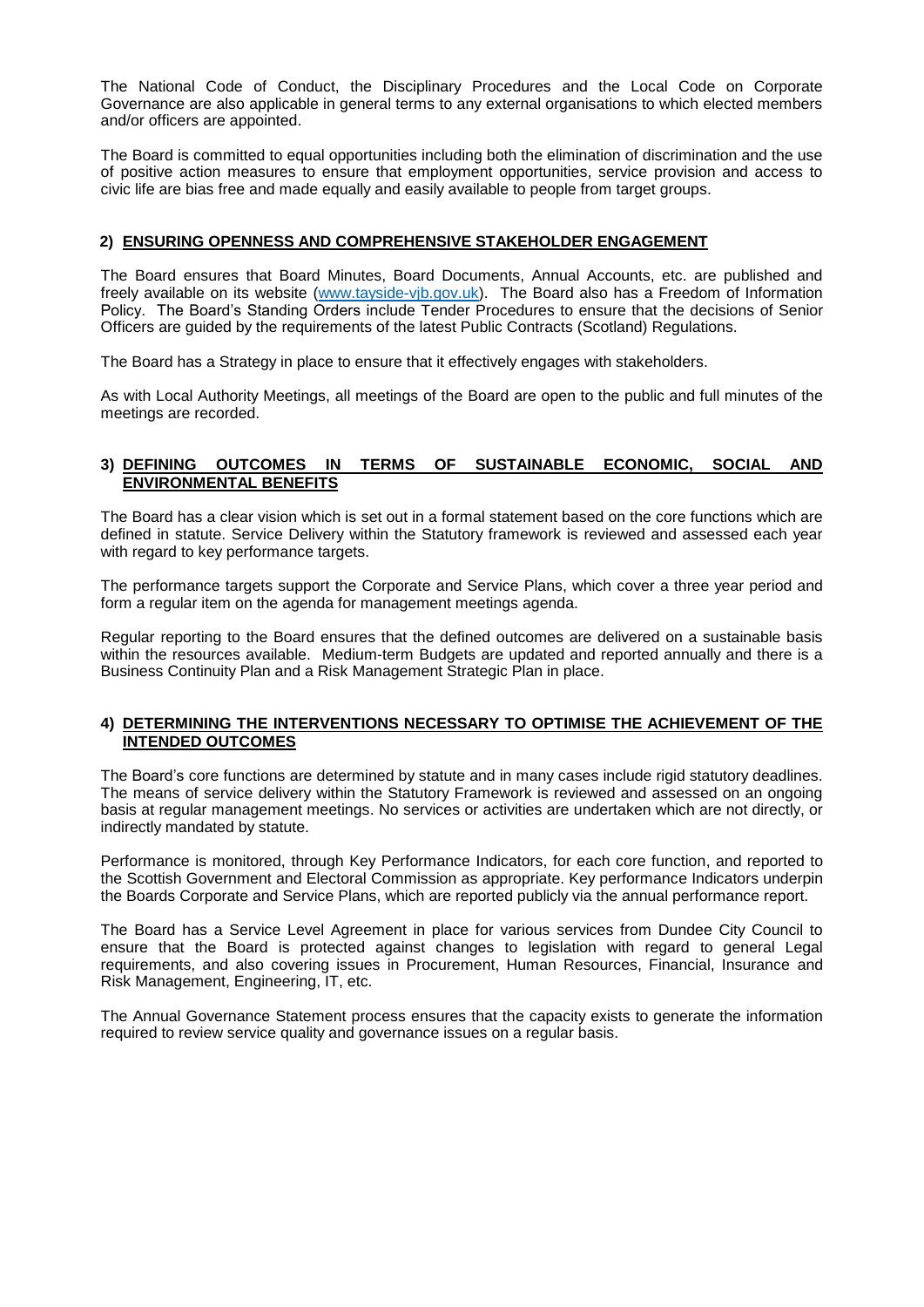#### **5) DEVELOP THE ENTITY'S CAPACITY, INCLUDING THE CAPABILITY OF ITS LEADERSHIP AND THE INDIVIDUALS WITHIN IT**

Regular meetings are held between the Assessor and Management Team to monitor and manage resources to ensure compliance with the board's Corporate and Service Plan objectives.

New employees are required to complete an induction programme designed to provide background information on Tayside Valuation Joint Board's activities and operational requirements as well as keeping the individual up-to-date with current issues of interest with which the Board is involved.

The Board plans to provide induction training for new members designed to provide background information on the Board's core activities as well as their scrutiny and governance responsibilities.

The employee appraisal process links to employee objectives and to job competence and health and safety requirements to ensure that training needs are planned and met.

The Annual Governance Statement Continuous Improvement Agenda ensures that the Board's capacity for personal, organisational and system wide development exists and allows for shared learning from external agencies such as Internal and External Audit with regards governance weaknesses.

#### **6) MANAGING RISKS AND PERFORMANCE THROUGH ROBUST INTERNAL CONTROL AND STRONG PUBLIC FINANCIAL MANAGEMENT**

The Boards functions are heavily prescribed by statute. Detailed advice is provided by officers of the constituent councils when required. Performance is monitored closely by key performance Indicators and reported on a regular basis to the Board.

The Board has a developed Risk Management Plan and Risk Management Register. A Business Continuity Plan is reviewed regularly and presented to the board annually.

Regular reports monitoring actual revenue and capital expenditure against budgets are reported to the board along with key performance information.

The Board's accounts include a corporate governance statement.

#### **7) IMPLEMENTING GOOD PRACTICES IN TRANSPARENCY, REPORTING AND AUDIT TO DELIVER EFFECTIVE ACCOUNTABILITY**

The Board is committed to the transparency and scrutiny of its services and processes including decisionmaking. To that end Board Minutes and Board Documents are published on the Board's website. External and Internal Audit recommendations are reported to the Board.

Continued peer review and co-ordination of best practice takes place with equivalent and professional organisations.

The statutory framework ensures that the Assessor & ERO and the Board are responsible for ensuring that the core functions are delivered in line with the relevant legislation.

The Board's Annual Governance Statement ensures that robust arrangements for assessing the extent to which the principles contained in CIPFA's Delivering Good Governance: Framework (2016) have been applied and the results are published, including an action plan for improvement.

The Assessor, Treasurer and Clerk to the Board are responsible for ensuring that agreed procedures are followed and that all applicable statutes, regulations and statements of good practice are complied with.

The Treasurer is responsible for ensuring appropriate advice is given to the Board on all financial matters, keeping proper financial records and accounts and maintaining an effective system of internal financial control under the terms of the Financial Regulations.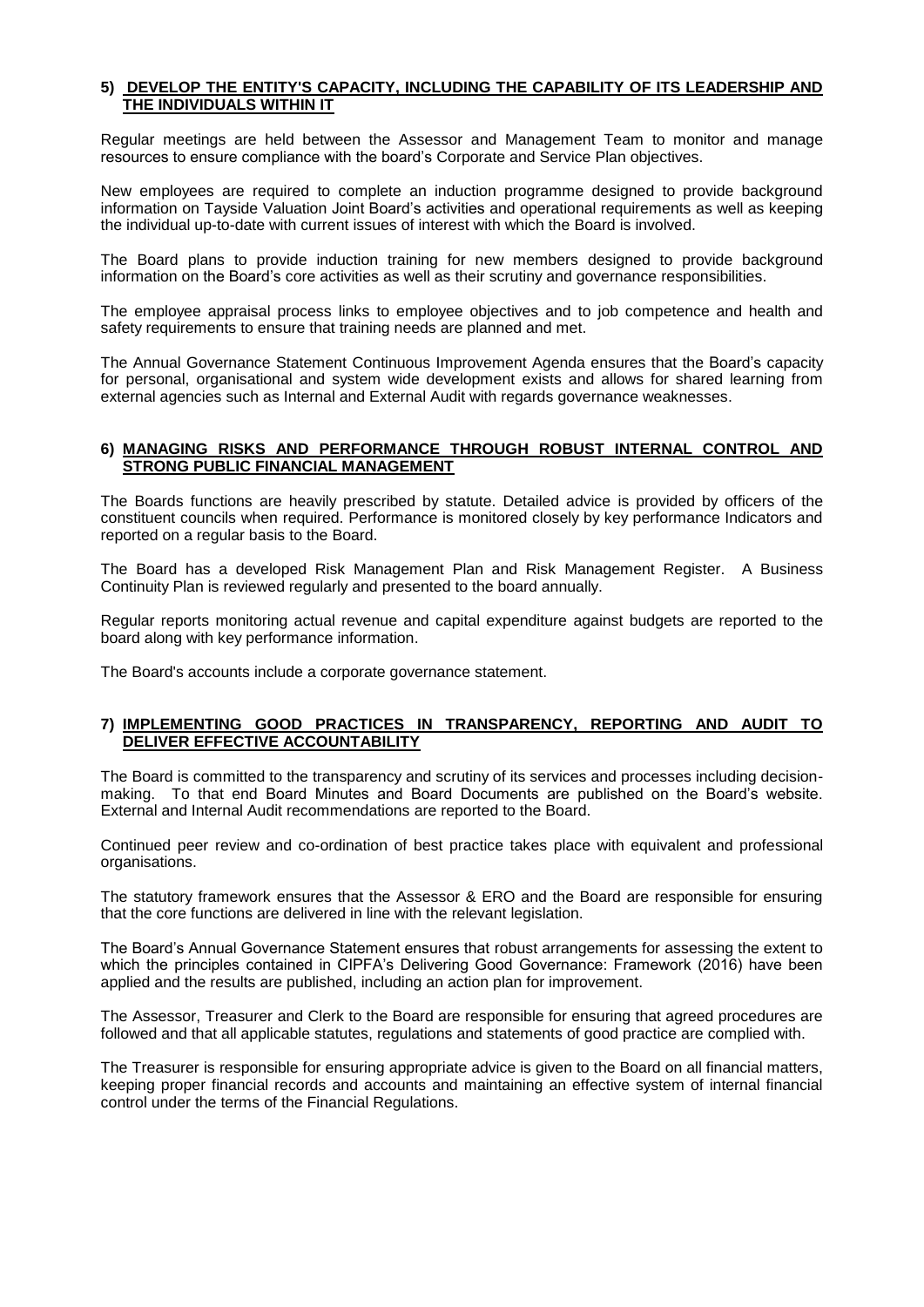## **TAY SIDE VALUATION JOINT BOARD**

#### <u>IMPROVEMENT AGENDA FOR 2021/2022</u>

# **TABLE 2**

| Improvements 2021/2022                                                                                                                         | <b>Principle</b> | Code<br><b>Reference</b>    | <b>Responsible</b><br>Officer(s) | <b>Target</b><br><b>Completion</b><br><b>Date</b> | <b>Progress Updates</b>                                                                                                                                                                          |
|------------------------------------------------------------------------------------------------------------------------------------------------|------------------|-----------------------------|----------------------------------|---------------------------------------------------|--------------------------------------------------------------------------------------------------------------------------------------------------------------------------------------------------|
| Investigate options for ensuring that the<br>medium term financial strategy integrates<br>with service priorities and resource<br>constraints. | $\overline{4}$   | 2.8, 3.1, 3.2, 3.<br>3,3.4, | <b>Treasurer</b>                 | 31/01/2022                                        | Progress carried forward<br>from 2020/21<br>Further consideration of<br>medium term financial<br>planning required - to be<br>incorporated into 2022/23<br><b>Medium Term Financial</b><br>Plan. |
| 2 Review NDR Systems taking<br>cognisance of Barclay Review<br>Recommendations                                                                 | $\overline{2}$   | 2.5                         | Assessor                         | 31/03/2022                                        | The NDR systems are<br>under review and further<br>development to ensure<br>suitability for the new<br>duties imposed by the Non-<br><b>Domestic Rates</b><br>(Scotland) Act 2020.               |
| 3 Review the Service Level Agreement<br>with Dundee City Council                                                                               | $\overline{2}$   | 2.5                         | Assessor /<br><b>Clerk</b>       | 30/09/2021                                        | <b>Dundee City Council</b><br>commenced update of all<br>Service Level Agreements<br>in March 2021                                                                                               |
| 4 Review policies in relation to<br>maintaining the health and wellbeing of<br>the workforce                                                   | $\overline{2}$   | 2.5                         | Assessor                         | 31/03/2022                                        | To commence during<br>2021/22                                                                                                                                                                    |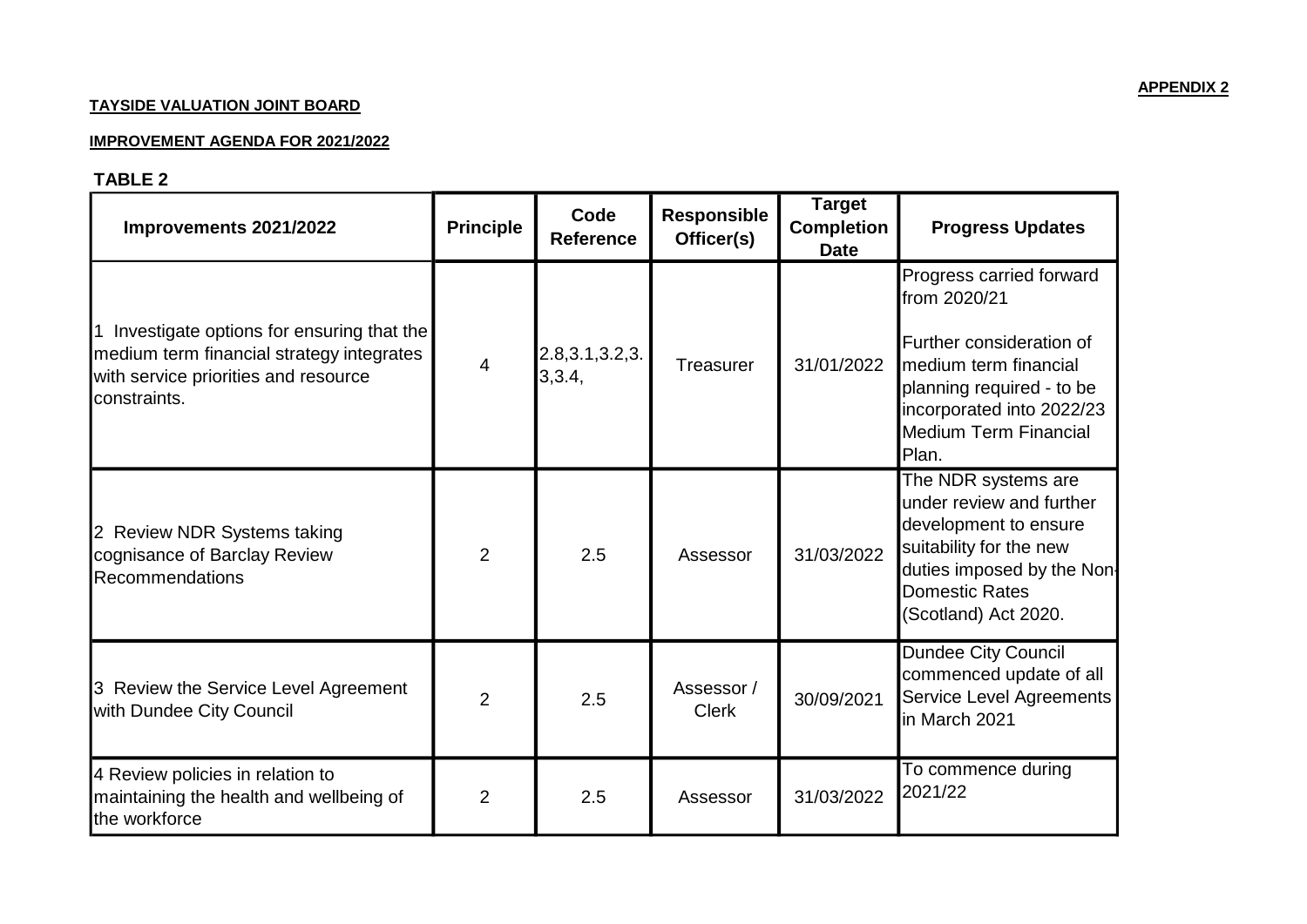

The Joint Boards Local Code of Corporate Governance 2020/21 reflects the requirements of the CIPFA/SOLACE Delivering Good Governance in Local Government Framework published in 2016 and the supporting Guidance Note for Scottish Authorities. For each of the seven core principles of good governance outlined in the CIPFA/SOLACE Delivering Good Governance in Local Government Framework provides supporting principles and a range of specific requirements that should be reflected in Joint Boards Local Codes of Corporate Governance. The supporting Guidance Note for Scottish Authorities provides more detail and examples of evidence such as systems, processes and documentation that may be used to demonstrate local compliance with these principles.

The CIPFA/SOLACE template detailed within the Guidance Note for Scottish Authorities has been followed in developing the Council's Local Code of Corporate Governance. As part of the self assessment process the Council's arrangements have been evaluated using the scoring system summarised in the table below:

| <b>EVALUATION</b> | <b>DEFINITION</b>                                        |
|-------------------|----------------------------------------------------------|
| 4                 | Fully compliant with the requirement of the local code   |
| 3                 | Mostly compliant with the requirements of the local code |
| 2                 | Partially compliant with local code requirements         |
|                   | Not compliant with local code requirements               |

The information gathered from the 2020/21 self-assessment of the Joint Board's governance arrangements and detailed in the attached schedules has been used to inform the areas to be included in the Joint Board's improvement plan for the year.

This return should be certified by the Assessor and returned electronically to **[michael.hassall@dundeecity.gov.uk](mailto:michael.hassall@dundeecity.gov.uk) by 12 April 2021.**

| Name | Alastair Kirkwood                                                                                                                                                                                                                                              | Designation | Assessor and Electoral Registration Officer |  |  |  |  |  |  |
|------|----------------------------------------------------------------------------------------------------------------------------------------------------------------------------------------------------------------------------------------------------------------|-------------|---------------------------------------------|--|--|--|--|--|--|
| Date | 14/05/2021                                                                                                                                                                                                                                                     |             |                                             |  |  |  |  |  |  |
|      | As a result of completion of this exercise I confirm that I am satisfied with the overall governance arrangements in $\gamma_{\rm es}$<br>Tayside Valuation Joint Board and that there is a satisfactory evidence base to support this opinion. In addition, I |             |                                             |  |  |  |  |  |  |
|      | confirm that I will take appropriate steps during the 2020/21 financial year to further enhance the Board's governance $\big _{\rm No}$<br>arrangements in the areas identified for improvement.                                                               |             |                                             |  |  |  |  |  |  |

**Please note, any significant events or developments relating to the governance arrangements that occur between 1st April 2021 and 30 June 2021 should be reported directly to the Treasurer.**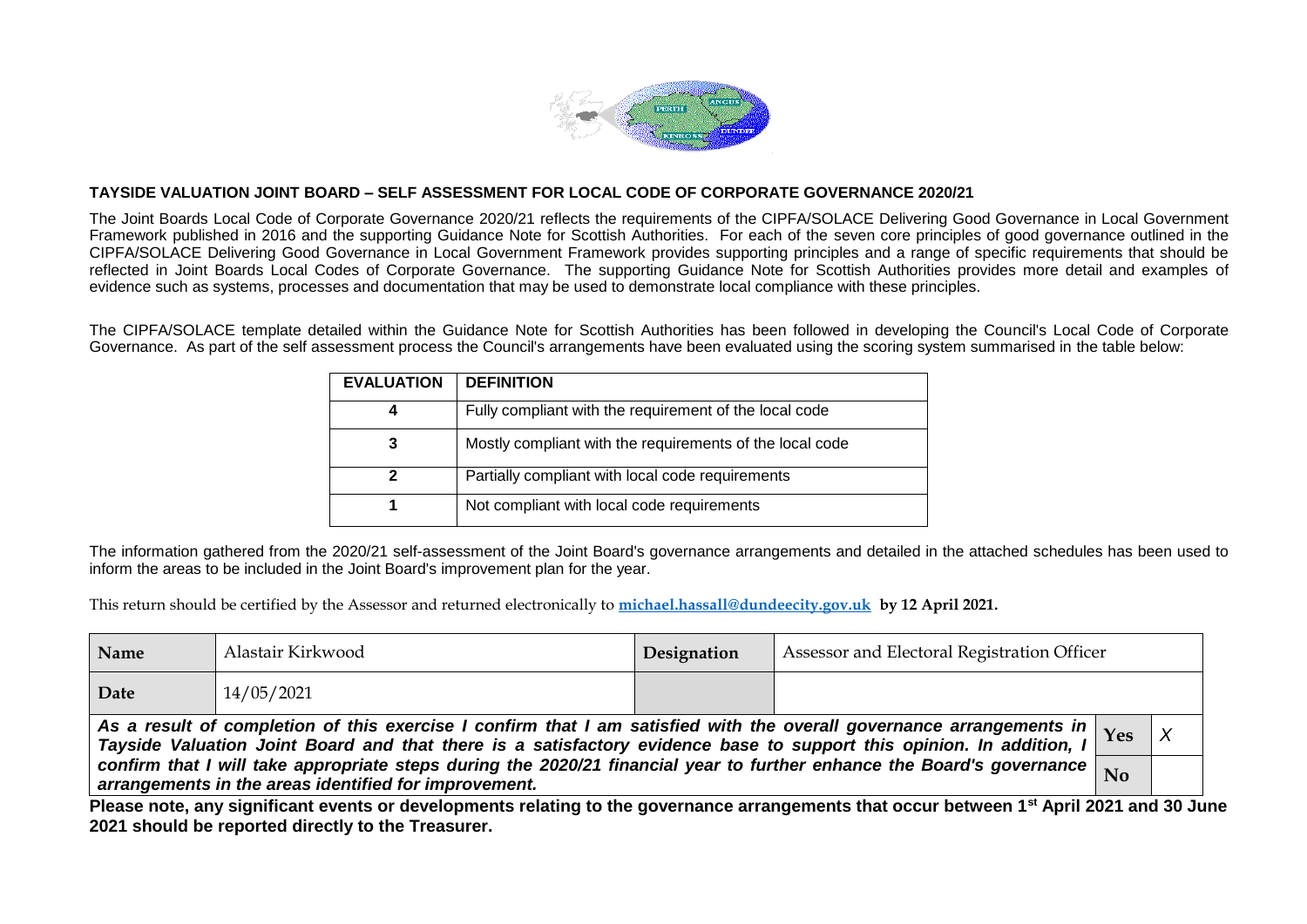**Acting in the public interest requires a commitment to and effective arrangements for:** 

man i

| <b>PRINCIPLE 1</b>             | Behaving with integrity, demonstrating strong commitment to ethical values, and respecting the rule of law                                                                                                                                                                                                                                                                                                                                                                                                                                                                                                                                       |            |                                                                                                                                                                                                                                                                                                                                                                       |                                                                                                                                                                                                                                                                                                                                                                                                                                                                                                                                                                                                                                                                                                                                                                                                                                                                                                                                                                                                                                                                                                                                                                                           |                                         |                                                 |  |  |
|--------------------------------|--------------------------------------------------------------------------------------------------------------------------------------------------------------------------------------------------------------------------------------------------------------------------------------------------------------------------------------------------------------------------------------------------------------------------------------------------------------------------------------------------------------------------------------------------------------------------------------------------------------------------------------------------|------------|-----------------------------------------------------------------------------------------------------------------------------------------------------------------------------------------------------------------------------------------------------------------------------------------------------------------------------------------------------------------------|-------------------------------------------------------------------------------------------------------------------------------------------------------------------------------------------------------------------------------------------------------------------------------------------------------------------------------------------------------------------------------------------------------------------------------------------------------------------------------------------------------------------------------------------------------------------------------------------------------------------------------------------------------------------------------------------------------------------------------------------------------------------------------------------------------------------------------------------------------------------------------------------------------------------------------------------------------------------------------------------------------------------------------------------------------------------------------------------------------------------------------------------------------------------------------------------|-----------------------------------------|-------------------------------------------------|--|--|
|                                | Valuation Joint Boards are accountable not only for how much they spend, but also for how they use the resources under their stewardship. This<br>includes accountability for outputs, both positive and negative, and for the outcomes they have achieved. In addition, they have an overarching<br>responsibility to serve the public interest in adhering to the requirements of legislation and government policies. It is essential that, as a whole,<br>they can demonstrate the appropriateness of all their actions and have mechanisms in place to encourage and enforce adherence to ethical<br>values and to respect the rule of law. |            |                                                                                                                                                                                                                                                                                                                                                                       |                                                                                                                                                                                                                                                                                                                                                                                                                                                                                                                                                                                                                                                                                                                                                                                                                                                                                                                                                                                                                                                                                                                                                                                           |                                         |                                                 |  |  |
|                                | <b>Sub-Principle</b>                                                                                                                                                                                                                                                                                                                                                                                                                                                                                                                                                                                                                             | practice.  | <b>Behaviours</b><br>actions<br>and<br>that<br>demonstrate good governance in                                                                                                                                                                                                                                                                                         | Examples of systems, processes,<br>documentation and other evidence<br>demonstrating compliance                                                                                                                                                                                                                                                                                                                                                                                                                                                                                                                                                                                                                                                                                                                                                                                                                                                                                                                                                                                                                                                                                           | <b>Evaluation</b><br>Level<br>$(1 - 4)$ | <b>Areas</b><br><b>Requiring</b><br>Improvement |  |  |
| <b>Behaving with integrity</b> |                                                                                                                                                                                                                                                                                                                                                                                                                                                                                                                                                                                                                                                  | 1.1<br>1.2 | Ensuring members and officers<br>behave with integrity and lead<br>a culture where acting in the<br>public interest is visibly and<br>consistently<br>demonstrated<br>thereby<br>protecting<br>the<br>reputation of the organisation<br>Ensuring members take the<br>lead in establishing specific<br>standard operating principles<br>or values for the organisation | Elected Members of the Board represent their<br>particular Council and are regulated by the<br>policies, procedures & codes of conduct of that<br>particular authority. In addition the Board's<br>Standing Orders require that "All members of<br>the Board shall be guided by the provisions<br>of the Code of Conduct for Councillors."<br>Officers & Staff of the Board are regulated by a<br>number of policies and procedures including:<br>• National Code of Conduct for Local<br>Government Employees in Scotland<br>• Code of Corporate Governance<br><b>Anti-Fraud Guidelines</b><br><b>Purchasing &amp; Procurement Procedures</b><br><b>Tender Procedures</b><br>Performance Appraisals<br>• Complaints Procedure<br>Reference to the Nolan Principles is key to the<br>above policies & procedures.<br>Induction procedures for new staff include a<br>requirement for each new employee to sign to<br>confirm that they have read and understood<br>policies & procedures including those above.<br>Elected Members approve the policies and<br>procedures which establish the standard<br>operating principles under which officers and<br>staff operate - these include: | $\overline{4}$<br>4                     |                                                 |  |  |
|                                |                                                                                                                                                                                                                                                                                                                                                                                                                                                                                                                                                                                                                                                  |            | and its staff and that they are<br>communicated<br>and                                                                                                                                                                                                                                                                                                                | Adoption of the National Code of Conduct<br>for Local Government in Scotland                                                                                                                                                                                                                                                                                                                                                                                                                                                                                                                                                                                                                                                                                                                                                                                                                                                                                                                                                                                                                                                                                                              |                                         |                                                 |  |  |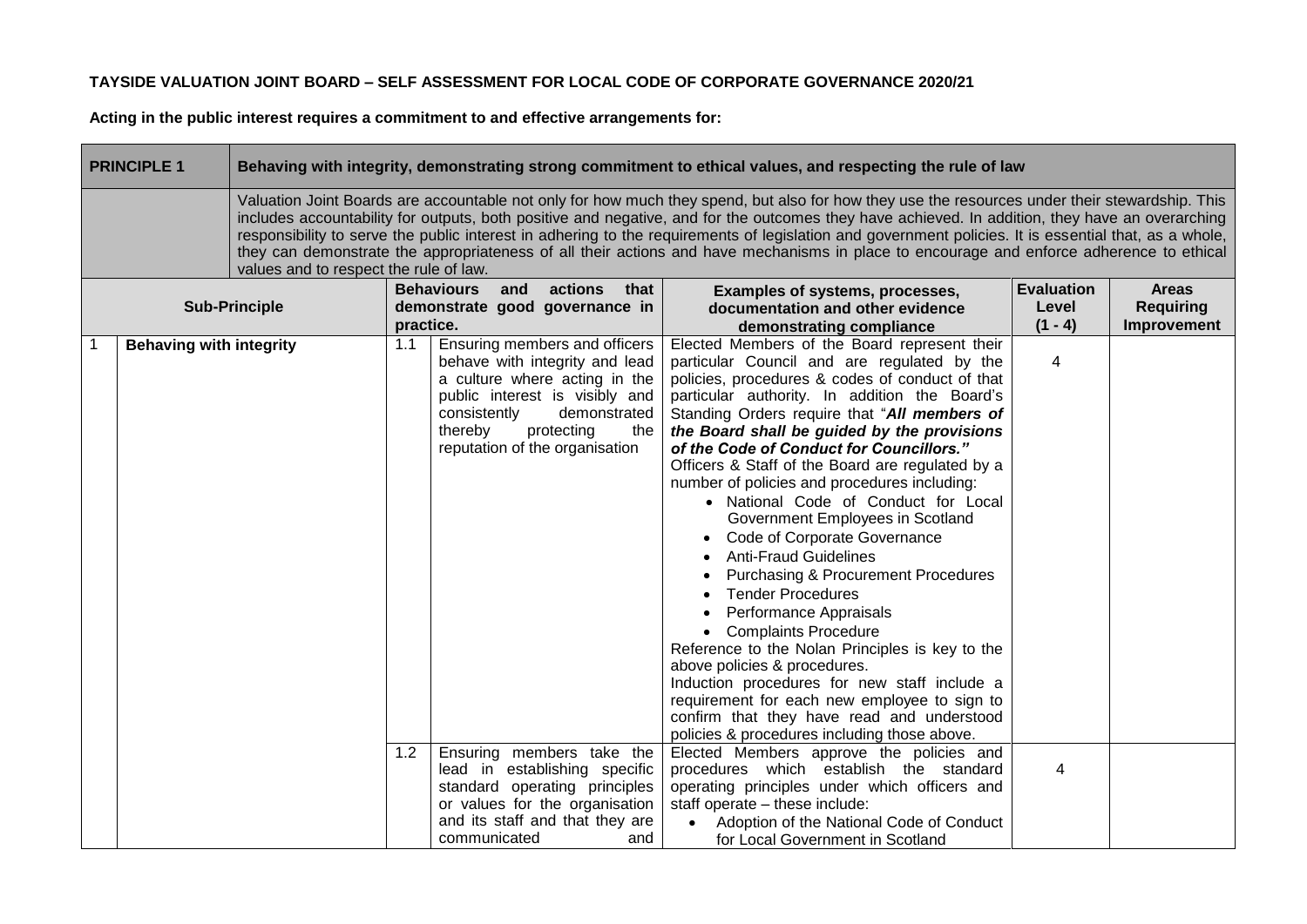|                |                                |     | understood. These<br>should<br>build on the Seven Principles<br>of Public Life (the Nolan<br>Principles)                                                                                                                                   | Code of Corporate Governance<br><b>Anti-Fraud Guidelines</b><br><b>Purchasing &amp; Procurement Procedures</b><br><b>Tender Procedures</b><br>Performance Appraisals<br><b>Complaints Procedure</b><br>Freedom of Information<br>Equalities<br>Data Protection<br><b>Records Management</b><br><b>Recruitment Procedures</b><br><b>Whistle Blowing Policy</b><br>$\bullet$                                                                                                                                                                                                                                                                                                                                                                                                                                                                                                                                                                                                                                                                                                          |   |  |
|----------------|--------------------------------|-----|--------------------------------------------------------------------------------------------------------------------------------------------------------------------------------------------------------------------------------------------|-------------------------------------------------------------------------------------------------------------------------------------------------------------------------------------------------------------------------------------------------------------------------------------------------------------------------------------------------------------------------------------------------------------------------------------------------------------------------------------------------------------------------------------------------------------------------------------------------------------------------------------------------------------------------------------------------------------------------------------------------------------------------------------------------------------------------------------------------------------------------------------------------------------------------------------------------------------------------------------------------------------------------------------------------------------------------------------|---|--|
|                |                                | 1.3 | Leading by example and using<br>standard<br>operating<br>these<br>principles or values as a<br>framework for decision making<br>and other actions                                                                                          | Meetings of the Board are undertaken within the<br>terms of the Board's Standing Orders which<br>reflect the operating principles and values<br>operated by the constituent Councils. Members<br>are required to operate in accordance with those<br>procedures.<br>Board Members are required to declare any<br>interests at each meeting.                                                                                                                                                                                                                                                                                                                                                                                                                                                                                                                                                                                                                                                                                                                                         | 4 |  |
|                |                                | 1.4 | Demonstrating, communicating<br>and embedding the standard<br>operating principles or values<br>through appropriate policies<br>and processes which are<br>reviewed on a regular basis to<br>ensure that they are operating<br>effectively | Anti-fraud and corruption policies have been<br>reviewed by Dundee City Council and are<br>considered to be working effectively.<br>Each Constituent Council maintains an up to<br>date register of member's interests.<br>Formal requests for any declarations of interests<br>are made at each meeting and are recorded in<br>the minutes of the meeting.<br>Officers and staff are required to report any<br>interests and there are procedures for checks<br>whereby any value changes (Valuation Roll &<br>Council Tax) which relate to these premises are<br>reviewed by the Depute Assessor.<br>There is a Whistle Blowing policy in place which<br>is available to the public, employees and<br>contractors via the Board's web site.<br>There is a Complaints Procedure in place which<br>is available to the public via the Board's web site<br>and in paper format. Complaints are routinely<br>recorded in accordance with the procedure. Any<br>complaint which identifies an area of weakness<br>is acted upon to strengthen the integrity of the<br>Board's conduct. | 4 |  |
| $\overline{c}$ | <b>Demonstrating</b><br>strong | 2.1 | Seeking to establish, monitor                                                                                                                                                                                                              | Ethical decision making is undertaken by                                                                                                                                                                                                                                                                                                                                                                                                                                                                                                                                                                                                                                                                                                                                                                                                                                                                                                                                                                                                                                            |   |  |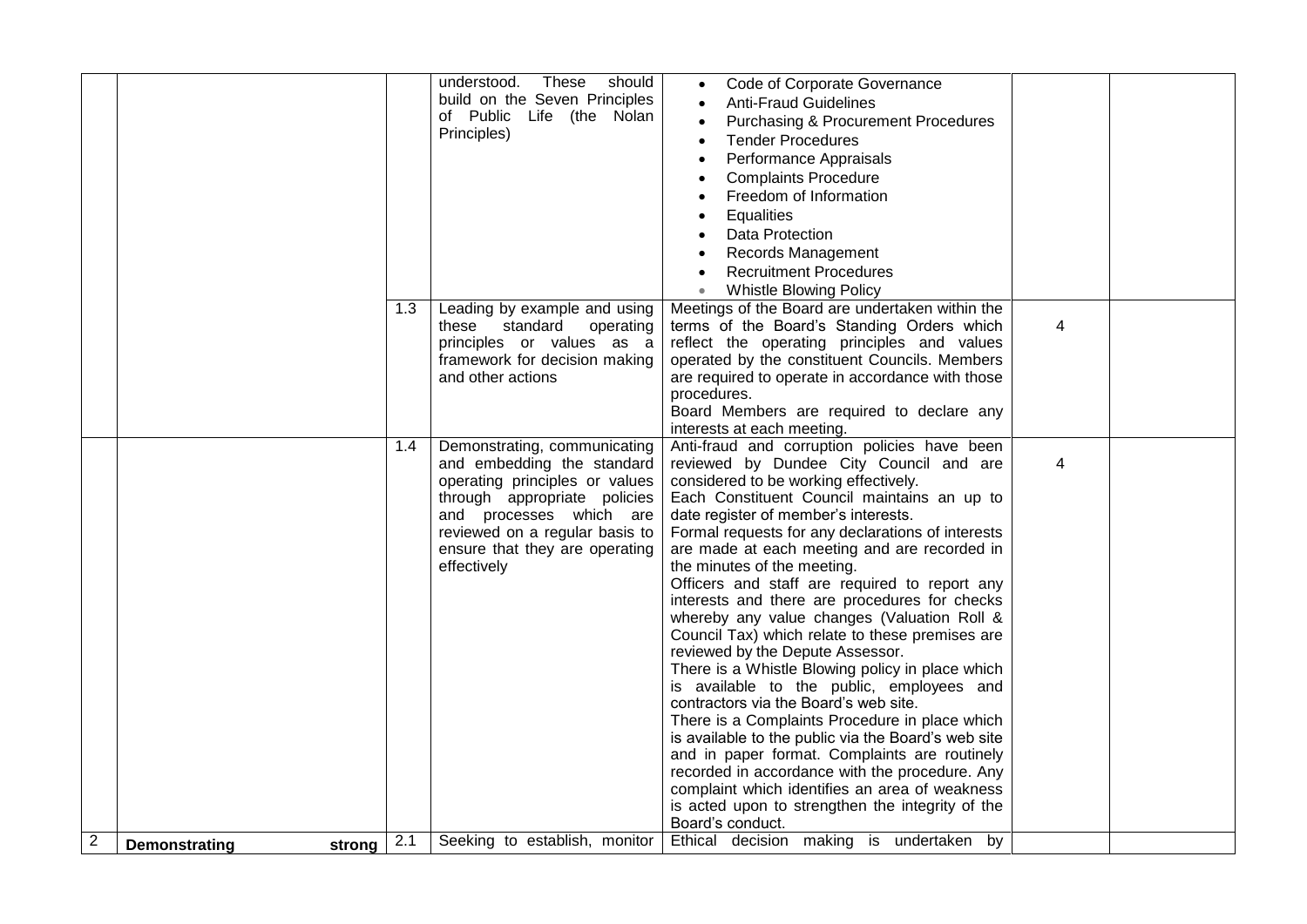| commitment to ethical values |     | and maintain the organisation's<br>ethical<br>standards<br>and<br>performance                                                                                                                                    | Members of the Board in line with standards and<br>practices adopted by the Board's constituent<br>authorities. The Board's Standing Orders<br>include "S35: The Ethical Standards in Public<br>Life (Scotland) Act 2000: All members of the<br>Board shall be guided by the provisions of<br>the Code of Conduct for Councillors."<br>Officers of the Board are subject to ethical<br>standards in their performance of statutory<br>duties including Data Protection, Freedom of<br>Records<br>Information,<br>Management<br>and<br>Equalities.<br>Officers and professional staff of the Board are<br>subject to professional standards of ethical<br>behaviour as maintained by the Royal Institution<br>of Chartered Surveyors. | $\overline{4}$ |  |
|------------------------------|-----|------------------------------------------------------------------------------------------------------------------------------------------------------------------------------------------------------------------|--------------------------------------------------------------------------------------------------------------------------------------------------------------------------------------------------------------------------------------------------------------------------------------------------------------------------------------------------------------------------------------------------------------------------------------------------------------------------------------------------------------------------------------------------------------------------------------------------------------------------------------------------------------------------------------------------------------------------------------|----------------|--|
|                              | 2.2 | Underpinning<br>personal<br>behaviour with ethical values<br>and ensuring they permeate all<br>aspects of the organisation's<br>culture and operation                                                            | Officers and professional staff of the Board are<br>subject to professional standards of ethical<br>behaviour as maintained by the Royal Institution<br>of Chartered Surveyors and are required to<br>undertake ethics training as part of the<br>Institution's CPD requirements.<br>Ethical behaviour is embedded in the Board's<br>Employee<br>Performance & Development<br>Framework.                                                                                                                                                                                                                                                                                                                                             | 4              |  |
|                              | 2.3 | Developing and maintaining<br>robust policies and procedures<br>which place emphasis on<br>agreed ethical values                                                                                                 | Robust policies and procedures are in place and<br>are regularly reviewed by internal audit. These<br>include, among others:<br>• Procurement policy<br><b>Tender Procedures</b><br>• Anti-fraud Guidelines<br>Recruitment policies and procedures<br>Appraisal processes<br>Computer use Guidelines and controls on the<br>use of social media Use<br>Employee Handbook and Code of Conduct                                                                                                                                                                                                                                                                                                                                         | 4              |  |
|                              | 2.4 | Ensuring<br>that<br>external<br>providers of services on behalf<br>of the organisation are required<br>to act with integrity and in<br>compliance with high ethical<br>standards expected by the<br>organisation | Robust policies and procedures including those<br>noted below are in place and are regularly<br>reviewed by internal audit.<br>• Procurement policy<br><b>Tender Procedures</b><br>$\bullet$<br><b>Anti-fraud Guidelines</b><br>Major procurement exercises are undertaken by                                                                                                                                                                                                                                                                                                                                                                                                                                                        | 4              |  |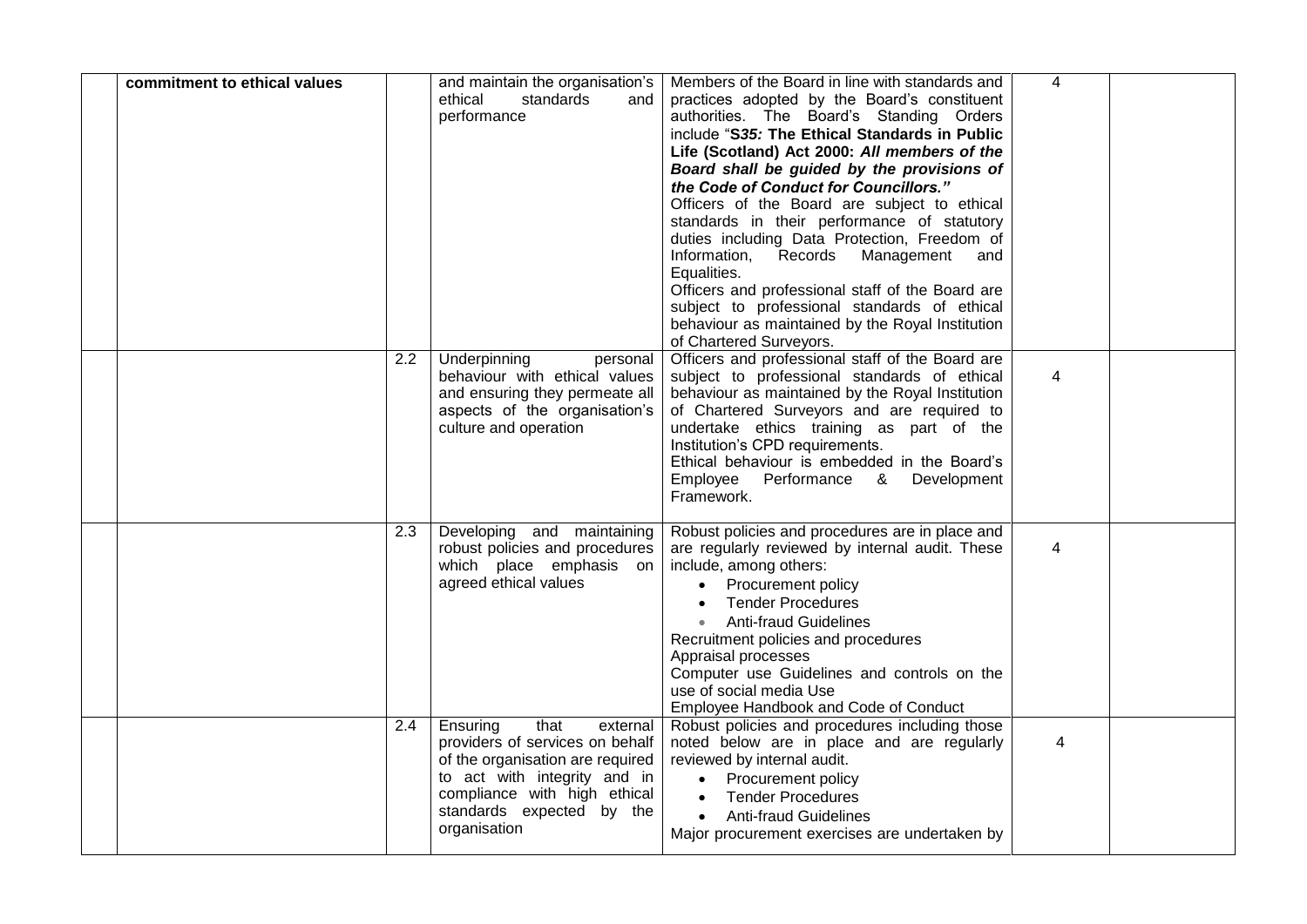|   |                                   |                  |                                  | Tayside Procurement on behalf of the Board         |                |  |
|---|-----------------------------------|------------------|----------------------------------|----------------------------------------------------|----------------|--|
|   |                                   |                  |                                  | and incorporate the latest requirements as         |                |  |
|   |                                   |                  |                                  | regards integrity and ethical standards.           |                |  |
|   |                                   |                  |                                  |                                                    |                |  |
| 3 | <b>Respecting the Rule of Law</b> | 3.1              | Ensuring members and staff       | The three core functions undertaken by the         | $\overline{4}$ |  |
|   |                                   |                  | demonstrate<br>a<br>strong       | Board are heavily prescribed in Statute and        |                |  |
|   |                                   |                  | commitment to the rule of the    | Statutory Regulations. Each function is regularly  |                |  |
|   |                                   |                  | law as well as adhering to       | reviewed by internal audit.                        |                |  |
|   |                                   |                  | relevant laws and regulations    | Governance procedures<br>including:<br>Data        |                |  |
|   |                                   |                  |                                  | Protection, Freedom of Information, Records        |                |  |
|   |                                   |                  |                                  | Management, Equalities etc. are also heavily       |                |  |
|   |                                   |                  |                                  | prescribed and reviewed by internal audit.         |                |  |
|   |                                   | $\overline{3.2}$ | Creating the conditions to       | Job descriptions are maintained for all posts.     |                |  |
|   |                                   |                  | ensure that the statutory        | The Assessor and Statutory Depute Assessors        | 4              |  |
|   |                                   |                  | officers, other key post holders | are required by Statute to be members of the       |                |  |
|   |                                   |                  | and members are able to fulfil   | Royal Institution of Chartered Surveyors.          |                |  |
|   |                                   |                  | responsibilities<br>their<br>in  | The Board's Financial Regulations require that     |                |  |
|   |                                   |                  | accordance with legislative and  | "The Treasurer, being the proper officer for       |                |  |
|   |                                   |                  | regulatory requirements          | financial affairs for the purpose of Section 95 of |                |  |
|   |                                   |                  |                                  | the Local Government (Scotland) Act 1973,          |                |  |
|   |                                   |                  |                                  | shall be responsible for the financial affairs of  |                |  |
|   |                                   |                  |                                  | the Board. The Local Authority (Accounts)          |                |  |
|   |                                   |                  |                                  | Regulations 1985 lay upon that officer, the        |                |  |
|   |                                   |                  |                                  | obligation to determine the system of              |                |  |
|   |                                   |                  |                                  | accounting control and form of accounts and        |                |  |
|   |                                   |                  |                                  | supporting records and to ensure that the          |                |  |
|   |                                   |                  |                                  | accounts and records are kept up to date."         |                |  |
|   |                                   |                  |                                  | The Treasurer to the Board is the Executive        |                |  |
|   |                                   |                  |                                  | Director of Corporate Services, Dundee City        |                |  |
|   |                                   |                  |                                  | Council.                                           |                |  |
|   |                                   |                  |                                  | Compliance with CIPFA's statement on the Role      |                |  |
|   |                                   |                  |                                  | of the Chief Financial Officer.                    |                |  |
|   |                                   | 3.4              | Dealing with breaches of legal   | The Clerk to the Board is designated as the        |                |  |
|   |                                   |                  | and regulatory<br>provisions     | Proper Officer for non-financial matters.          | 4              |  |
|   |                                   |                  | effectively                      | Delegated authority is granted to the Clerk to     |                |  |
|   |                                   |                  |                                  | deal with all matters relating to the Board except |                |  |
|   |                                   |                  |                                  | for Financial matters.                             |                |  |
|   |                                   |                  |                                  | The Clerk to the Board is the head of Democratic   |                |  |
|   |                                   |                  |                                  | and Legal Services, Dundee City Council.           |                |  |
|   |                                   | 3.5              | corruption<br>Ensuring<br>and    | Anti-fraud and corruption policies have been       |                |  |
|   |                                   |                  | misuse of power are dealt with   | reviewed by Dundee City Council and are            | 4              |  |
|   |                                   |                  | effectively                      | considered to be working effectively.              |                |  |
|   |                                   |                  |                                  | Members.                                           |                |  |
|   |                                   |                  |                                  | Whistleblowing Policy is in place.                 |                |  |
|   |                                   |                  |                                  | Complaints procedure is in place.                  |                |  |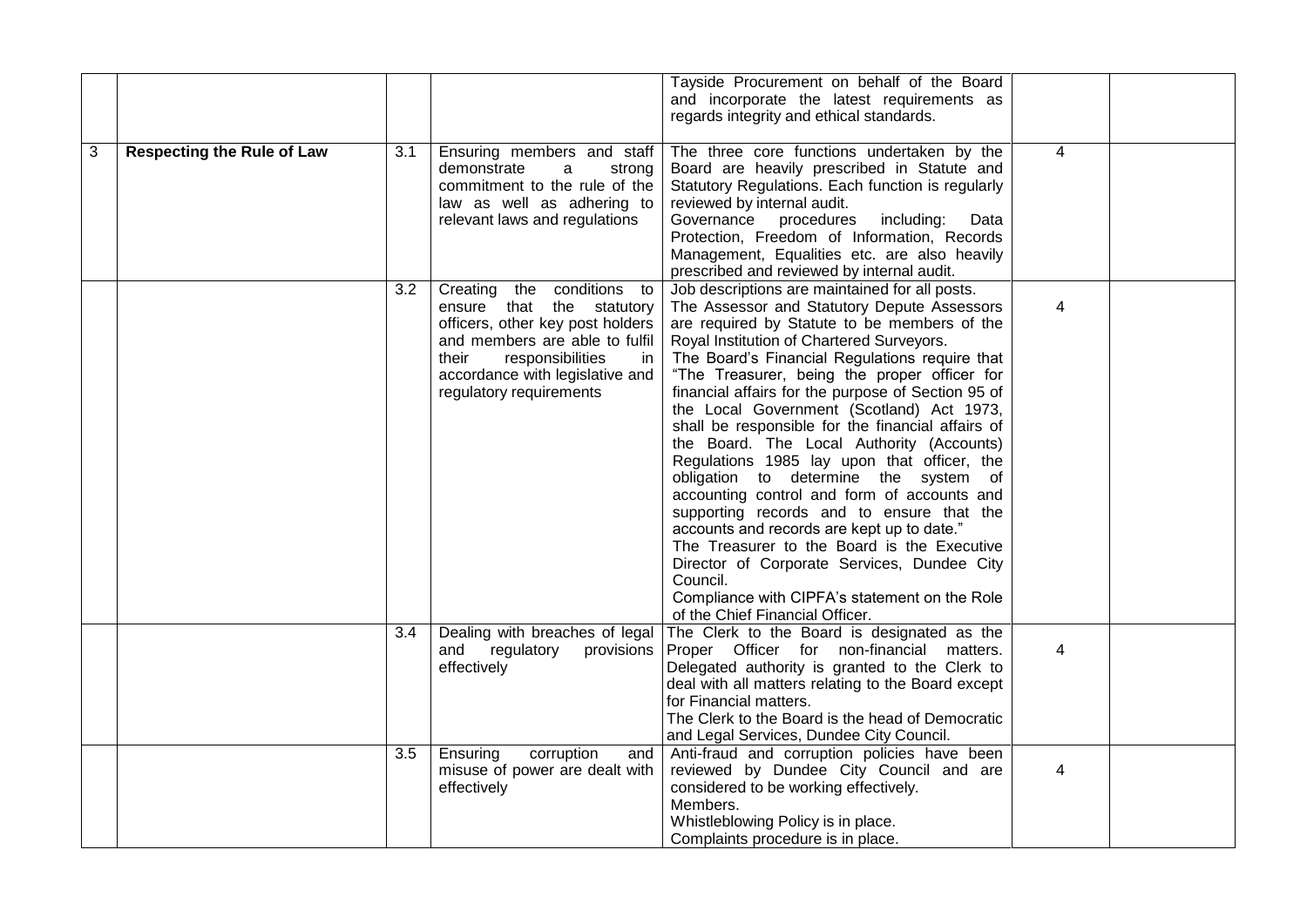- [The Role of the Chief Financial Officer in Local Government](http://www.cipfa.org/policy-and-guidance/reports/the-role-of-the-chief-financial-officer-in-local-government) (CIPFA, 2016)
- [Commissioner for Ethical Standards in Public Life in Scotland](http://www.publicstandardscommissioner.org.uk/about-us/overview/)
- [The Standards Commission for Scotland](http://www.standardscommissionscotland.org.uk/about-us/who-we-are)
- [Councillors' Code of Conduct](http://www.standardscommissionscotland.org.uk/codes-of-conduct/councillors-code-of-conduct)
- [Code of Ethics for Public Service Managers -](http://www.solace.org.uk/knowledge/cc_knowledge_calls_for_evidence/Call%20for%20evidence_Code%20of%20Ethics.pdf) Consultation (Solace, 2015)
- [Code of Practice on Managing the Risk of Fraud and Corruption](http://www.cipfa.org/services/networks/better-governance-forum/counter-fraud-documentation/code-of-practice-on-managing-the-risk-of-fraud-and-corruption) (CIPFA, 2014)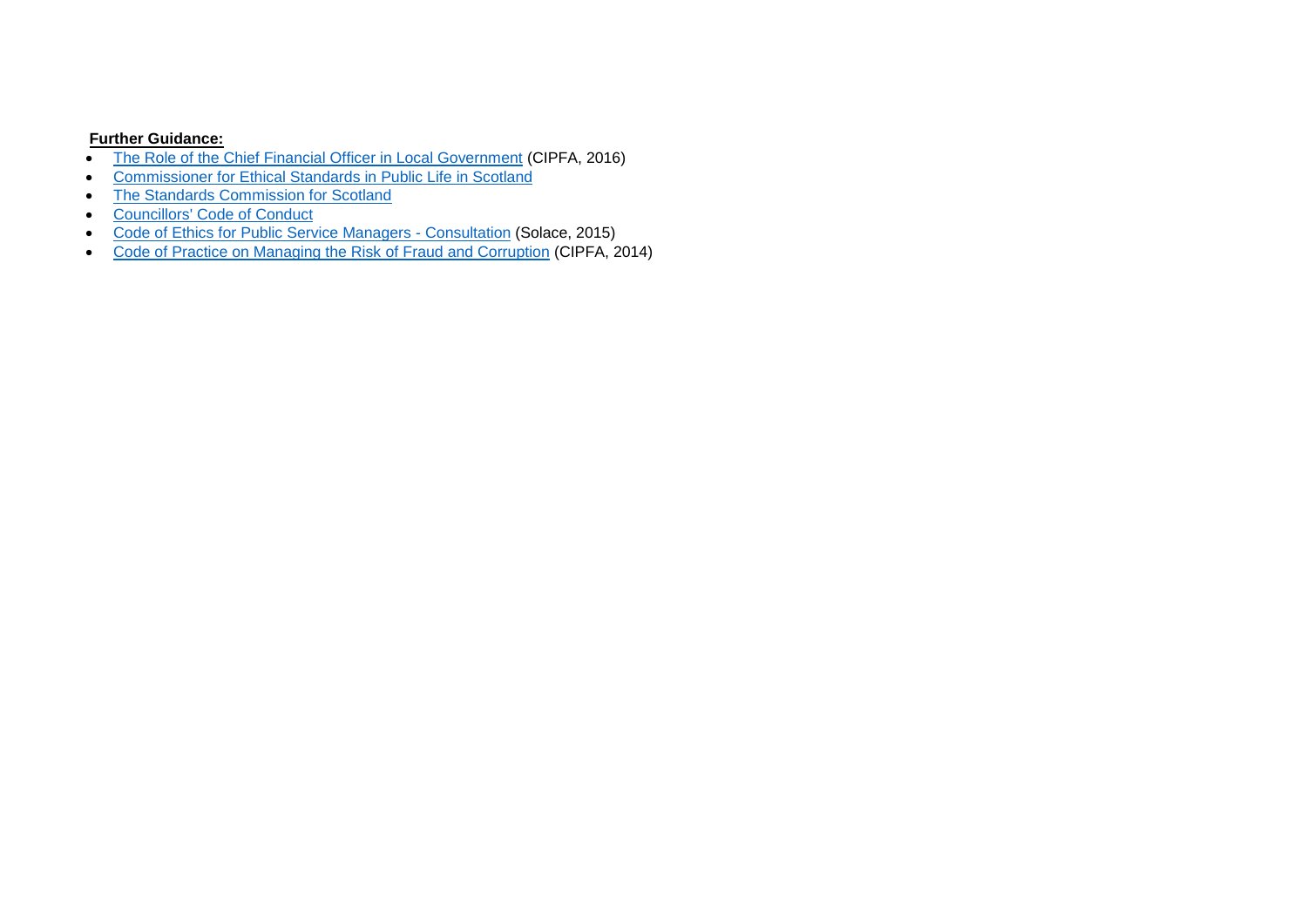| <b>PRINCIPLE 2</b><br>Ensuring openness and comprehensive stakeholder engagement |                 |                                               |           |                                                                                                                                                                                                                                                                                |                                                                                                                                                                                                                                                                                                                                                                                                                                                                                                                                                                                                                                     |                                         |                                                 |
|----------------------------------------------------------------------------------|-----------------|-----------------------------------------------|-----------|--------------------------------------------------------------------------------------------------------------------------------------------------------------------------------------------------------------------------------------------------------------------------------|-------------------------------------------------------------------------------------------------------------------------------------------------------------------------------------------------------------------------------------------------------------------------------------------------------------------------------------------------------------------------------------------------------------------------------------------------------------------------------------------------------------------------------------------------------------------------------------------------------------------------------------|-----------------------------------------|-------------------------------------------------|
|                                                                                  |                 | users, as well as institutional stakeholders. |           |                                                                                                                                                                                                                                                                                | Valuation Boards are run for the public good, organisations therefore should ensure openness in their activities. Clear, trusted channels of<br>communication and consultation should be used to engage effectively with all groups of stakeholders, such as individual citizens and service                                                                                                                                                                                                                                                                                                                                        |                                         |                                                 |
|                                                                                  |                 | <b>Sub-Principle</b>                          | practice. | <b>Behaviours</b><br>actions<br>and<br>that<br>demonstrate good governance in                                                                                                                                                                                                  | Examples of systems, processes,<br>documentation and other evidence<br>demonstrating compliance                                                                                                                                                                                                                                                                                                                                                                                                                                                                                                                                     | <b>Evaluation</b><br>Level<br>$(1 - 4)$ | <b>Areas</b><br><b>Requiring</b><br>Improvement |
|                                                                                  | <b>Openness</b> |                                               | 1.1       | Ensuring an open culture<br>through<br>demonstrating,<br>documenting<br>and<br>communicating<br>the<br>organisation's commitment<br>to openness                                                                                                                                | An Annual Report is prepared by the Assessor<br>and published as part of the annual accounts<br>each year.<br>A Public Performance Report is presented for<br>approval to the Board and is published annually<br>- copies are made available to the public both<br>on-line and in paper format.<br>The Board's Freedom of Information Policy,<br>Publication Scheme and supporting materials<br>are published on the Board's web-site, together<br>with the Board's Records Management Policy &<br>Records Management Plan.<br>A Corporate Plan and Service Plan are<br>prepared annually and published on the Board's<br>web-site. | $\overline{4}$                          |                                                 |
|                                                                                  |                 |                                               | 1.2       | Making decisions that are open<br>about actions, plans, resource<br>use, forecasts, outputs and<br>outcomes. The presumption is<br>for openness. If that is not the<br>case, a justification for the<br>reasoning for keeping a<br>decision confidential should be<br>provided | Draft Board reports are normally published on<br>the Board's web-site in advance of Board<br>meetings. Minutes of meetings are also<br>published.<br>Freedom of Information Policy<br>Where appropriate, and on the resolution of the<br>Board, under Section 50(A)(4) of the Local<br>Government (Scotland) Act 1973, the press and<br>public may be excluded from consideration of<br>items where it involves the likely disclosure of<br>exempt information as defined in paragraphs 1<br>of Part I of Schedule 7A of the Act.                                                                                                   | 4                                       |                                                 |
|                                                                                  |                 |                                               | 1.3       | Providing clear reasoning and<br>evidence for decisions in both<br>public<br>records<br>and<br>explanations to stakeholders<br>and being explicit about the<br>criteria,<br>rationale<br>and                                                                                   | Reports presented to the Board follow a<br>standard format including: Purpose of Report,<br>Financial<br>Recommendations,<br>Implications,<br>Policy Implications, Background, Consultations<br>& Background Papers (if any).<br>Professional advice (if any) which is relevant to                                                                                                                                                                                                                                                                                                                                                  | $\overline{4}$                          |                                                 |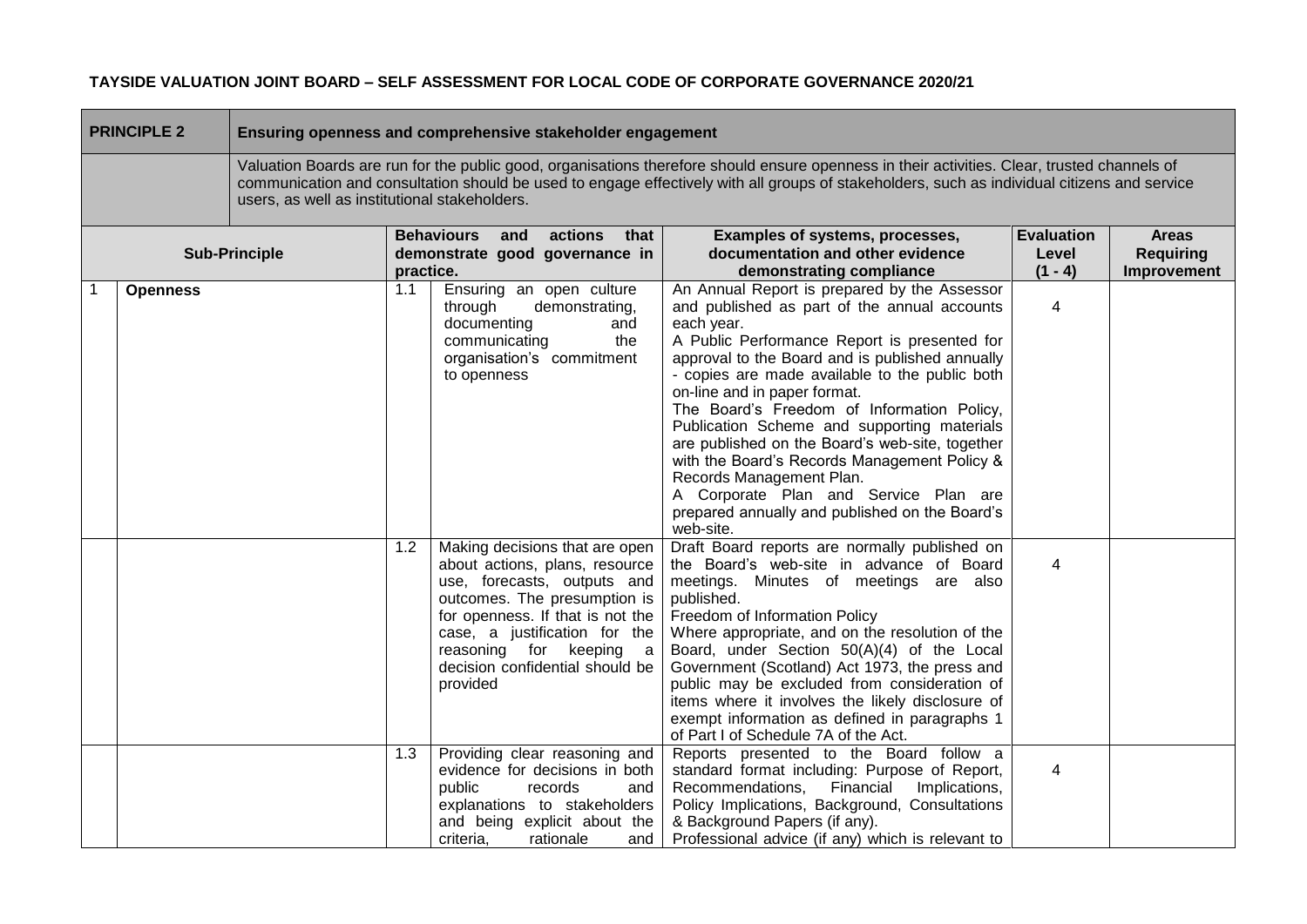|                |                                                                       |     | considerations used. In due<br>course, ensuring that the<br>impact and consequences of<br>those decisions are clear                                                                                                                                        | a particular report will be included as<br>background information.<br>Reports presented to the Board follow a<br>timetable which is agreed when the relevant<br>meeting dates are set - normally prior to the<br>start of each calendar year.<br>Pre Agenda meetings are scheduled within<br>meetings timetable, Extraordinary meetings are<br>arranged if required.                                                                                                                                                                                                                                                                                                                                                                                                                                                                                                                             |                |  |
|----------------|-----------------------------------------------------------------------|-----|------------------------------------------------------------------------------------------------------------------------------------------------------------------------------------------------------------------------------------------------------------|--------------------------------------------------------------------------------------------------------------------------------------------------------------------------------------------------------------------------------------------------------------------------------------------------------------------------------------------------------------------------------------------------------------------------------------------------------------------------------------------------------------------------------------------------------------------------------------------------------------------------------------------------------------------------------------------------------------------------------------------------------------------------------------------------------------------------------------------------------------------------------------------------|----------------|--|
|                |                                                                       | 1.4 | Using formal and informal<br>consultation and engagement<br>determine<br>the most<br>to<br>appropriate<br>and<br>effective<br>interventions/courses of action                                                                                              | The Board operates a formal policy on Staff<br>Consultation.<br>All reports presented to the Board are subject to<br>consultation with the Clerk and the Treasurer<br>and, where appropriate, with the recognised<br>Trade union.<br>A Customer Satisfaction Survey is undertaken<br>each year and, where appropriate, initiatives are<br>implemented to address issues raised.                                                                                                                                                                                                                                                                                                                                                                                                                                                                                                                  | 4              |  |
| $\overline{2}$ | <b>Engaging comprehensively</b><br>with institutional<br>stakeholders | 2.1 | Effectively<br>engaging<br>institutional stakeholders to<br>ensure that the<br>purpose,<br>and<br>intended<br>objectives<br>outcomes for each stakeholder<br>relationship are clear so that<br>outcomes<br>achieved<br>are<br>successfully and sustainably | with   A Customer Satisfaction Survey is undertaken<br>each year and, where appropriate, initiatives are<br>implemented to address issues raised.<br>Methods of communication with electors are<br>reviewed annually.<br>Where appropriate stakeholders are consulted<br>with regard to particular developments - such as<br>methods of appeal, provision of Rateable Values<br>etc. - often in conjunction with the Scottish<br>Assessors' Association and / or the Scottish<br>Government.<br>The Scottish Assessors' Association (SAA)<br>maintains and runs the Scottish Ratepayers'<br>Forum, and the Scottish Business Rating<br>Surveyors' Forum<br>and<br>consults<br>with<br>representative bodies though these forums.<br>Liaison is also undertaken via the SAA with other<br>agencies such as Scottish Water, The Scottish<br>Government, the UK Government (Cabinet<br>Office) etc. | $\overline{4}$ |  |
|                |                                                                       | 2.2 | Developing formal and informal<br>partnerships to allow for<br>resources to be used more<br>efficiently<br>and<br>outcomes<br>achieved more effectively                                                                                                    | Although no formal data base is retained,<br>stakeholders are readily identified and are<br>frequently consulted - often through the<br>Scottish Assessors' Association. These include:<br>• Ratepayers, Council Tax Payers and<br>Electors.<br>• Ratepayer Organisations.                                                                                                                                                                                                                                                                                                                                                                                                                                                                                                                                                                                                                       | 4              |  |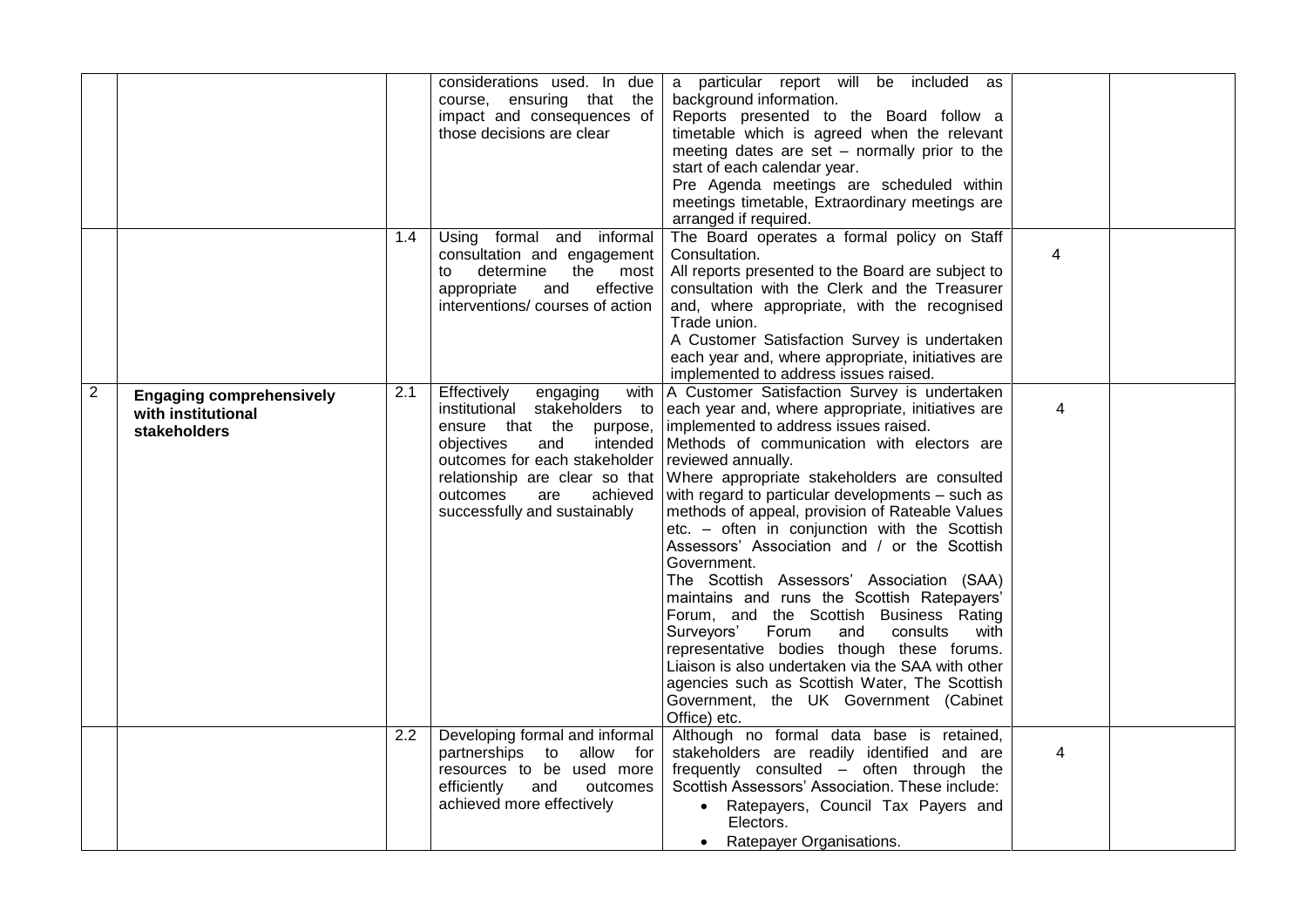|   |                                                                                                                | 2.3 | Ensuring that partnerships are<br>based on:<br>trust<br>$\circ$<br>a shared commitment to<br>$\circ$<br>change<br>a culture that promotes<br>$\circ$<br>and accepts challenge<br>among partners<br>and that the added value of<br>partnership working is explicit | <b>Constituent Councils</b><br>Scottish Government<br><b>Electoral Commission</b><br>Valuation Office Agency (England &<br>Wales)<br>The Valuation Office (Eire)<br>Land & property service (Northern<br>Ireland)<br>Where appropriate stakeholders are consulted<br>with regard to particular developments - such<br>as methods of appeal, provision of Rateable<br>Values etc. $-$ often in conjunction with the<br>Scottish Government.<br>Assessor/ERO and Senior Officers maintain<br>positive and effective working relationships with<br>the Scottish Assessors Association, contributing<br>to Committees and Working Groups as<br>required.<br>Formal Service Level agreements exist with the<br>three constituent Councils and meetings take<br>place as required.<br>Formal meetings take place with Returning<br>Officers in the run up to electoral events and<br>minutes of these meetings are recorded.<br>Formal meetings take place (monthly) of the<br>Assessors' Committee of the Scottish<br>Assessors Association and minutes of these<br>meetings are recorded.<br>Meetings of SAA Committees and Working<br>Groups and meetings with Ratepayers<br>Organisations take place as required and<br>minutes of these meetings are recorded.<br>Regular meetings take place between Scottish<br>Assessors' Association and the Scottish<br>Government.<br>Regular meetings take place with the Scottish<br>Ratepayers' Forum and the Scottish Business<br>Rating Surveyors' Forum and minutes of these | 3 | The Service<br>Level<br>Agreement with<br>Dundee<br>Council<br>requires to be<br>reviewed. |
|---|----------------------------------------------------------------------------------------------------------------|-----|-------------------------------------------------------------------------------------------------------------------------------------------------------------------------------------------------------------------------------------------------------------------|-------------------------------------------------------------------------------------------------------------------------------------------------------------------------------------------------------------------------------------------------------------------------------------------------------------------------------------------------------------------------------------------------------------------------------------------------------------------------------------------------------------------------------------------------------------------------------------------------------------------------------------------------------------------------------------------------------------------------------------------------------------------------------------------------------------------------------------------------------------------------------------------------------------------------------------------------------------------------------------------------------------------------------------------------------------------------------------------------------------------------------------------------------------------------------------------------------------------------------------------------------------------------------------------------------------------------------------------------------------------------------------------------------------------------------------------------------------------------------------------------------------------------|---|--------------------------------------------------------------------------------------------|
| 3 | stakeholders<br><b>Engaging</b><br>effectively,<br>including<br>individual<br>and<br>citizens<br>service users | 3.1 | Establishing a clear policy on<br>the type of issues that the<br>organisation will meaningfully<br>consult with<br>or<br>involve                                                                                                                                  | meetings are recorded.<br>Meetings take place with Constituent Councils<br>as required.<br>Planned meetings take place with Returning<br>Officers in the run up to electoral events and                                                                                                                                                                                                                                                                                                                                                                                                                                                                                                                                                                                                                                                                                                                                                                                                                                                                                                                                                                                                                                                                                                                                                                                                                                                                                                                                 | 4 |                                                                                            |
|   |                                                                                                                |     | individual<br>citizens,<br>service                                                                                                                                                                                                                                | minutes of these meetings are recorded.                                                                                                                                                                                                                                                                                                                                                                                                                                                                                                                                                                                                                                                                                                                                                                                                                                                                                                                                                                                                                                                                                                                                                                                                                                                                                                                                                                                                                                                                                 |   |                                                                                            |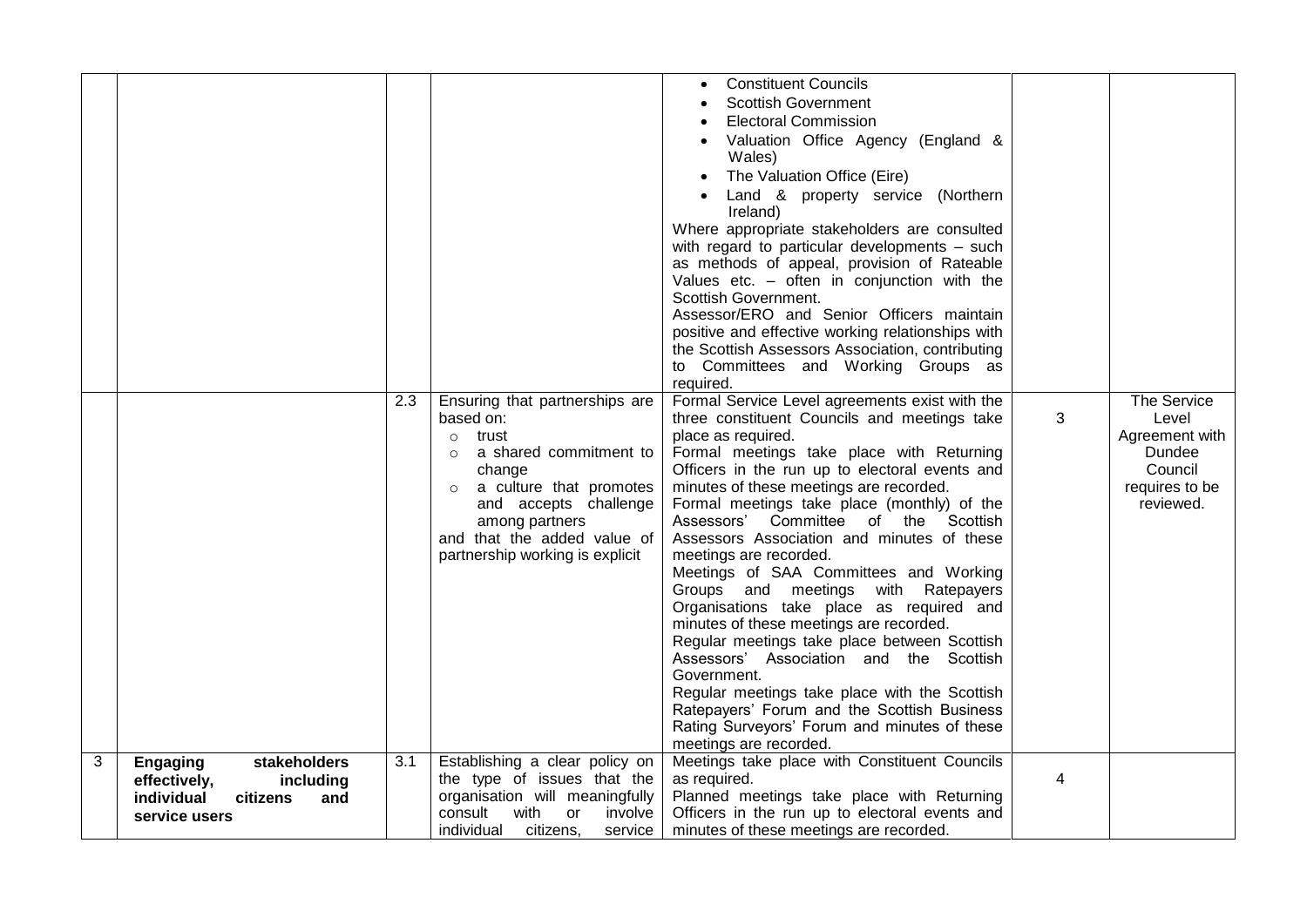|  | $\overline{3.2}$ | users and other stakeholders<br>to ensure that service (or<br>other) provision is contributing<br>towards the achievement of<br>intended outcomes<br>Ensuring that communication<br>methods are effective and that<br>members and officers are clear<br>about their roles with regard to<br>community engagement | Meetings take place (monthly) of the Assessors'<br>Committee of the Scottish Assessors<br>Association and minutes of these meetings are<br>recorded.<br>Meetings of SAA Committees and Working<br>Groups take place as required and minutes of<br>these meetings are recorded.<br>Meetings of SAA Committees and Working<br>groups with Ratepayers Organisations take<br>place as required and minutes of these<br>meetings are recorded.<br>Regular meetings take place with the Scottish<br>Ratepayers' Forum and the Scottish Business<br>Rating Surveyors' Forum and minutes of these<br>meetings are recorded.<br>Regular meetings take place between Scottish<br>Assessors' Association and the Scottish<br>Government.<br>A formal public engagement strategy is<br>prepared annually in order to encourage eligible<br>electors to participate in the electoral process.<br>Public engagement is a standing item on the<br>agenda at Electoral Registration Management<br>meetings<br>Clear communications policy<br><b>TVJB</b> website | $\overline{4}$ |  |
|--|------------------|------------------------------------------------------------------------------------------------------------------------------------------------------------------------------------------------------------------------------------------------------------------------------------------------------------------|--------------------------------------------------------------------------------------------------------------------------------------------------------------------------------------------------------------------------------------------------------------------------------------------------------------------------------------------------------------------------------------------------------------------------------------------------------------------------------------------------------------------------------------------------------------------------------------------------------------------------------------------------------------------------------------------------------------------------------------------------------------------------------------------------------------------------------------------------------------------------------------------------------------------------------------------------------------------------------------------------------------------------------------------------|----------------|--|
|  | 3.3<br>3.4       | Encouraging, collecting and<br>evaluating the views and<br>experiences of communities,<br>citizens, service users and<br>organisations of different<br>backgrounds<br>including<br>reference to future needs<br>effective<br>Implementing                                                                        | <b>Customer satisfaction Survey</b><br>Meetings of SAA Committees and Working<br>Groups take place as required and minutes of<br>these meetings are recorded.<br>Meetings of SAA Committees and Working<br>groups with Ratepayers Organisations take<br>place as required and minutes of these<br>meetings are recorded.<br>Regular meetings take place with the Scottish<br>Ratepayers' Forum and the Scottish Business<br>Rating Surveyors' Forum and minutes of these<br>meetings are recorded.<br>An annual Customer Satisfaction Survey is<br>undertaken and the outcome reported to the<br>Board. Areas of improvement identified via the<br>survey are actioned through Management Team<br>meetings.<br>Consultation with ratepayer<br>is                                                                                                                                                                                                                                                                                                 | $\overline{4}$ |  |
|  |                  |                                                                                                                                                                                                                                                                                                                  | groups                                                                                                                                                                                                                                                                                                                                                                                                                                                                                                                                                                                                                                                                                                                                                                                                                                                                                                                                                                                                                                           |                |  |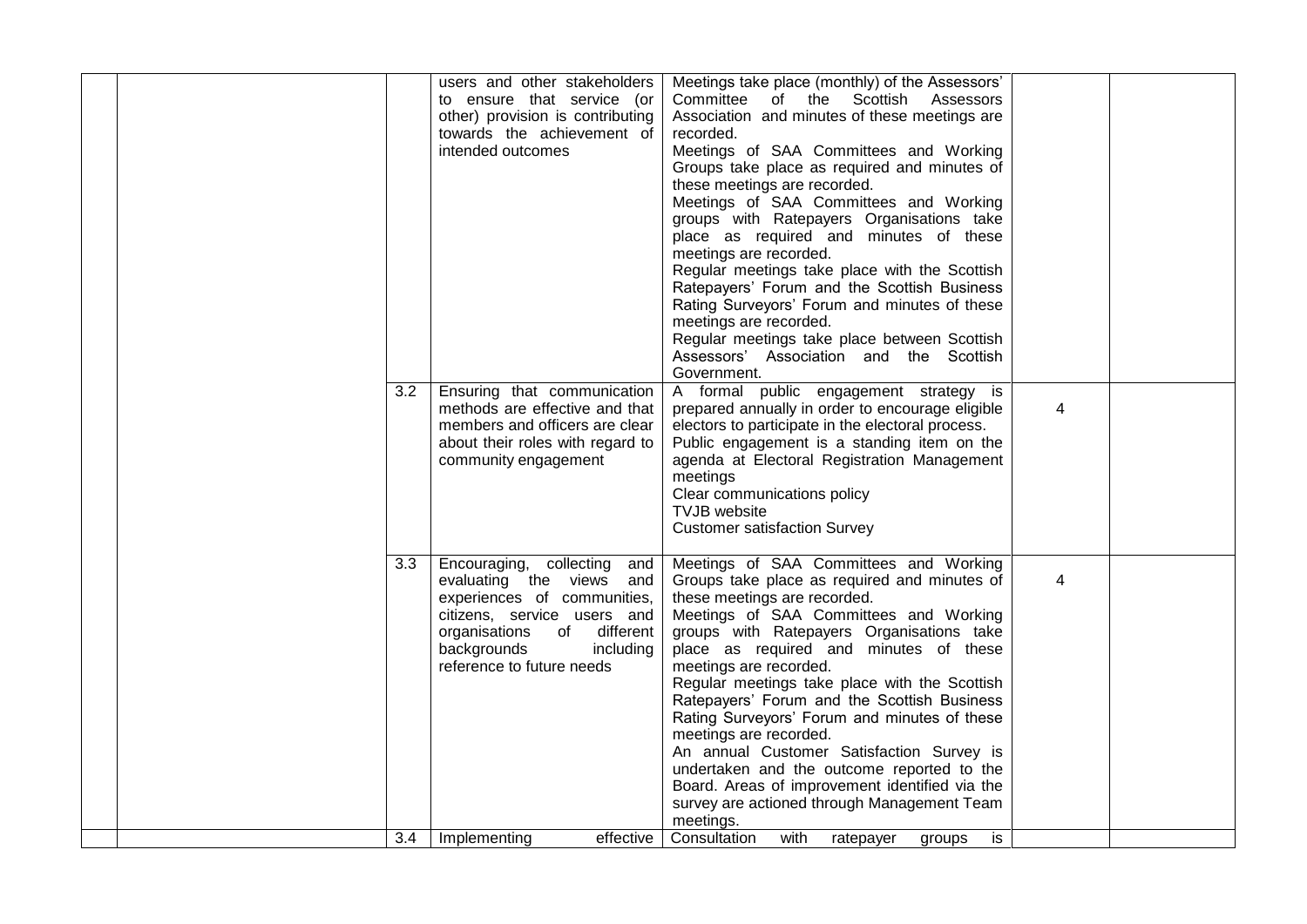|     | feedback mechanisms in order<br>to demonstrate how their views<br>have been taken into account                      | undertaken via the Scottish Assessors'<br>Association and feed-back and review with the<br>appropriate group is an important part of the<br>process.<br>The annual Customer Satisfaction Survey is<br>completed anonymously and direct feed-back is<br>not possible with the individuals concerned                                                                                                                                                                                                                                                                                                                                                      | 4 |  |
|-----|---------------------------------------------------------------------------------------------------------------------|---------------------------------------------------------------------------------------------------------------------------------------------------------------------------------------------------------------------------------------------------------------------------------------------------------------------------------------------------------------------------------------------------------------------------------------------------------------------------------------------------------------------------------------------------------------------------------------------------------------------------------------------------------|---|--|
| 3.5 | Balancing feedback from more<br>active stakeholder groups with<br>other stakeholder groups to<br>ensure inclusivity | Consultation with ratepayer groups is generally<br>undertaken via the Scottish Assessors'<br>Association and feed-back and review with the<br>appropriate group is an important part of the<br>process. The process of balancing feedback<br>from different stakeholder groups is generally<br>undertaken as part of the all Scotland<br>discussions and frequently, where legislation is<br>concerned, discussion with the Scottish<br>Government.                                                                                                                                                                                                     | 4 |  |
| 3.6 | Taking account of the interests<br>of future generations of tax<br>payers and service users                         | The principal issues arising with regard to<br>Council Tax and Non-Domestic Rating are<br>reviewed frequently by Government - see the<br>report from Commission on Local Tax Reform<br>2016, the Barclay review of Non Domestic Rates<br>and previous similar studies. The principal<br>issues with regard to Electoral registration are<br>also reviewed frequently by Government and are<br>also kept under review by the Electoral<br>Commission. Changes to legislation pertaining<br>to Council Tax, the Valuation Roll & Electoral<br>Registration are scrutinised by the appropriate<br>UK or Scottish Government<br>prior to<br>implementation. | 4 |  |

[Model Publication Scheme Monitoring Report 2016](http://www.itspublicknowledge.info/home/SICReports/OtherReports/MPSMonitoring2016.aspx) (Scottish Information Commissioner, 2016) [Good Governance Principles for Partnership Working](http://www.communityplanningtoolkit.org/sites/default/files/WorkingTogetherR9.pdf) (Audit Scotland, 2011) **[Community Planning Toolkit](http://www.communityplanningtoolkit.org/sites/default/files/CommunityPlanningUpdate.pdf) (Community Places, 2014)**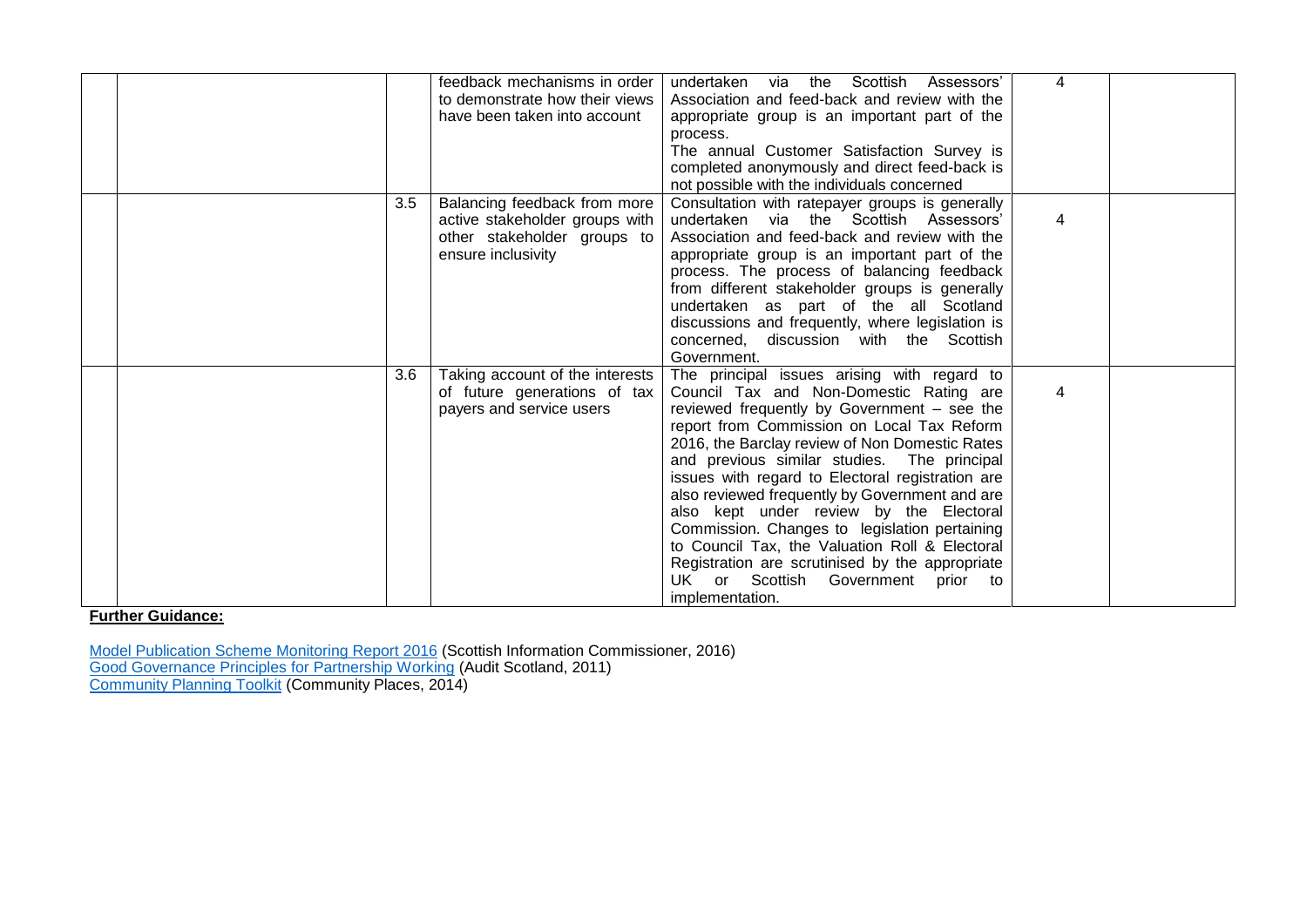**In addition to the overarching requirements for acting in the public interest in principles A and B, achieving good governance in** Valuation Boards **also requires effective arrangements for:**

| <b>PRINCIPLE 3</b>                                                                                                                                                                                                                                                                                                                                                                                                                                                                                                                                                                              |                      | Defining outcomes in terms of sustainable economic, social, and environmental benefits |                                                                                                                                                                                                                                                                                                                           |                                                                                                                                                                                                                                                                                                                                           |                    |                                 |  |
|-------------------------------------------------------------------------------------------------------------------------------------------------------------------------------------------------------------------------------------------------------------------------------------------------------------------------------------------------------------------------------------------------------------------------------------------------------------------------------------------------------------------------------------------------------------------------------------------------|----------------------|----------------------------------------------------------------------------------------|---------------------------------------------------------------------------------------------------------------------------------------------------------------------------------------------------------------------------------------------------------------------------------------------------------------------------|-------------------------------------------------------------------------------------------------------------------------------------------------------------------------------------------------------------------------------------------------------------------------------------------------------------------------------------------|--------------------|---------------------------------|--|
| The long-term nature and impact of many of Valuation Joint Board's responsibilities mean that it should define and plan outcomes and that these<br>should be sustainable. Decisions should further the Joint Board's purpose, contribute to intended benefits and outcomes, and remain within the<br>limits of authority and resources. Input from all groups of stakeholders, including citizens, service users, and institutional stakeholders, is vital to<br>the success of this process and in balancing competing demands when determining priorities for the finite resources available. |                      |                                                                                        |                                                                                                                                                                                                                                                                                                                           |                                                                                                                                                                                                                                                                                                                                           |                    |                                 |  |
|                                                                                                                                                                                                                                                                                                                                                                                                                                                                                                                                                                                                 |                      | Behaviours and actions that<br>Examples of systems, processes,                         |                                                                                                                                                                                                                                                                                                                           |                                                                                                                                                                                                                                                                                                                                           | <b>Evaluation</b>  | <b>Areas</b>                    |  |
|                                                                                                                                                                                                                                                                                                                                                                                                                                                                                                                                                                                                 | <b>Sub-Principle</b> | practice.                                                                              | demonstrate good governance in                                                                                                                                                                                                                                                                                            | documentation and other evidence<br>demonstrating compliance                                                                                                                                                                                                                                                                              | Level<br>$(1 - 4)$ | <b>Requiring</b><br>Improvement |  |
| <b>Defining Outcomes</b>                                                                                                                                                                                                                                                                                                                                                                                                                                                                                                                                                                        |                      | 1.1<br>1.2                                                                             | Having a clear vision which<br>formal<br>an<br>agreed<br>İS.<br>of<br>statement<br>the<br>organisation's purpose and<br>intended<br>outcomes<br>containing<br>appropriate<br>performance<br>indicators,<br>which provides the basis for<br>the organisation's overall<br>strategy, planning and other<br>decisions<br>the | The Board has a clear vision which is set out in a<br>formal statement. This vision is used to shape<br>the Board's Corporate and Service plans which<br>determine<br>strategy<br>and<br>underpin<br>the<br>performance indicators and performance targets<br>set.<br>The Joint Boards functions and powers are<br>defined in statute.    | 4                  |                                 |  |
|                                                                                                                                                                                                                                                                                                                                                                                                                                                                                                                                                                                                 |                      |                                                                                        | Specifying<br>stakeholders<br>including<br>citizens and service users. It<br>could be immediately or over<br>the course of a year or longer                                                                                                                                                                               | intended The Board's Corporate and Service plans sets<br>impact on, or changes for, out the key aims and operational objectives<br>which the Board intends to achieve. These plans<br>are set for an overall period of 3 years and are<br>reviewed and resubmitted to the Board annually.                                                 | $\overline{4}$     |                                 |  |
|                                                                                                                                                                                                                                                                                                                                                                                                                                                                                                                                                                                                 |                      | 1.3                                                                                    | Delivering defined outcomes<br>on a sustainable basis within<br>the resources that will be<br>available                                                                                                                                                                                                                   | The Board's Corporate and Service plans are a<br>standing item on the agenda for regular<br>Management team meetings - progress towards<br>achieving the objectives set are considered and<br>where appropriate steps taken to address areas<br>of concern. Where necessary additional reports<br>on progress are submitted to the Board. | $\overline{4}$     |                                 |  |
|                                                                                                                                                                                                                                                                                                                                                                                                                                                                                                                                                                                                 |                      | 1.4                                                                                    | Identifying<br>and<br>managing<br>risks to the achievement of<br>outcomes                                                                                                                                                                                                                                                 | The Board's Corporate and Service plans are a<br>standing item on the agenda for regular<br>Management team meetings - progress towards<br>achieving the objectives set are considered and<br>where appropriate steps taken to address areas                                                                                              | 4                  |                                 |  |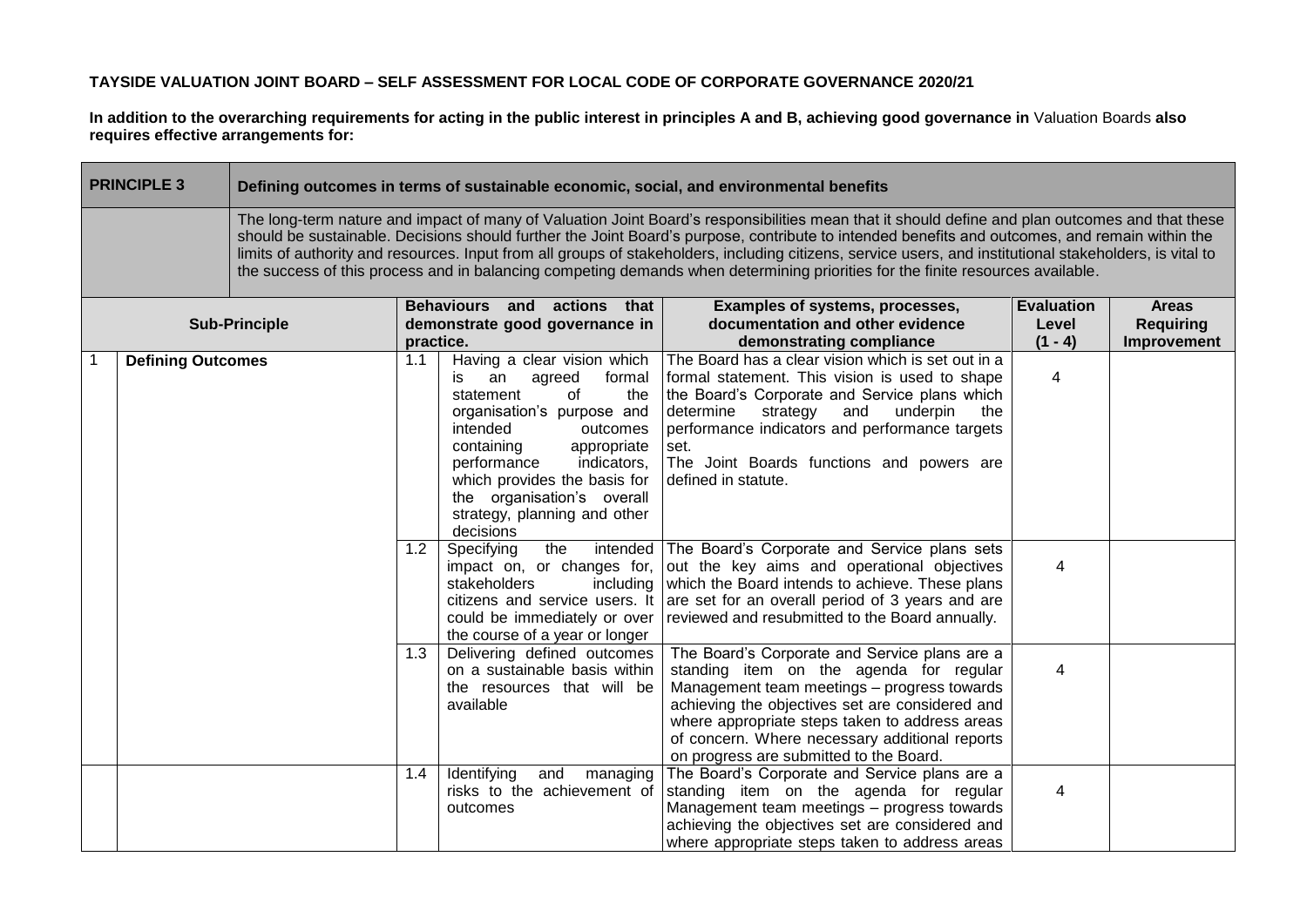|                |                                                            |     |                                                                                                                                                                                                                 | of concern.<br>Specific training on risk assessment has been                                                                                                                                                                                                                                                                                                                                                                                                                                                                                                                                                                                                                                                                                                                                                                                          |                |  |
|----------------|------------------------------------------------------------|-----|-----------------------------------------------------------------------------------------------------------------------------------------------------------------------------------------------------------------|-------------------------------------------------------------------------------------------------------------------------------------------------------------------------------------------------------------------------------------------------------------------------------------------------------------------------------------------------------------------------------------------------------------------------------------------------------------------------------------------------------------------------------------------------------------------------------------------------------------------------------------------------------------------------------------------------------------------------------------------------------------------------------------------------------------------------------------------------------|----------------|--|
|                |                                                            |     |                                                                                                                                                                                                                 | undertaken.                                                                                                                                                                                                                                                                                                                                                                                                                                                                                                                                                                                                                                                                                                                                                                                                                                           |                |  |
|                |                                                            | 1.5 | Managing<br>service<br>users'<br>expectations effectively with<br>regard<br>to<br>determining<br>priorities and making the best<br>use of the resources available                                               | The Board's core functions are determined by<br>Statute. Service delivery within the Statutory<br>framework is reviewed and assessed each year<br>with regard to key performance targets. These<br>performance targets underpin the Corporate<br>Plan and Service Plan which is also published.<br>Performance achieved is reported annually in<br>the Public Performance Report which is made<br>publically available.<br>Competing demands are considered at<br>Management Team meetings, are taken into<br>account in setting performance targets and are<br>reviewed at regular Management team<br>meetings. Issues of concern are raised within<br>Reports presented to the Board.                                                                                                                                                               | 4              |  |
| $\overline{2}$ | Sustainable Economic, social<br>and environmental benefits | 2.1 | Considering and balancing<br>the combined<br>economic,<br>and<br>environmental<br>social<br>impact of policies, plans and<br>decisions<br>when<br>taking<br>decisions<br>about<br>service<br>provision          | The Board has no specific responsibility for<br>driving economic, social and environmental<br>policies. However, the methods and processes<br>by which it delivers its core functions are, where<br>possible, tailored to take account of economic,<br>social and environmental factors.<br>All reports presented to the Board are screened<br>for any policy implications in respect of<br>Sustainability,<br>Strategic<br>Environmental<br>Assessment, Anti Poverty, Equality Impact<br>Assessment and Risk Management.<br>Capital Investment is limited to the purchase of<br>IT equipment and the cost effectiveness,<br>suitability, sustainability and environmental<br>impacts of purchasing such equipment are<br>considered at both the purchase stage and at<br>the disposal stage.<br><b>Board Reports</b><br>Asset Management Guidelines. | 4              |  |
|                |                                                            | 2.2 | Taking a longer-term view<br>with regard to decision<br>making, taking account of risk<br>acting transparently<br>and<br>where there are potential<br>conflicts<br>between<br>the<br>organisation's<br>intended | The Board's role in the functions of the<br>Assessor is non-political. All matters of non-<br>domestic, and Council Tax assessments, and<br>eligibility for inclusion in the Electoral Register,<br>are the independent responsibility of the<br>Assessor.<br>The role of the Board is to provide governance                                                                                                                                                                                                                                                                                                                                                                                                                                                                                                                                          | $\overline{4}$ |  |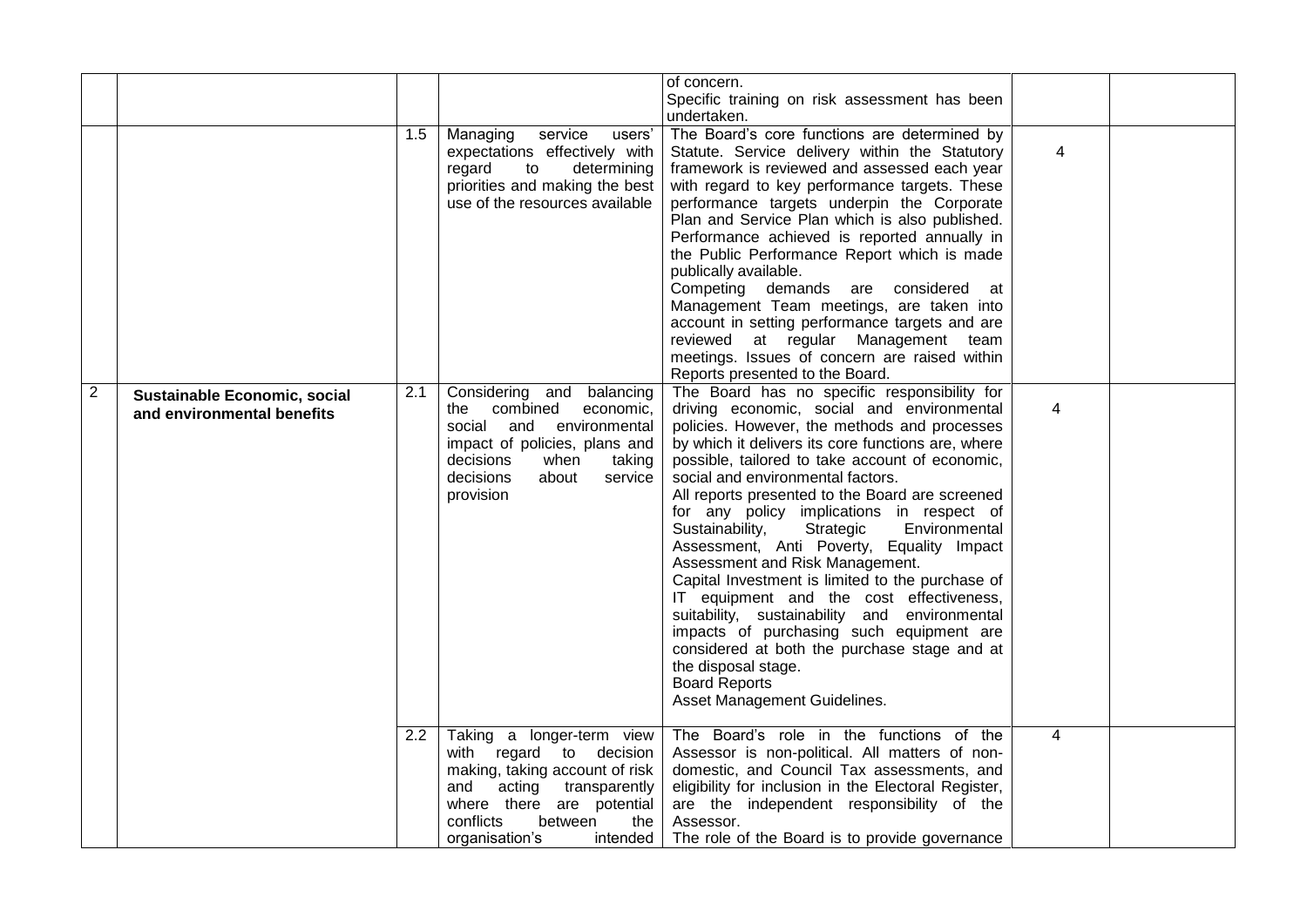|     | outcomes and<br>short-term                                 | and supply support services to the Assessor,                                         |   |  |
|-----|------------------------------------------------------------|--------------------------------------------------------------------------------------|---|--|
|     | factors such as the political                              | including the engagement of staff, the provision                                     |   |  |
|     | cycle or financial constraints                             | of accommodation and the provision of support                                        |   |  |
|     |                                                            | services. In these areas the Board takes a long                                      |   |  |
|     |                                                            | term view in balancing financial constraints                                         |   |  |
|     |                                                            | verses long term cost effectiveness.                                                 |   |  |
|     |                                                            | Board reports.                                                                       |   |  |
|     |                                                            | <b>SAA Minutes.</b>                                                                  |   |  |
|     |                                                            | Management minutes.                                                                  |   |  |
|     |                                                            | <b>Revenue Budget</b>                                                                |   |  |
|     |                                                            | Risk management and Business Continuity Plan                                         |   |  |
| 2.3 | Determining the wider public                               | The Board has no specific responsibility for                                         |   |  |
|     | interest<br>associated<br>with                             | driving economic, social and environmental                                           | 4 |  |
|     | balancing conflicting interests                            | policies. However, the methods and processes                                         |   |  |
|     | between<br>achieving<br>the                                | by which it delivers its core functions are, where                                   |   |  |
|     |                                                            |                                                                                      |   |  |
|     | various economic, social and<br>environmental<br>benefits, | possible, tailored to take account of economic,<br>social and environmental factors. |   |  |
|     | through consultation where                                 |                                                                                      |   |  |
|     |                                                            | Board reports.                                                                       |   |  |
|     | possible, in order to ensure                               | SAA Minutes.                                                                         |   |  |
|     | appropriate trade-offs                                     | Management minutes.                                                                  |   |  |
|     |                                                            |                                                                                      |   |  |
| 2.4 | Ensuring<br>fair<br>access<br>to                           | The Board's Mainstreaming Equality Report                                            |   |  |
|     | services                                                   | commits to fully adopting the principles and                                         | 4 |  |
|     |                                                            | ethos of the Equality Act 2010 and includes,                                         |   |  |
|     |                                                            | among other things to:                                                               |   |  |
|     |                                                            | • to analyse the disability, gender and race                                         |   |  |
|     |                                                            | profile of the current workforce and to                                              |   |  |
|     |                                                            | implement an action plan to redress any                                              |   |  |
|     |                                                            | imbalances found.                                                                    |   |  |
|     |                                                            | • to ensure that all employees are trained in how                                    |   |  |
|     |                                                            | to implement this scheme as is relevant and                                          |   |  |
|     |                                                            | appropriate to their jobs                                                            |   |  |
|     |                                                            | • to establish a system for assessing and                                            |   |  |
|     |                                                            | consulting on the likely impact of the Board's                                       |   |  |
|     |                                                            | policies on the promotion of equality                                                |   |  |
|     |                                                            | • to monitor the Board's existing and proposed                                       |   |  |
|     |                                                            | policies for any adverse impact on the promotion                                     |   |  |
|     |                                                            | of equality.                                                                         |   |  |
|     |                                                            | • to ensure public access to information and                                         |   |  |
|     |                                                            | services.                                                                            |   |  |
|     |                                                            | Mainstreaming Equality report.                                                       |   |  |
|     |                                                            | Board reports.                                                                       |   |  |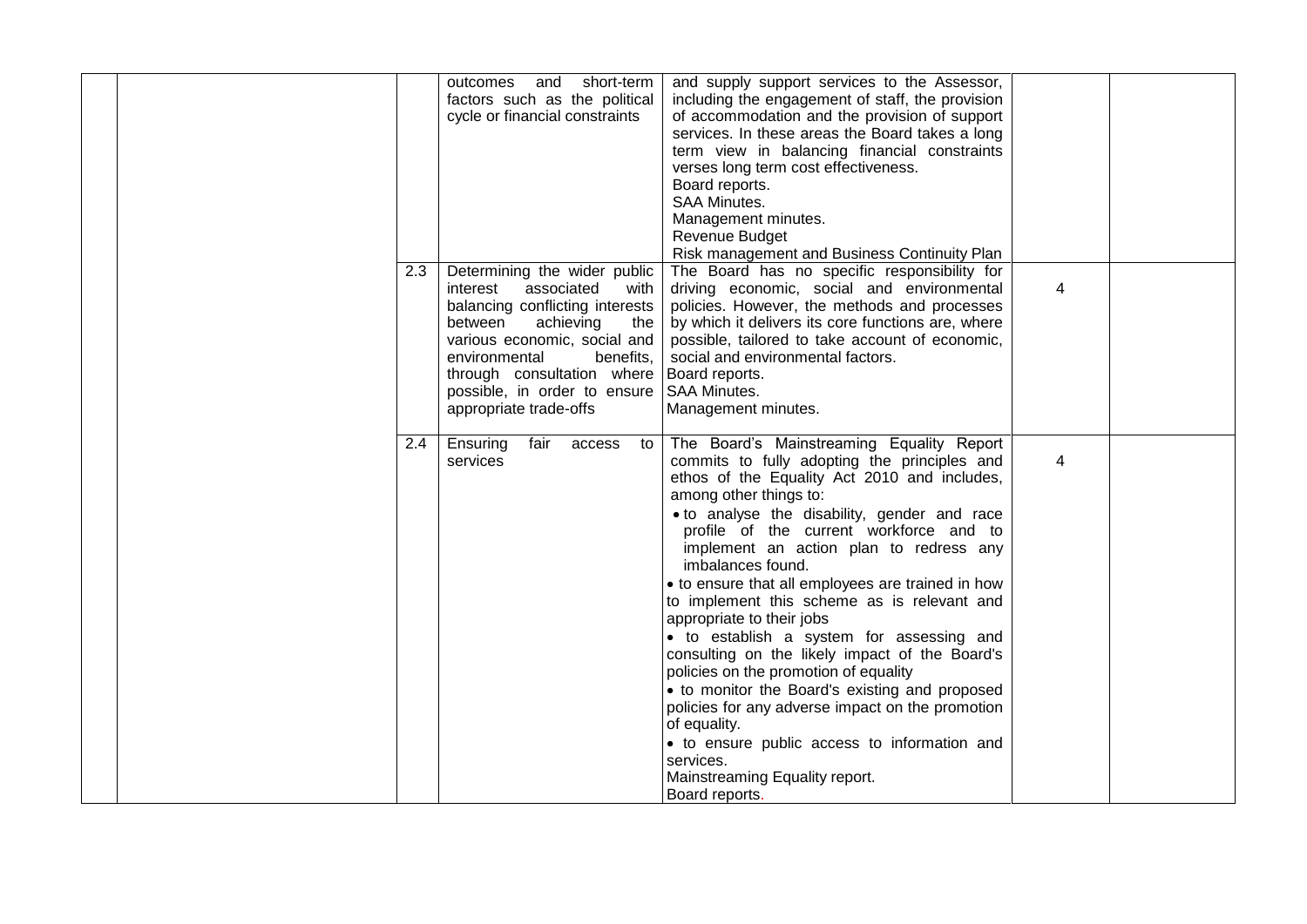## **TAYSIDE VALUATION JOINT BOARD – SELF ASSESSMENT FOR LOCAL CODE OF CORPORATE GOVERNANCE 2020/21**

|                | <b>PRINCIPLE 4</b>                                                                                                                                                                                                                                                                                                                                                                                                                                                                                                                                                                                                                                                           |                      |     |                                                                                                                                                                                                                                                                                             | Determining the interventions necessary to optimise the achievement of the intended outcomes                                                                                                                                                                                                                                                                                                                                                                                                                                                                                                                                                                                                                      |                                         |                                                 |  |
|----------------|------------------------------------------------------------------------------------------------------------------------------------------------------------------------------------------------------------------------------------------------------------------------------------------------------------------------------------------------------------------------------------------------------------------------------------------------------------------------------------------------------------------------------------------------------------------------------------------------------------------------------------------------------------------------------|----------------------|-----|---------------------------------------------------------------------------------------------------------------------------------------------------------------------------------------------------------------------------------------------------------------------------------------------|-------------------------------------------------------------------------------------------------------------------------------------------------------------------------------------------------------------------------------------------------------------------------------------------------------------------------------------------------------------------------------------------------------------------------------------------------------------------------------------------------------------------------------------------------------------------------------------------------------------------------------------------------------------------------------------------------------------------|-----------------------------------------|-------------------------------------------------|--|
|                | Valuation Joint Boards achieves its intended outcomes by providing a mixture of legal, regulatory, and practical interventions. Determining the<br>right mix of these courses of action is a critically important strategic choice that Valuation Boards has to make to ensure intended outcomes are<br>achieved They need robust decision-making mechanisms to ensure that their defined outcomes can be achieved in a way that provides the best<br>trade-off between the various types of resource inputs while still enabling effective and efficient operations. Decisions made need to be reviewed<br>continually to ensure that achievement of outcomes is optimised. |                      |     |                                                                                                                                                                                                                                                                                             |                                                                                                                                                                                                                                                                                                                                                                                                                                                                                                                                                                                                                                                                                                                   |                                         |                                                 |  |
|                |                                                                                                                                                                                                                                                                                                                                                                                                                                                                                                                                                                                                                                                                              | <b>Sub-Principle</b> |     | Behaviours and actions that<br>demonstrate good governance in<br>practice.                                                                                                                                                                                                                  | Examples of systems, processes,<br>documentation and other evidence<br>demonstrating compliance                                                                                                                                                                                                                                                                                                                                                                                                                                                                                                                                                                                                                   | <b>Evaluation</b><br>Level<br>$(1 - 4)$ | <b>Areas</b><br><b>Requiring</b><br>Improvement |  |
|                | <b>Determining interventions</b>                                                                                                                                                                                                                                                                                                                                                                                                                                                                                                                                                                                                                                             |                      | 1.1 | Ensuring<br>decision makers<br>receive objective and rigorous<br>analysis of a variety of options<br>intended<br>indicating<br>how<br>outcomes would be achieved<br>and<br>associated with those options.<br>Therefore ensuring best value<br>is achieved however services<br>are provided. | The Board's core functions are determined by<br>Statute. This includes rigid statutory deadlines<br>for many activities.<br>The means of Service delivery within the<br>including the risks Statutory framework is reviewed and assessed<br>on an ongoing basis at regular Management<br>meetings.<br><b>SAA Minutes.</b><br>Management minutes.                                                                                                                                                                                                                                                                                                                                                                  | $\overline{4}$                          |                                                 |  |
|                |                                                                                                                                                                                                                                                                                                                                                                                                                                                                                                                                                                                                                                                                              |                      | 1.2 | citizens and/or service users<br>improvements or<br>service<br>competing demands within<br>limited resources available<br>including people, skills, land<br>and assets and bearing in<br>mind future impacts                                                                                | Considering feedback from No services or activities are undertaken that are<br>not directly, or indirectly, mandated by Statute.<br>when making decisions about   Improvements in the means of Service delivery<br>within the Statutory framework is reviewed<br>where services are no longer annually following analysis of the customer<br>required in order to prioritise   feedback survey and on an ongoing basis as a<br>result of consultations with the SAA, Ratepayer<br>Organisations, Electoral Commission, Cabinet<br>Office and others.<br>The outcome of consultations are considered at<br>Management meetings which are held on a<br>regular basis.<br><b>SAA Minutes.</b><br>Management minutes. | 4                                       |                                                 |  |
| $\overline{c}$ | <b>Planning interventions</b>                                                                                                                                                                                                                                                                                                                                                                                                                                                                                                                                                                                                                                                |                      | 2.1 | Establishing                                                                                                                                                                                                                                                                                | and Management meetings are held on a regular<br>implementing robust planning basis. All aspects of performance and future                                                                                                                                                                                                                                                                                                                                                                                                                                                                                                                                                                                        | 4                                       |                                                 |  |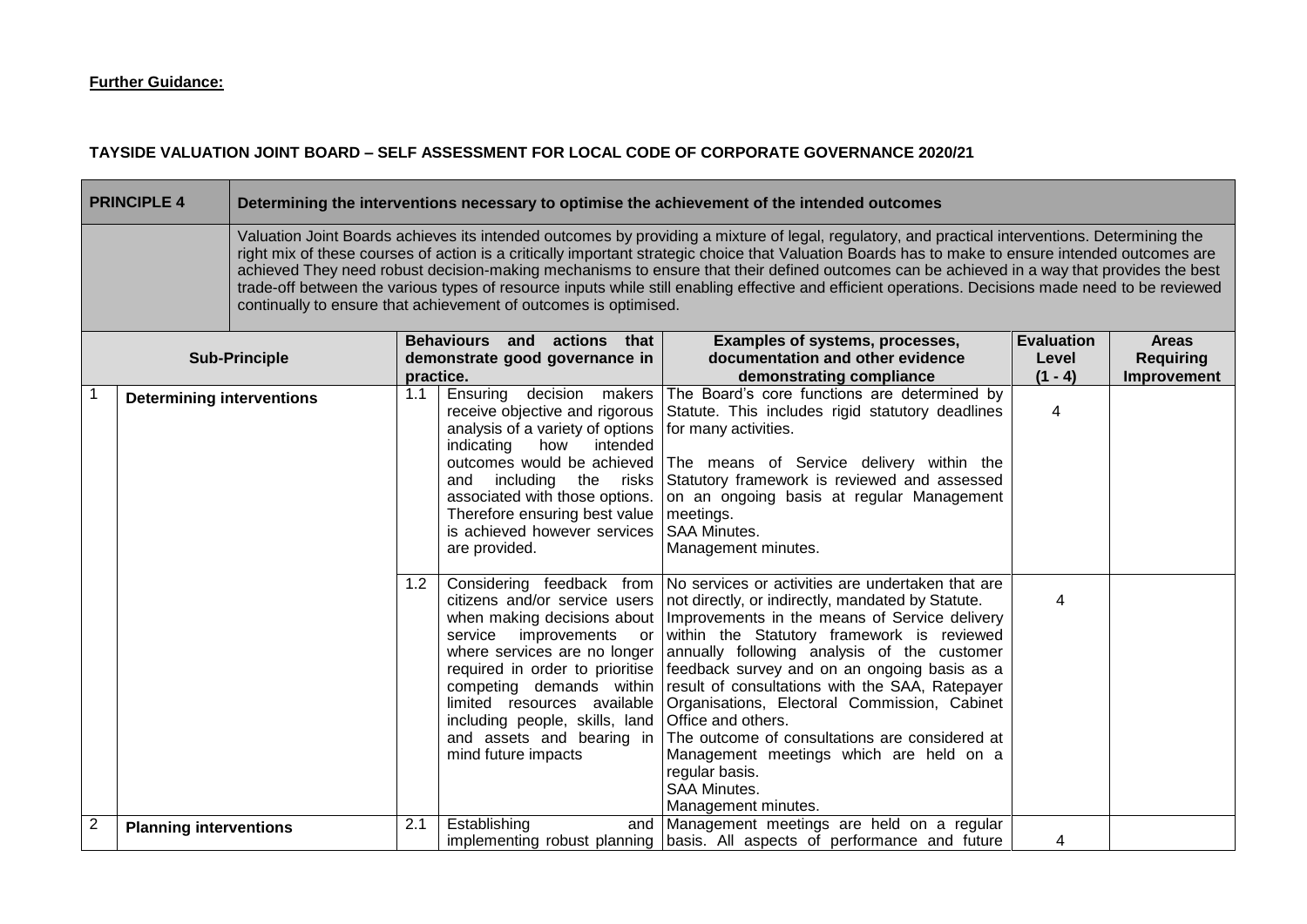|     |                                                                                                                                                 | and control cycles that cover developments are reviewed at Management                                                                                                                                                                                                                                                                                                                                                                                                                                                                                                   |                |                                                                              |
|-----|-------------------------------------------------------------------------------------------------------------------------------------------------|-------------------------------------------------------------------------------------------------------------------------------------------------------------------------------------------------------------------------------------------------------------------------------------------------------------------------------------------------------------------------------------------------------------------------------------------------------------------------------------------------------------------------------------------------------------------------|----------------|------------------------------------------------------------------------------|
|     | strategic and operational                                                                                                                       | meetings and appropriate action taken where                                                                                                                                                                                                                                                                                                                                                                                                                                                                                                                             |                |                                                                              |
|     | plans, priorities and targets                                                                                                                   | necessary.                                                                                                                                                                                                                                                                                                                                                                                                                                                                                                                                                              |                |                                                                              |
|     |                                                                                                                                                 | <b>Management Minutes</b>                                                                                                                                                                                                                                                                                                                                                                                                                                                                                                                                               |                |                                                                              |
| 2.2 | external<br>stakeholders<br>in.<br>determining how services and<br>other courses of action should<br>be planned and delivered                   | Engaging with internal and No services or activities are undertaken that are<br>not directly, or indirectly, mandated by Statute.<br>Improvements in the means of Service delivery<br>within the Statutory framework is reviewed<br>annually following analysis of the customer<br>feedback survey and on an ongoing basis as a<br>result of consultations with the SAA, Ratepayer<br>Organisations, Electoral Commission, Cabinet<br>Office and others.<br>The outcome of consultations are considered at<br>Management meetings which are held on a<br>regular basis. | $\overline{4}$ |                                                                              |
|     |                                                                                                                                                 | SAA Minutes.                                                                                                                                                                                                                                                                                                                                                                                                                                                                                                                                                            |                |                                                                              |
|     |                                                                                                                                                 | Management minutes                                                                                                                                                                                                                                                                                                                                                                                                                                                                                                                                                      |                |                                                                              |
| 2.3 | Considering and monitoring<br>risks facing each partner<br>when working collaboratively<br>including shared risks                               | Not Applicable                                                                                                                                                                                                                                                                                                                                                                                                                                                                                                                                                          |                |                                                                              |
| 2.4 | Ensuring arrangements are<br>flexible and agile so that the<br>mechanisms for delivering<br>outputs can be adapted to<br>changing circumstances | The means of Service delivery within the<br>Statutory framework is reviewed and assessed<br>on an ongoing basis at regular Management<br>meetings.<br>Management minutes                                                                                                                                                                                                                                                                                                                                                                                                | 4              |                                                                              |
| 2.5 | performance indicators (KPIs)<br>process in order to identify<br>how the performance of<br>services and projects is to be<br>measured           | Establishing appropriate key   KPIs have been established for each of the three<br>core functions. Performance levels in relation to<br>as part of the planning KPIs are reported to the Scottish Government<br>and Electoral Commission as appropriate.<br>KPIs underpin the Board's Corporate Plan &<br>service Plan and are reported publically via the<br>annual performance report.<br>KPIs / Annual Performance report.                                                                                                                                           | 4              |                                                                              |
| 2.6 | Ensuring capacity exists to<br>generate the information<br>required to review service<br>quality regularly                                      | The responsibility for management of the<br>Board's service quality rests with the<br>Management Team and the level of service<br>delivery is considered at Management Team<br>meetings in relation to KPI performance and<br>appeals / complaints and other matters that<br>arise. Reviews of specific areas are undertaken<br>as necessary.<br>Significant upgrade of the NDR systems is                                                                                                                                                                              | 3              | Upgrade of<br><b>NDR</b> Systems<br>following NDR<br>(Scotland) Act<br>2020. |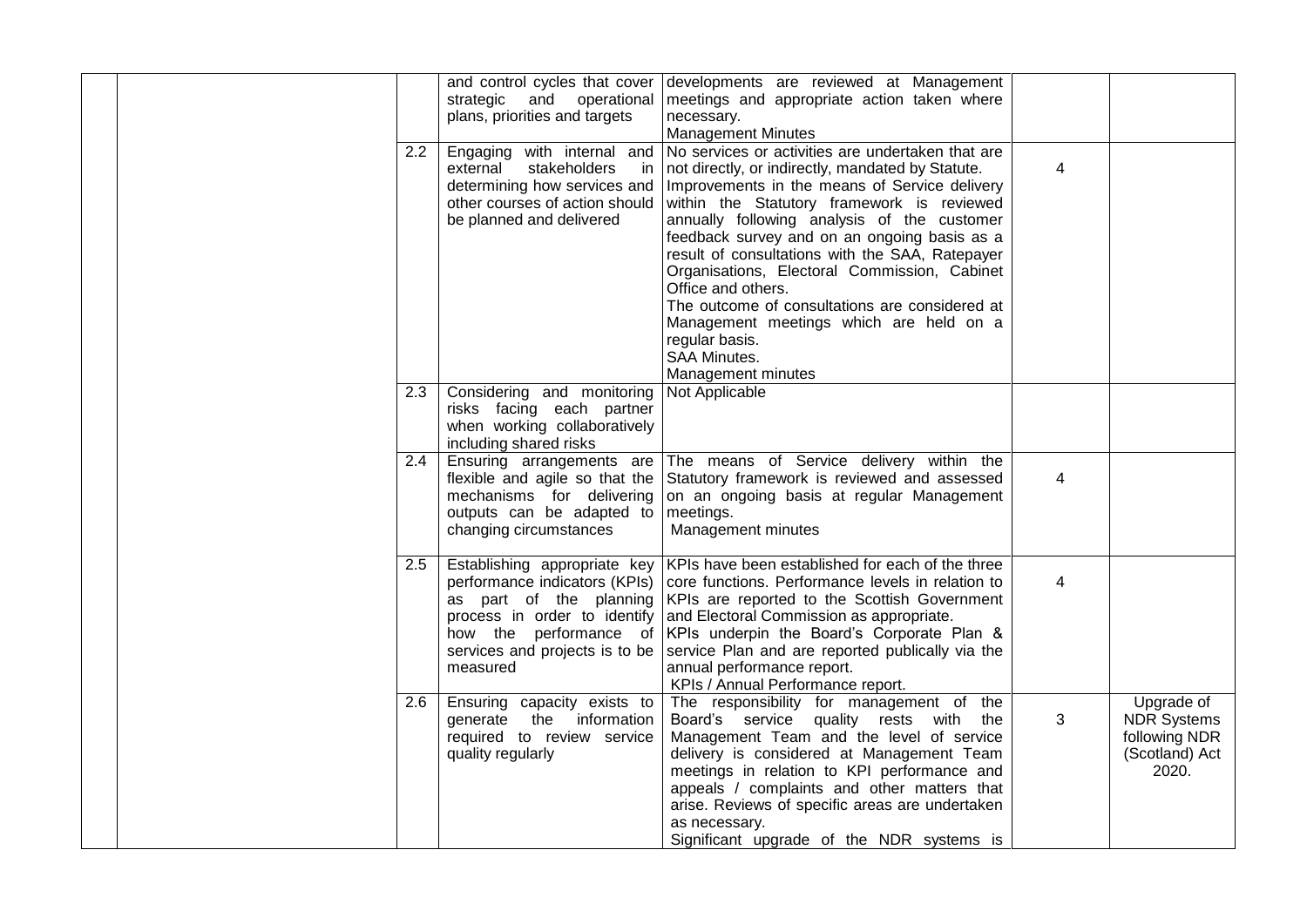|   |                                                                    |     |                                                                                                                                                                                                                                                                                                                                  | required to reflect the additional requirements<br>implemented by the Non-Domestic Rates<br>(Scotland) Act 2020.<br>Management Team minutes<br><b>Internal Audit Reports</b>                                                                                                                                                                                                                                                           |                |  |
|---|--------------------------------------------------------------------|-----|----------------------------------------------------------------------------------------------------------------------------------------------------------------------------------------------------------------------------------------------------------------------------------------------------------------------------------|----------------------------------------------------------------------------------------------------------------------------------------------------------------------------------------------------------------------------------------------------------------------------------------------------------------------------------------------------------------------------------------------------------------------------------------|----------------|--|
|   |                                                                    | 2.7 | budgets<br>Preparing<br>-in<br>accordance<br>with<br>organisational<br>objectives,<br>strategies and the medium-<br>term financial plan                                                                                                                                                                                          | Budgets are set by Board following a combined<br>report from the Treasurer / Assessor and reflect<br>the objectives included in the Corporate Plan &<br>Service Plan.<br>Board reports - Budget Setting<br>Corporate Plan<br>Service Plan                                                                                                                                                                                              | 4              |  |
|   |                                                                    | 2.8 | Informing medium and long-<br>expenditure<br>aimed<br>developing a<br>sustainable<br>funding strategy                                                                                                                                                                                                                            | The Board requisitions the required funds from<br>term resource planning by each constituent Council in accordance with<br>drawing up realistic estimates Statutory requirements. Constituent councils, do<br>of revenue and capital not all operate multi year budgets. Funding<br>at provided directly from UK cabinet Office is<br>provided on an annual basis.<br>Board reports - Budget Setting<br>Corporate Plan<br>Service Plan | 3              |  |
| 3 | <b>Optimising</b><br>achievement<br><b>of</b><br>intended outcomes | 3.1 | Ensuring the medium term<br>financial strategy integrates<br>balances<br>service<br>and<br>priorities, affordability and<br>other resource constraints                                                                                                                                                                           | The Board requisitions the required funds from<br>each constituent Council in accordance with<br>Statutory requirements.<br>Board reports - Budget Setting<br>Corporate Plan<br>Service Plan                                                                                                                                                                                                                                           | $\overline{3}$ |  |
|   |                                                                    | 3.2 | Ensuring<br>the<br>budgeting<br>process is all-inclusive, taking<br>into account the full cost of<br>operations over the medium<br>and longer term                                                                                                                                                                               | The Joint Board requisitions the required funds<br>from each constituent Council in accordance<br>with Statutory requirements.<br>Board reports - Budget Setting<br><b>Revenue Budget Process</b><br>Corporate Plan<br>Service Plan                                                                                                                                                                                                    | 3              |  |
|   |                                                                    | 3.3 | Ensuring the medium-term<br>financial strategy sets the<br>context for ongoing decisions<br>on significant delivery issues<br>or responses to changes in<br>the external environment that Service Plan<br>arise<br>during<br>the<br>may<br>budgetary period in order for<br>outcomes to be achieved<br>while optimising resource | The Joint Board requisitions the required funds<br>from each constituent Council in accordance with<br>Statutory requirements.<br>Board reports - Budget Setting<br>Corporate Plan                                                                                                                                                                                                                                                     | 3              |  |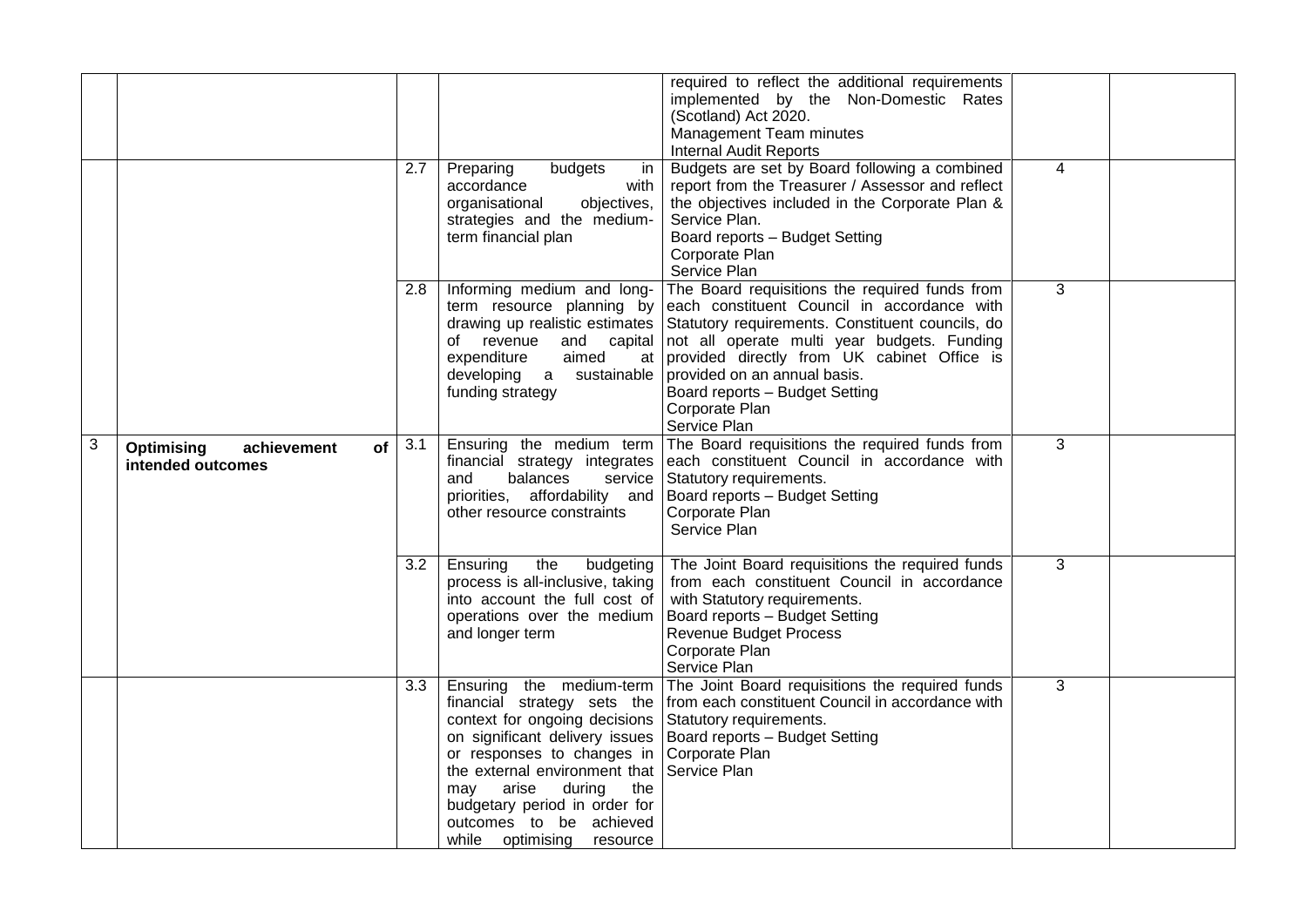|  | usage                      |                                                                                 |  |
|--|----------------------------|---------------------------------------------------------------------------------|--|
|  |                            | Ensuring the achievement of The Joint Board provides a strictly limited service |  |
|  |                            | 'social value' through service   in accordance with Statutory requirements.     |  |
|  | planning and commissioning |                                                                                 |  |

[Outcomes and Public Service Delivery](http://www.cipfa.org/policy-and-guidance/publications/o/outcomes-and-public-service-delivery-book) (CIPFA, 2014)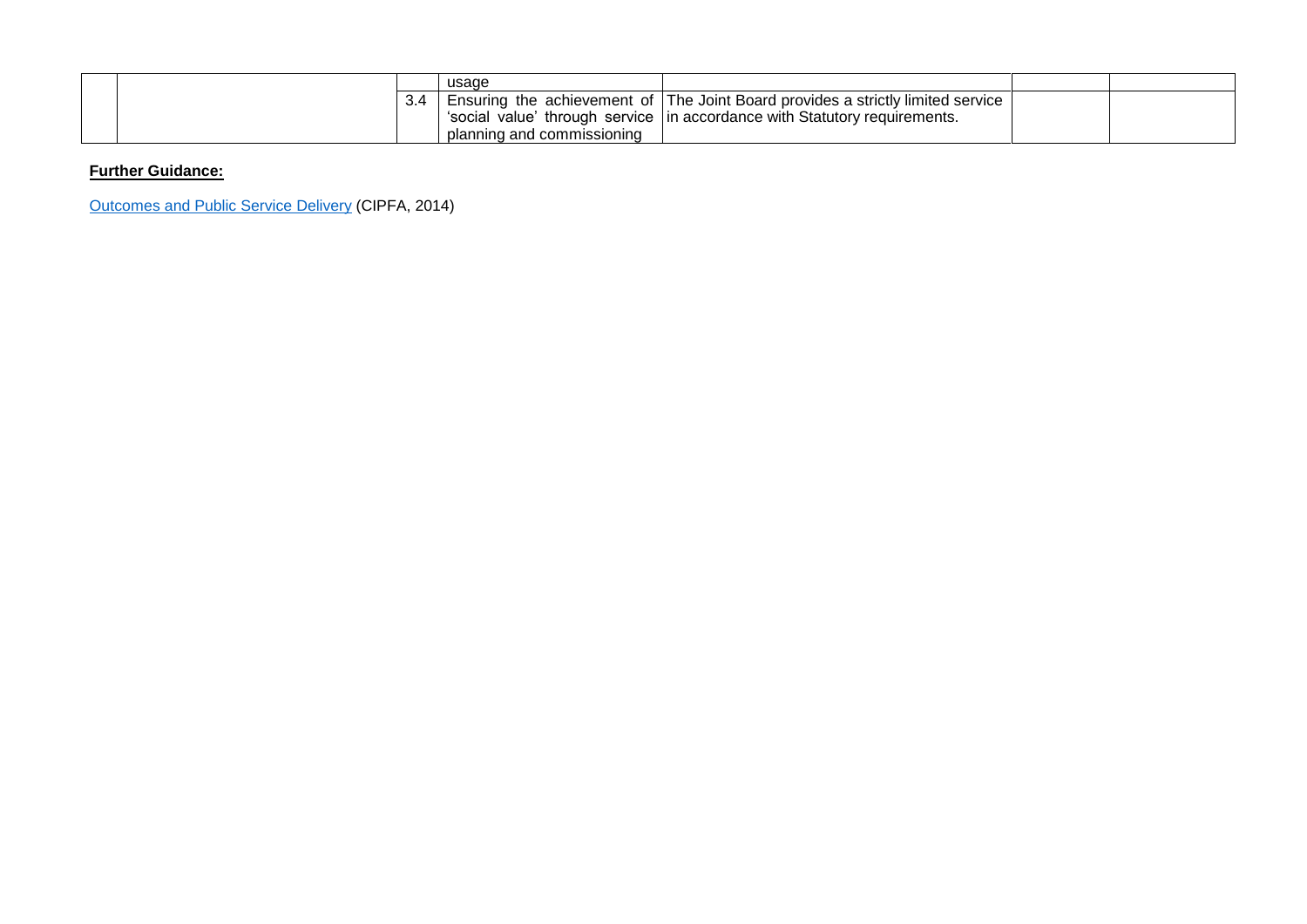|                                     | <b>PRINCIPLE 5</b>                                                                                                                                                                                                                                                                                                                                                                                                                                                                                                                                                                                                                                                                                                                                                                                                                                                                                                                                                                     |                      | Developing the entity's capacity, including the capability of its leadership and the individuals within it |                                                                                                                                                                                                                                                                          |                                                                                                                                                                                                                                                                                                                                                                                                                                                                  |                                         |                                                 |  |
|-------------------------------------|----------------------------------------------------------------------------------------------------------------------------------------------------------------------------------------------------------------------------------------------------------------------------------------------------------------------------------------------------------------------------------------------------------------------------------------------------------------------------------------------------------------------------------------------------------------------------------------------------------------------------------------------------------------------------------------------------------------------------------------------------------------------------------------------------------------------------------------------------------------------------------------------------------------------------------------------------------------------------------------|----------------------|------------------------------------------------------------------------------------------------------------|--------------------------------------------------------------------------------------------------------------------------------------------------------------------------------------------------------------------------------------------------------------------------|------------------------------------------------------------------------------------------------------------------------------------------------------------------------------------------------------------------------------------------------------------------------------------------------------------------------------------------------------------------------------------------------------------------------------------------------------------------|-----------------------------------------|-------------------------------------------------|--|
|                                     | Valuation Joint Boards needs appropriate structures and leadership, as well as people with the right skills, appropriate qualifications and mind-<br>set, to operate efficiently and effectively and achieve their intended outcomes within the specified periods. A Valuation Boards organisation must<br>ensure that it has both the capacity to fulfil its own mandate and to make certain that there are policies in place to guarantee that its<br>management has the operational capacity for the organisation as a whole. Because both individuals and the environment in which an authority<br>operates will change over time, there will be a continuous need to develop its capacity as well as the skills and experience of the leadership of<br>individual staff members. Leadership in Valuation Joint Boards entities is strengthened by the participation of people with many different types of<br>backgrounds, reflecting the structure and diversity of communities. |                      |                                                                                                            |                                                                                                                                                                                                                                                                          |                                                                                                                                                                                                                                                                                                                                                                                                                                                                  |                                         |                                                 |  |
|                                     |                                                                                                                                                                                                                                                                                                                                                                                                                                                                                                                                                                                                                                                                                                                                                                                                                                                                                                                                                                                        | <b>Sub-Principle</b> | Behaviours and actions that<br>demonstrate good governance in<br>practice.                                 |                                                                                                                                                                                                                                                                          | Examples of systems, processes,<br>documentation and other evidence<br>demonstrating compliance                                                                                                                                                                                                                                                                                                                                                                  | <b>Evaluation</b><br>Level<br>$(1 - 4)$ | <b>Areas</b><br><b>Requiring</b><br>Improvement |  |
| Developing the entity's<br>capacity |                                                                                                                                                                                                                                                                                                                                                                                                                                                                                                                                                                                                                                                                                                                                                                                                                                                                                                                                                                                        |                      | 1.1                                                                                                        | Reviewing<br>operations,<br>performance and use of<br>assets on a regular basis to<br>their<br>ensure<br>continuing<br>effectiveness                                                                                                                                     | The responsibility for management of the<br>Board's service rests with the Assessor &<br>Management Team and the level of service<br>delivery is considered at Management Team<br>meetings in relation to KPI performance and<br>appeals / complaints and other matters that<br>arise. Reviews of specific operational areas are<br>undertaken as necessary.<br>Management Team minutes<br><b>Internal Audit Reports</b><br>Review of Non-Domestic Rates service | $\overline{4}$                          |                                                 |  |
|                                     |                                                                                                                                                                                                                                                                                                                                                                                                                                                                                                                                                                                                                                                                                                                                                                                                                                                                                                                                                                                        |                      | 1.2                                                                                                        | Improving<br>resource<br>use<br>through<br>appropriate<br>application of techniques<br>such as benchmarking and<br>other options in order to<br>determine how the authority's<br>resources are allocated so<br>that outcomes are achieved<br>effectively and efficiently | The management of resources is undertaken<br>and informed by discussion at Scottish Assessor<br>Association meetings, by collaborative working<br>on key areas of common interests and the cross<br>fertilisation of efficiency initiatives via the SAA.<br><b>SAA minutes</b>                                                                                                                                                                                   | $\overline{\mathbf{4}}$                 |                                                 |  |
|                                     |                                                                                                                                                                                                                                                                                                                                                                                                                                                                                                                                                                                                                                                                                                                                                                                                                                                                                                                                                                                        |                      | 1.3                                                                                                        | Recognising the benefits of<br>partnerships and collaborative<br>working where added value<br>can be achieved                                                                                                                                                            | Effective partnership and collaborative working<br>is undertaken and facilitated by the Scottish<br>Assessor Association.<br><b>SAA minutes</b><br>Service Level of Agreement                                                                                                                                                                                                                                                                                    | $\overline{4}$                          |                                                 |  |
|                                     |                                                                                                                                                                                                                                                                                                                                                                                                                                                                                                                                                                                                                                                                                                                                                                                                                                                                                                                                                                                        |                      | $1.4^{\circ}$                                                                                              | Developing and maintaining<br>an effective workforce plan to<br>enhance<br>the<br>strategic<br>allocation of resources                                                                                                                                                   | The workforce plan is reviewed annually by the<br>Assessor and any significant changes reported<br>to the Board. The staff structure was amended<br>to reflect the additional requirements of the Non-                                                                                                                                                                                                                                                           | 4                                       |                                                 |  |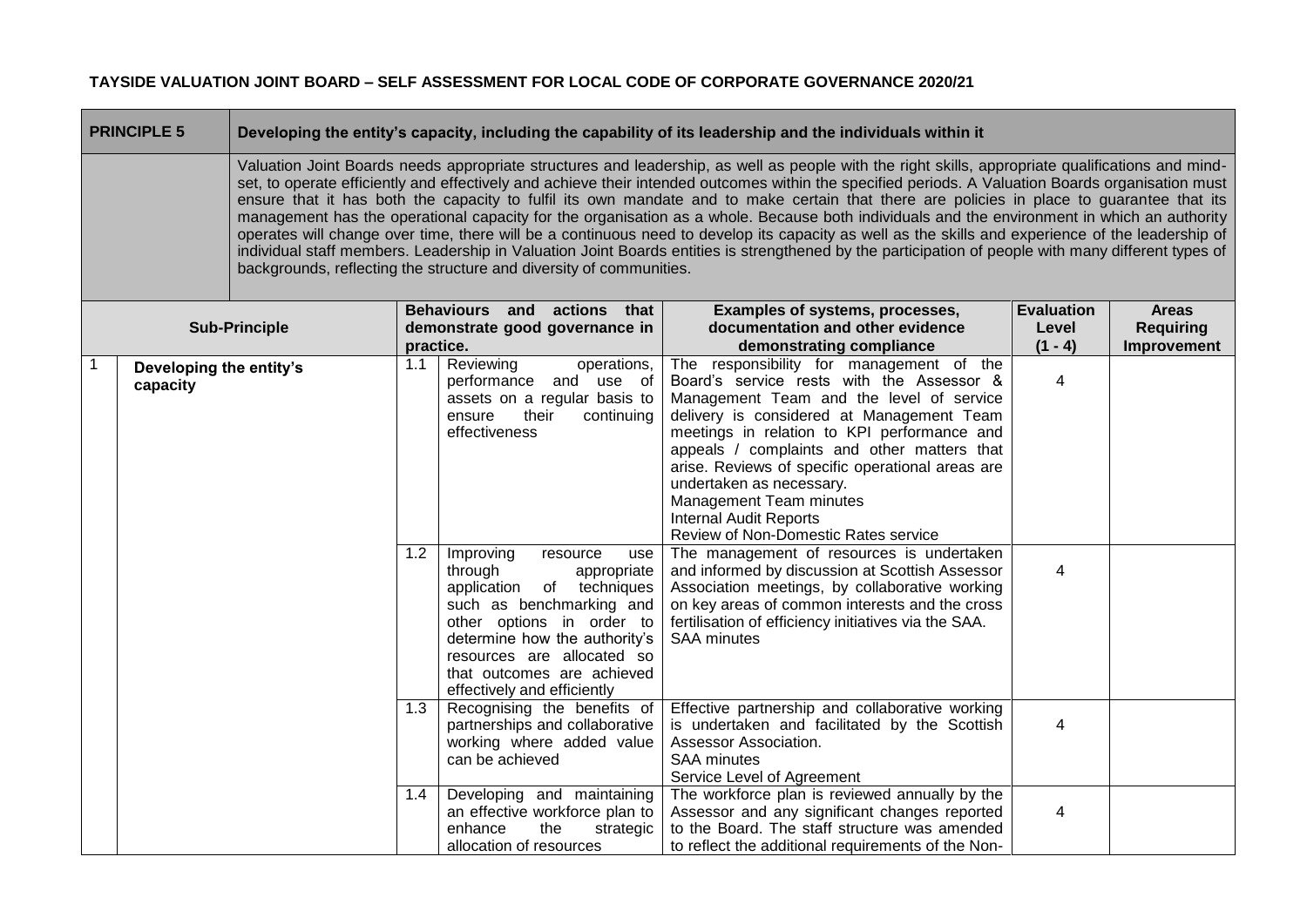|                |                                                                                  |                  |                                                                                                                                                                                                                                                                    | domestic Rates (Scotland) Act 2020.<br>- Board Report 9-2019.                                                                                                                                                                                                                                                                                                                                                                                                                                                                                                                                                                                                                                                                                 |   |  |
|----------------|----------------------------------------------------------------------------------|------------------|--------------------------------------------------------------------------------------------------------------------------------------------------------------------------------------------------------------------------------------------------------------------|-----------------------------------------------------------------------------------------------------------------------------------------------------------------------------------------------------------------------------------------------------------------------------------------------------------------------------------------------------------------------------------------------------------------------------------------------------------------------------------------------------------------------------------------------------------------------------------------------------------------------------------------------------------------------------------------------------------------------------------------------|---|--|
| $\overline{2}$ | Developing the capability of<br>the entity's leadership and<br>other individuals | 2.1              | Developing<br>protocols<br>to<br>ensure that elected and<br>appointed leaders negotiate<br>with each other regarding<br>their respective roles early on<br>in the relationship and that a<br>shared understanding of roles<br>and objectives is maintained         | The structure of the Board includes a Convenor,<br>Vice Convenor and Spokesperson each of whom<br>represent one of the three constituent Councils.<br>There is a close working relationship between<br>these post holders and the Assessor and direct<br>communication takes place as required.<br>However, the functions of the Board are<br>generally non-political and are centred around<br>governance resulting in little or no political<br>divisions.                                                                                                                                                                                                                                                                                  | 4 |  |
|                |                                                                                  | 2.2 <sub>2</sub> | decisions that are delegated<br>collective decision making of<br>the governing body                                                                                                                                                                                | Publishing a statement that The Board has a scheme of delegation and<br>specifies the types of standing orders which are reviewed periodically<br>(reflecting the relatively stable nature of the<br>and those reserved for the Statutory Functions undertaken).                                                                                                                                                                                                                                                                                                                                                                                                                                                                              | 4 |  |
|                |                                                                                  | $2.3^{\circ}$    | defined<br>and<br>leadership roles within a<br>structure, whereby the chief<br>executive leads the authority<br>in implementing strategy and<br>managing the delivery of<br>by members and each<br>provides a check and a<br>balance for each other's<br>authority | Ensuring the leader and the The leadership roles are clearly defined in<br>chief executive have clearly Statute. The Assessor and Electoral Registration<br>distinctive   Officer has a personal, statutory, responsibility to<br>deliver the Valuation Roll, Council Tax List and<br>Electoral Register in accordance with the<br>relevant legislation. The Board has the overall<br>responsibility to provide resources reasonably<br>required by the Assessor and ERO and to<br>services and other outputs set   provide oversight and governance.                                                                                                                                                                                         | 4 |  |
|                |                                                                                  | 2.4              | members<br>and<br>effective shared leadership<br>enable<br>to<br>and<br>the<br>organisation<br>to respond<br>successfully to changing legal<br>and policy demands as well<br>environmental changes and<br>risks by:                                                | Developing the capabilities of   Members of the Board represent their individual<br>senior Council and have access to courses /<br>management to achieve information in relation to governance via their<br>Council. Induction training specific to the core<br>functions of the Board (Valuation Roll / Council<br>Tax / Electoral Registration will be provided to<br>the Board by the Assessor.<br>A key statutory requirement of the Assessor and<br>as economic, political and ERO is to remain up to date with changing<br>statutory provisions. Via the SAA, the Assessor<br>has direct access to, and will normally be<br>consulted by, various branches of government<br>responsible for amending legislation.<br><b>SAA minutes</b> | 4 |  |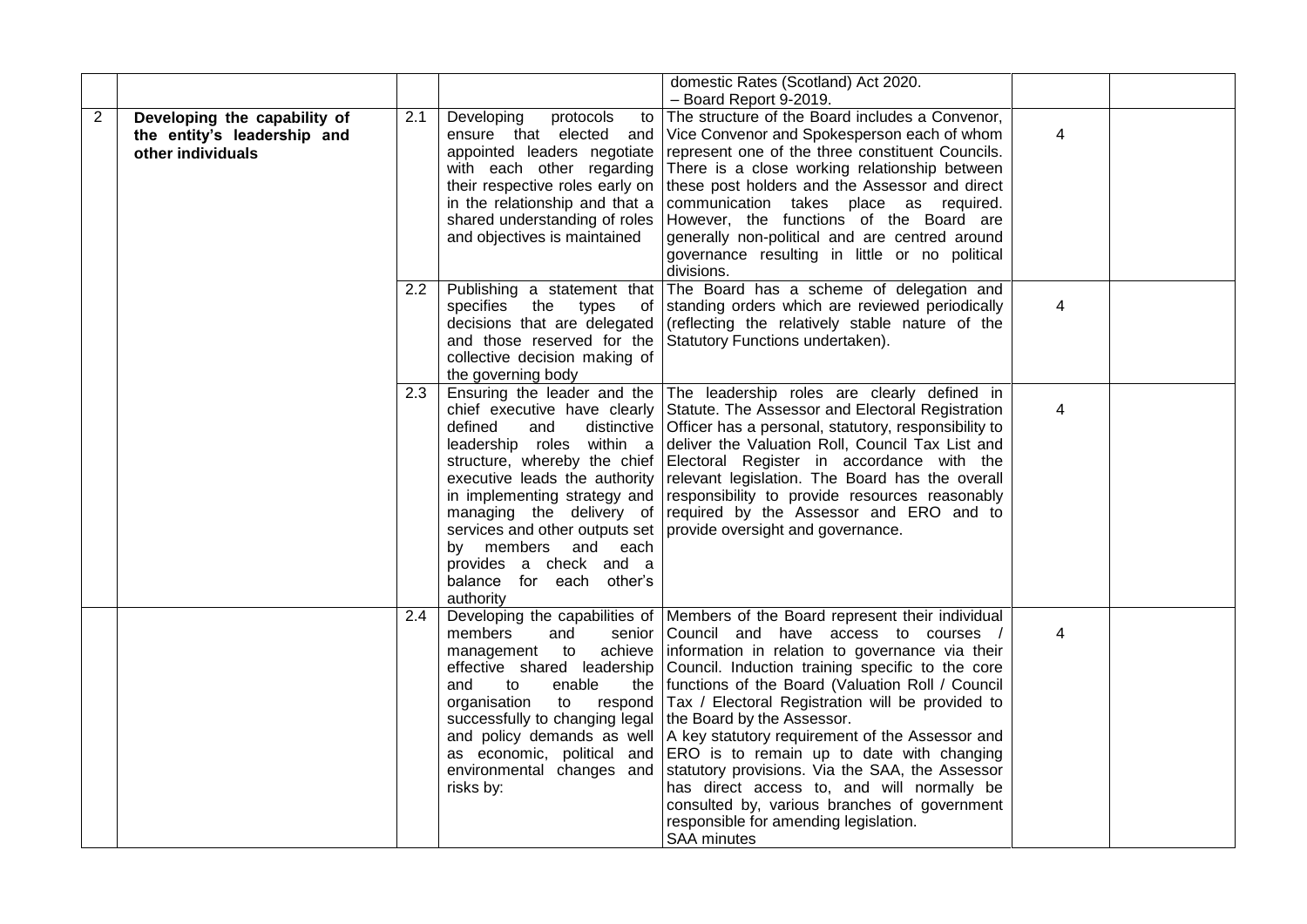|  | 2.4<br>a)           | induction tailored to their role<br>and that ongoing training and<br>development<br>matching<br>individual and organisational<br>requirements is available and<br>encouraged                                                                     | ensuring members and staff Induction Training will be provided to members<br>have access to appropriate of the Board by their constituent Council.<br>Induction training specific to the core functions of<br>the Board (Valuation Roll, Council Tax and<br>Electoral Registration) will be provided by the<br>Assessor.<br>Induction training is provided to all new members<br>of staff.                                                                                                                                                                                                                | 4 |  |
|--|---------------------|--------------------------------------------------------------------------------------------------------------------------------------------------------------------------------------------------------------------------------------------------|-----------------------------------------------------------------------------------------------------------------------------------------------------------------------------------------------------------------------------------------------------------------------------------------------------------------------------------------------------------------------------------------------------------------------------------------------------------------------------------------------------------------------------------------------------------------------------------------------------------|---|--|
|  | $2.4^{\circ}$<br>b) | ensuring<br>members<br>officers have the appropriate<br>skills, knowledge, resources<br>and support to fulfil their roles<br>responsibilities<br>and<br>and<br>ensuring that they are able to<br>update their knowledge on a<br>continuing basis | and   All RICS qualified staff are required to maintain<br>prescribed levels of continuing professional<br>development.<br>Further training needs identified via the<br>Employee Performance and Development<br>Review Scheme are provided as required.                                                                                                                                                                                                                                                                                                                                                   | 4 |  |
|  | 2.4<br>C)           | ensuring<br>organisational and system-<br>wide development through<br>including<br>shared learning,<br>learnt from both<br>lessons<br>internal<br>and<br>external<br>governance weaknesses                                                       | personal, Succession planning is a feature reflected in the<br>organisational structure following a recent<br>review.<br>Effective communication of leadership issues,<br>organisational development and governance<br>matters are provided via the structure of internal<br>management and working group meetings that<br>ensure knowledge, experience and lessons<br>learned are shared throughout the Management<br>Team.<br>This is supplemented by the active participation<br>of all members of the Management team in SAA<br>Committees and Working Groups addressing<br>specific areas of concern | 4 |  |
|  | 2.5                 | Ensuring<br>that<br>there<br>are<br>place<br>structures<br>in<br>to<br>encourage public participation                                                                                                                                            | The scope for public participation is relatively<br>limited within the restricted nature of the Board's<br>core function (which are essentially tax raising<br>and electoral registration). Never the less, public<br>participation is actively encouraged at a local<br>level - e.g. attendance at meetings of local<br>business groups and in a more structured<br>fashion through the Scottish Ratepayer's Forum<br>and Scottish Business Rating Surveyor's Forum.                                                                                                                                     | 4 |  |
|  | 2.6                 | Taking steps to consider the<br>leadership's<br>own<br>leaders<br>are<br>constructive feedback from the minute of the meeting.                                                                                                                   | The performance of individual members of the<br>Board and attendance at meetings will be<br>effectiveness and ensuring monitored by their constituent Council.<br>open to Attendance at meetings is formally recorded in                                                                                                                                                                                                                                                                                                                                                                                  | 4 |  |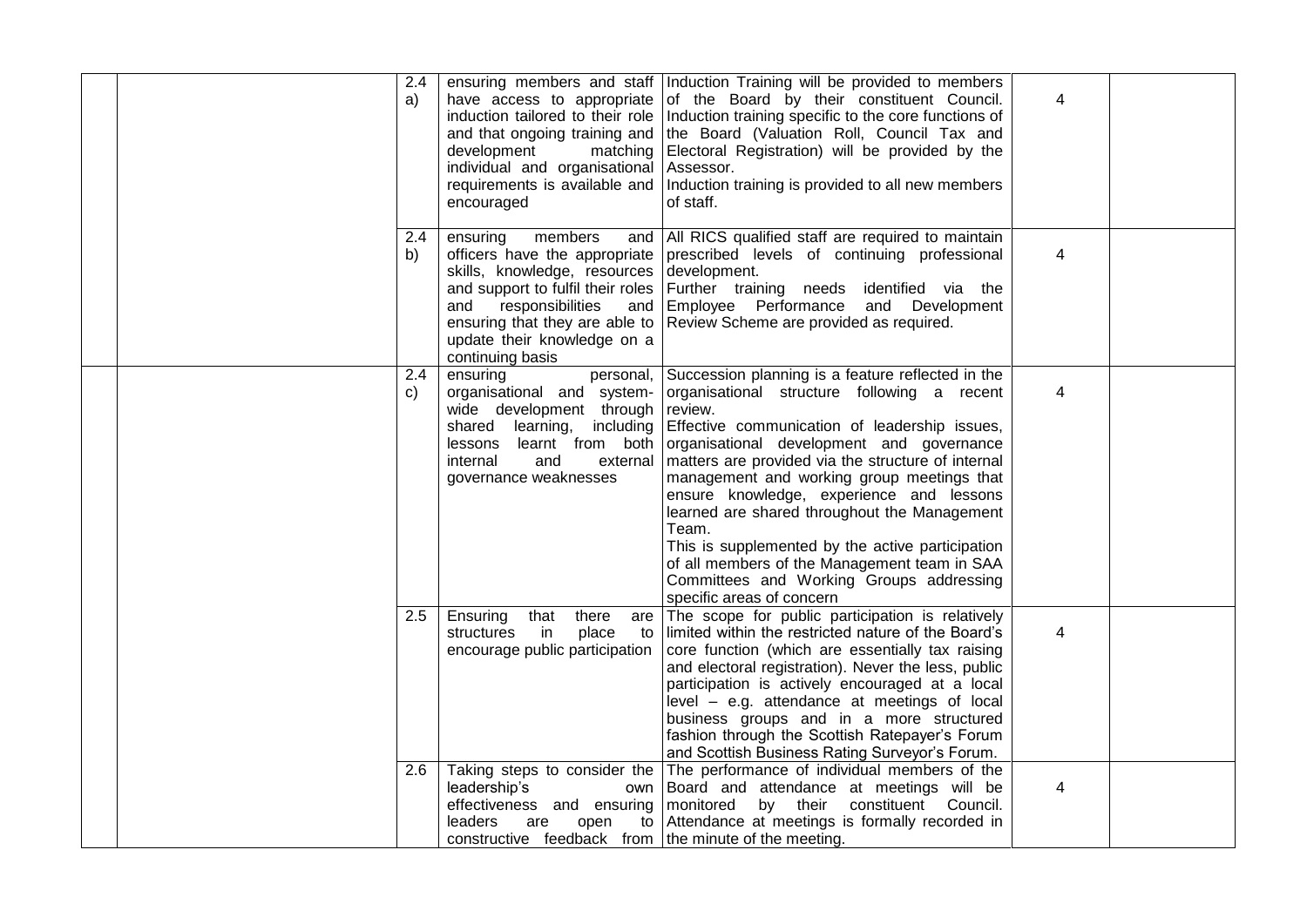|     | peer review and inspections                                                                                                                      |                                                                                                                                                                                                                                                                                                                                                                                                                                                                                                                                                                                                                                                              |   |                                                                   |
|-----|--------------------------------------------------------------------------------------------------------------------------------------------------|--------------------------------------------------------------------------------------------------------------------------------------------------------------------------------------------------------------------------------------------------------------------------------------------------------------------------------------------------------------------------------------------------------------------------------------------------------------------------------------------------------------------------------------------------------------------------------------------------------------------------------------------------------------|---|-------------------------------------------------------------------|
| 2.7 | training<br>$\alpha$<br>needs                                                                                                                    | Holding staff to account The Board's Employee Performance<br>and<br>through regular performance Development Review Scheme provides for<br>reviews which take account of regular performance reviews. Individual training<br>development or development needs are recorded and taken<br>account of as part of the review process.                                                                                                                                                                                                                                                                                                                             | 4 |                                                                   |
| 2.8 | and<br>workforce<br>individuals in maintaining their   Flexible Working Policy<br>own physical and mental Harassment at Work Policy<br>wellbeing | Ensuring arrangements are in The Board has a range of policies in place aimed<br>place to maintain the health at maintaining the health and wellbeing of the<br>wellbeing of the workforce. These include among others:<br>and support   Flexible Retirement Policy<br>Health & Safety policy<br>Managing Stress in the Workplace Policy<br>Safe Working Arrangements $(1 - 19)$<br>Sickness absence Management policy<br><b>Substance Misuse Policy</b><br>Tobacco & Smoking Policy<br>Training & development policy<br><b>Unacceptable Actions Guidelines</b><br><b>Whistleblowing Policy</b><br>Also include an SLA with Occupational Health<br>Provider. | 3 | A number of<br>policies require<br>to be reviewed<br>and updated. |

BSI 65000:2014 - [Guidance on Organisational Resilience](http://shop.bsigroup.com/ProductDetail/?pid=000000000030258792) [A Practical Guide to Alternative Delivery Models](http://www.cipfa.org/policy-and-guidance/publications/a/a-practical-guide-to-alternative-delivery-models-online) (CIPFA 2016) [The Excellent Finance Business Partner](http://www.cipfa.org/policy-and-guidance/publications/t/the-excellent-finance-business-partner-book) (CIPFA, 2015)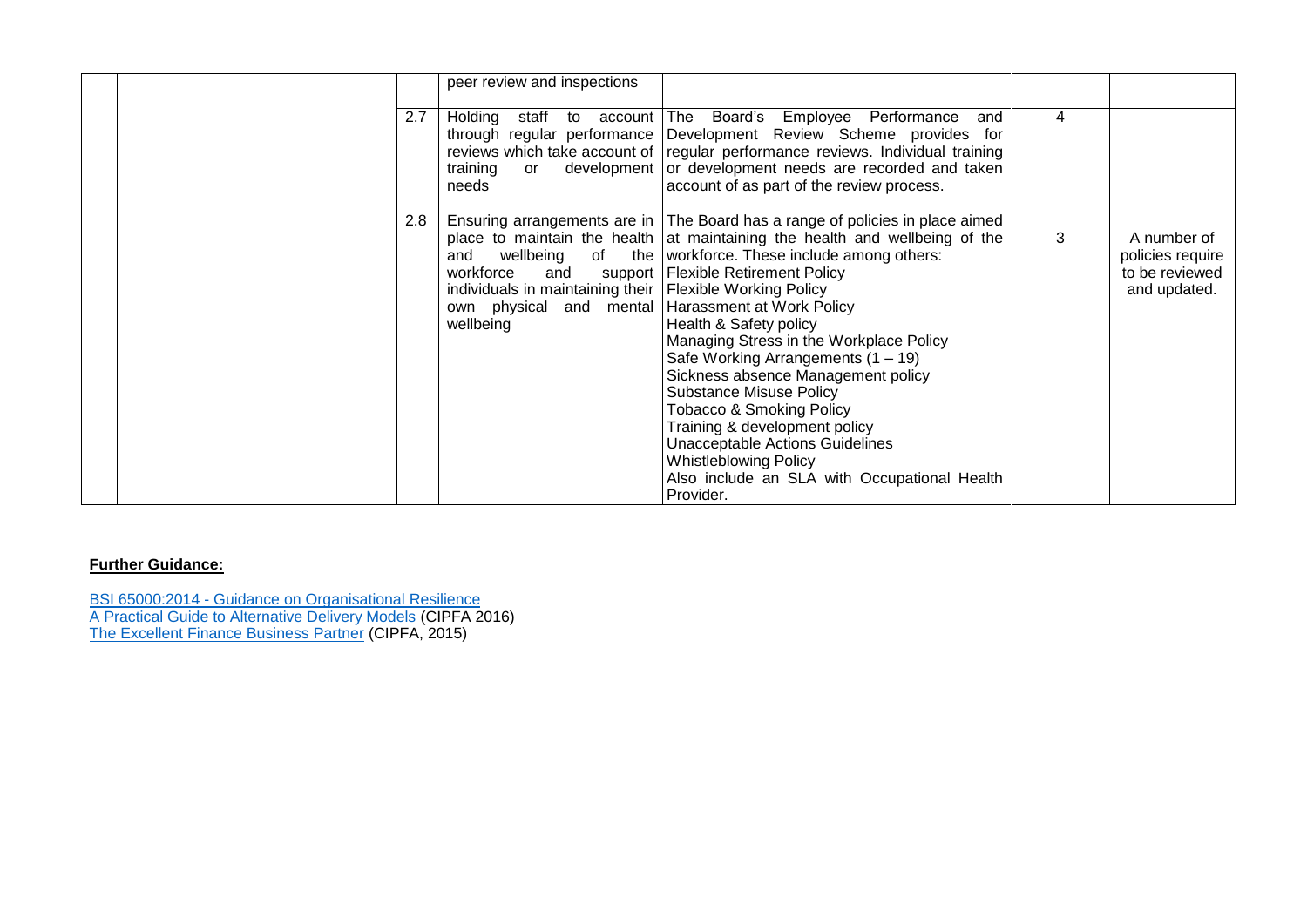|                                                                                                                                                                                                                                                                                                                                                                                                                                                                                                                                                                                                                                                                                                                                                                                                                                                                                                                                                                                                                                                                                                                                                                                                                            | <b>PRINCIPLE 6</b>          |                      |                                                                                                                                                                                                                                                                              |                                                                                                                                                                                                                                                                                                                                                                                                                                                                                                                                                                               | Managing risks and performance through robust internal control and strong public financial management                                                                                                                                                                                                                                                         |                            |                                  |  |  |  |
|----------------------------------------------------------------------------------------------------------------------------------------------------------------------------------------------------------------------------------------------------------------------------------------------------------------------------------------------------------------------------------------------------------------------------------------------------------------------------------------------------------------------------------------------------------------------------------------------------------------------------------------------------------------------------------------------------------------------------------------------------------------------------------------------------------------------------------------------------------------------------------------------------------------------------------------------------------------------------------------------------------------------------------------------------------------------------------------------------------------------------------------------------------------------------------------------------------------------------|-----------------------------|----------------------|------------------------------------------------------------------------------------------------------------------------------------------------------------------------------------------------------------------------------------------------------------------------------|-------------------------------------------------------------------------------------------------------------------------------------------------------------------------------------------------------------------------------------------------------------------------------------------------------------------------------------------------------------------------------------------------------------------------------------------------------------------------------------------------------------------------------------------------------------------------------|---------------------------------------------------------------------------------------------------------------------------------------------------------------------------------------------------------------------------------------------------------------------------------------------------------------------------------------------------------------|----------------------------|----------------------------------|--|--|--|
| Valuation Joint Boards need to ensure that the organisations and governance structures that it oversees have implemented, and can sustain, an<br>effective performance management system that facilitates effective and efficient delivery of planned services. Risk management and internal<br>control are important and integral parts of a performance management system and crucial to the achievement of outcomes. Risk should be<br>considered and addressed as part of all decision making activities.<br>A strong system of financial management is essential for the implementation of policies and the achievement of intended outcomes, as it will<br>enforce financial discipline, strategic allocation of resources, efficient service delivery, and accountability.<br>It is also essential that a culture and structure for scrutiny is in place as a key part of accountable decision making, policy making and review. A<br>positive working culture that accepts, promotes and encourages constructive challenge is critical to successful scrutiny and successful delivery.<br>Importantly, this culture does not happen automatically, it requires repeated public commitment from those in authority. |                             |                      |                                                                                                                                                                                                                                                                              |                                                                                                                                                                                                                                                                                                                                                                                                                                                                                                                                                                               |                                                                                                                                                                                                                                                                                                                                                               |                            |                                  |  |  |  |
|                                                                                                                                                                                                                                                                                                                                                                                                                                                                                                                                                                                                                                                                                                                                                                                                                                                                                                                                                                                                                                                                                                                                                                                                                            |                             | <b>Sub-Principle</b> |                                                                                                                                                                                                                                                                              | Behaviours and actions that<br>demonstrate good governance in                                                                                                                                                                                                                                                                                                                                                                                                                                                                                                                 | Examples of systems, processes,<br>documentation and other evidence                                                                                                                                                                                                                                                                                           | <b>Evaluation</b><br>Level | <b>Areas</b><br><b>Requiring</b> |  |  |  |
|                                                                                                                                                                                                                                                                                                                                                                                                                                                                                                                                                                                                                                                                                                                                                                                                                                                                                                                                                                                                                                                                                                                                                                                                                            |                             |                      | practice.                                                                                                                                                                                                                                                                    |                                                                                                                                                                                                                                                                                                                                                                                                                                                                                                                                                                               | demonstrating compliance                                                                                                                                                                                                                                                                                                                                      | $(1 - 4)$                  | Improvement                      |  |  |  |
| <b>Managing Risk</b>                                                                                                                                                                                                                                                                                                                                                                                                                                                                                                                                                                                                                                                                                                                                                                                                                                                                                                                                                                                                                                                                                                                                                                                                       |                             | 1.1<br>1.2           | Recognising<br>that<br>risk<br>management is an integral<br>part of all activities and<br>must be considered in all<br>aspects of decision making<br>Implementing<br>robust<br>and<br>integrated risk management<br>arrangements and ensuring<br>that they<br>working<br>are | The Board operates a Risk Management<br>Strategy which includes a Risk Management<br>Register. These are prepared and presented to<br>the Board annually. A Business Continuity Plan<br>is also prepared and presented to the Board<br>annually - regular tests of the plan are<br>undertaken throughout the year.<br>The Risk Register and Business Continuity Plan<br>are reviewed at regular Management Team<br>meetings and any issues arising are considered.<br>Additional reports may be presented to the Board<br>during the year should the need arise.<br>As above. | 4<br>4                                                                                                                                                                                                                                                                                                                                                        |                            |                                  |  |  |  |
|                                                                                                                                                                                                                                                                                                                                                                                                                                                                                                                                                                                                                                                                                                                                                                                                                                                                                                                                                                                                                                                                                                                                                                                                                            |                             |                      | 1.3                                                                                                                                                                                                                                                                          | effectively<br>Ensuring that responsibilities<br>for managing individual risks<br>are clearly allocated                                                                                                                                                                                                                                                                                                                                                                                                                                                                       | The Risk Register and Business Continuity Plan<br>clearly identify responsible persons allocated to<br>each key responsibility.                                                                                                                                                                                                                               | $\overline{4}$             |                                  |  |  |  |
| 2                                                                                                                                                                                                                                                                                                                                                                                                                                                                                                                                                                                                                                                                                                                                                                                                                                                                                                                                                                                                                                                                                                                                                                                                                          | <b>Managing Performance</b> |                      | 2.1                                                                                                                                                                                                                                                                          | Monitoring service delivery<br>effectively including planning,<br>specification, execution and<br>independent<br>post-<br>implementation review                                                                                                                                                                                                                                                                                                                                                                                                                               | KPI performance together with other aspects of<br>service delivery are reported to the Board<br>annually both in the Assessors Annual<br>Governance Report and in the Board's Public<br>Performance Report.<br>KPI statistics are reported to the Scottish<br>Government annually in respect of the Valuation<br>Roll and Council Tax. Performance indicators | 4                          |                                  |  |  |  |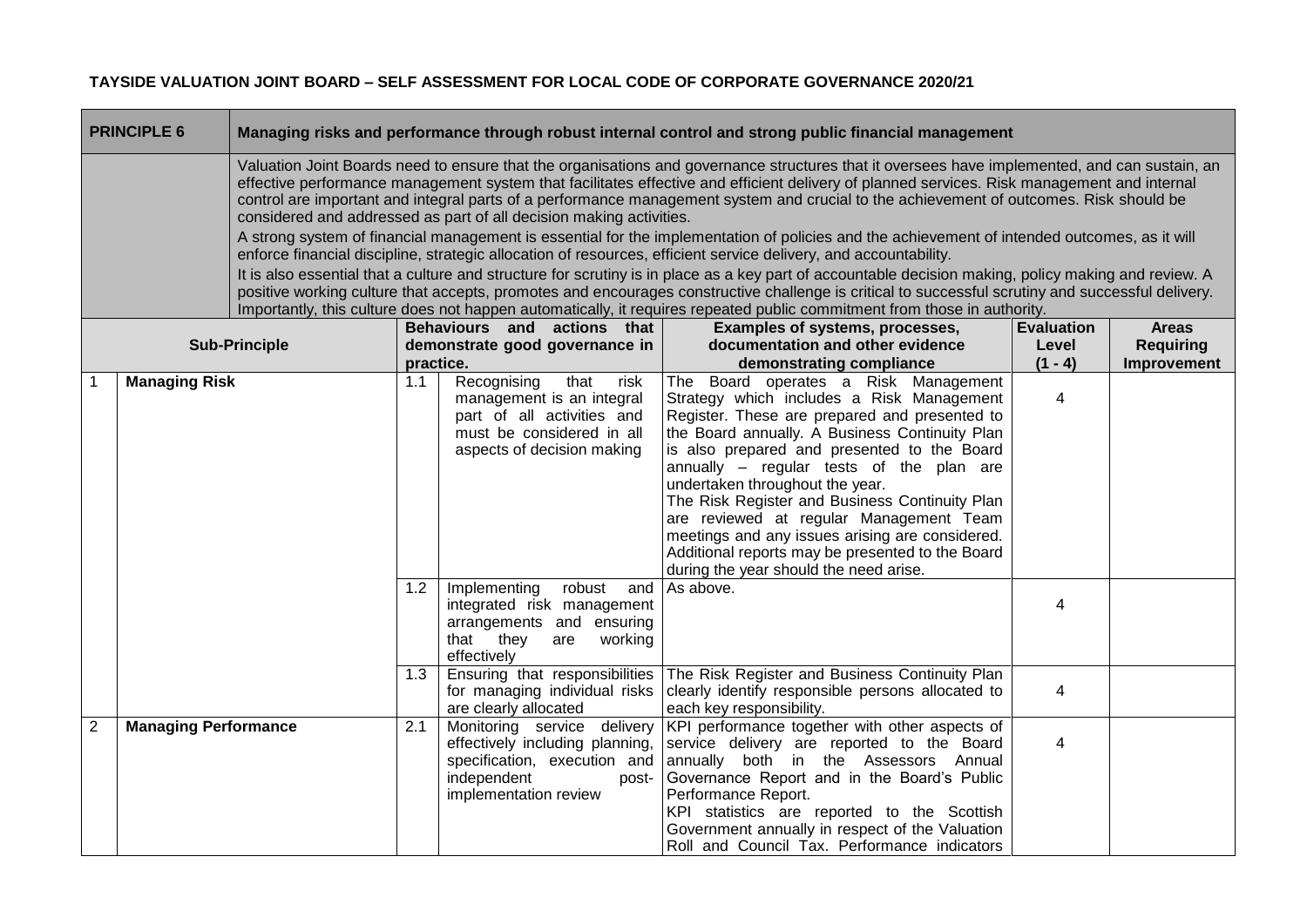|  | 2.2           |                                                                                                                                                                                                                                                                                                                                                                                                                                                                                                                                                          | are submitted to the Electoral Commission<br>annually in respect of the Electoral Register.<br>KPI and other performance indicators are<br>monitored throughout the year at regular<br>Management Team meetings.                                                                                                                                                                                                                                                                              |                |  |
|--|---------------|----------------------------------------------------------------------------------------------------------------------------------------------------------------------------------------------------------------------------------------------------------------------------------------------------------------------------------------------------------------------------------------------------------------------------------------------------------------------------------------------------------------------------------------------------------|-----------------------------------------------------------------------------------------------------------------------------------------------------------------------------------------------------------------------------------------------------------------------------------------------------------------------------------------------------------------------------------------------------------------------------------------------------------------------------------------------|----------------|--|
|  |               | Making decisions based on<br>clear<br>objective<br>relevant,<br>analysis and advice pointing<br>out the implications and risks<br>inherent in the organisation's<br>financial,<br>social<br>and<br>environmental position and<br>outlook                                                                                                                                                                                                                                                                                                                 | The Board's core functions are heavily<br>prescribed by Statute. Discussion takes place<br>between the Convenor, Vice Convenor,<br>Spokesperson, Clerk, Treasurer and Assessor in<br>advance of Board meetings<br>regarding<br>governance issues. Detailed advice is provided<br>where required by officials of the three<br>constituent Councils. All agendas and reports are<br>published on the Board's website in advance of<br>Board meetings in accordance with an agreed<br>timetable. | $\overline{4}$ |  |
|  | 2.3           | Ensuring an effective scrutiny<br>or oversight function is in<br>which encourages<br>place<br>constructive challenge and<br>debate on policies<br>and<br>objectives before, during and<br>after decisions are made<br>thereby<br>the<br>enhancing<br>organisation's performance<br>and that of any organisation<br>for which it is responsible<br>(OR, for a committee system)<br>Encouraging effective and<br>constructive challenge and<br>debate on policies<br>and<br>objectives<br>support<br>to<br>effective<br>balanced<br>and<br>decision making | The Board's core functions are<br>heavily<br>prescribed by Statute and undertaken by the<br>Assessor and ERO. The Board provides scrutiny<br>of the governance of these functions through its<br>regular meetings and performance reports.                                                                                                                                                                                                                                                    | $\overline{4}$ |  |
|  | 2.4           | Providing<br>members<br>regular reports on service   Management Team meetings.<br>delivery<br>plans<br>and<br>on<br>achievement                                                                                                                                                                                                                                                                                                                                                                                                                          | and   A consistent scheme of performance indicators<br>senior management with are prepared in in advance of regular<br>Board Reports are prepared and submitted in<br>progress towards outcome accordance with an agreed timetable.                                                                                                                                                                                                                                                           | 4              |  |
|  | $2.5^{\circ}$ | Ensuring there is consistency<br>between specification stages<br>(such as budgets) and post-<br>implementation reporting (eg<br>financial statements)                                                                                                                                                                                                                                                                                                                                                                                                    | Budgets are prepared in conjunction with the<br>Treasurer, regular monitoring reports are<br>prepared at three monthly intervals and are<br>aligned to performance as reported to the Board.<br>The Board operates to standing orders and has                                                                                                                                                                                                                                                 | 4              |  |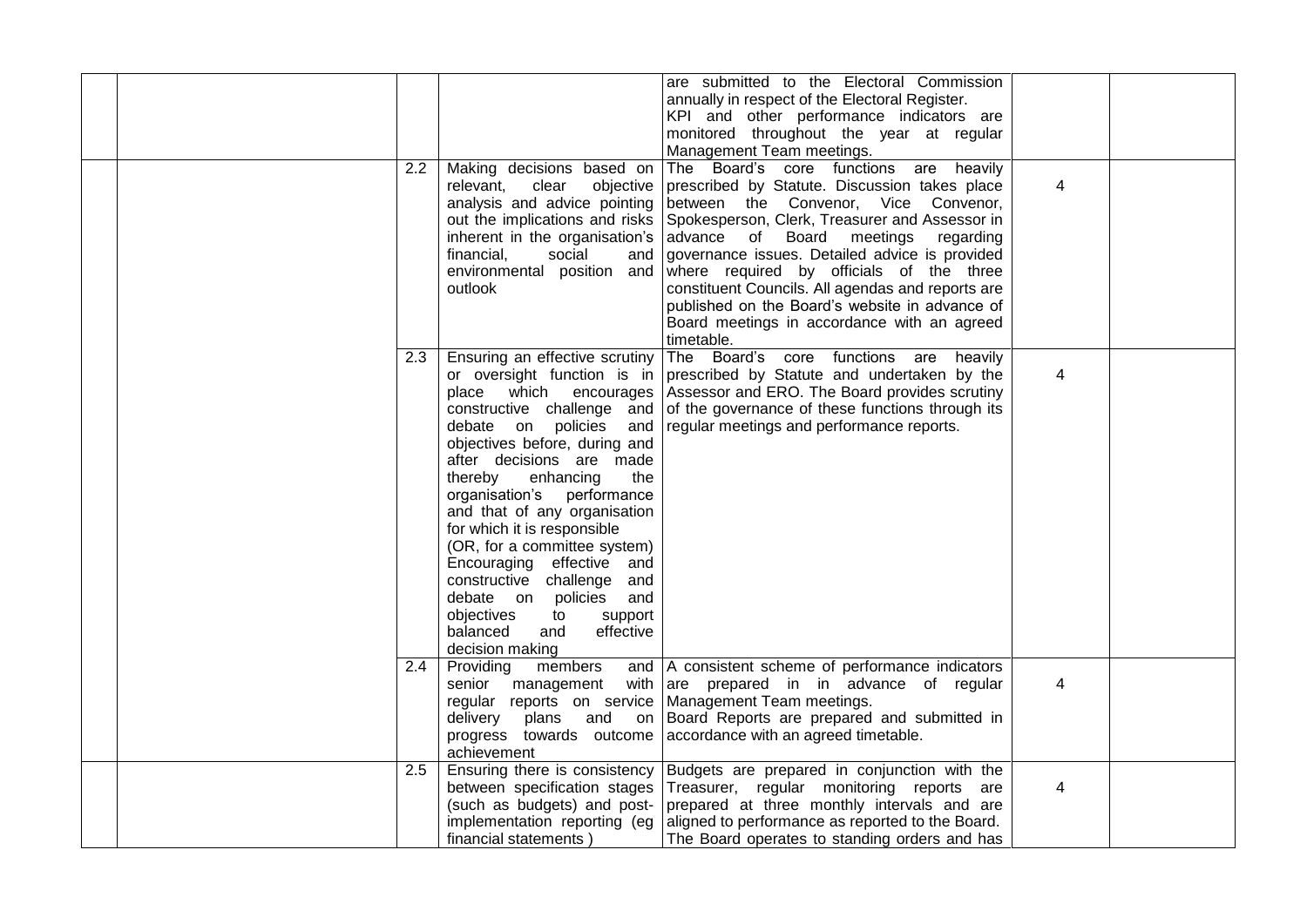|   |                                |     |                                       | agreed Financial Regulations - compliance is                                                 |                |  |
|---|--------------------------------|-----|---------------------------------------|----------------------------------------------------------------------------------------------|----------------|--|
|   |                                |     |                                       | monitored by internal audit.                                                                 |                |  |
|   |                                |     |                                       | <b>Budget Setting reports</b>                                                                |                |  |
|   |                                |     |                                       | Internal Audit reports                                                                       |                |  |
| 3 | <b>Robust Internal Control</b> | 3.1 | Aligning the risk management          | The Risk Management Strategy / Register is                                                   |                |  |
|   |                                |     | strategy and policies on              | aligned to the Service Plan                                                                  | 4              |  |
|   |                                |     | internal control with achieving       | An Annual Audit Plan is prepared by Internal                                                 |                |  |
|   |                                |     | objectives                            | Audit and reported to the Board. At the<br>conclusion of each financial year an Annual Audit |                |  |
|   |                                |     |                                       | Report on the finding during the year is                                                     |                |  |
|   |                                |     |                                       | presented to the Board by internal Audit.                                                    |                |  |
|   |                                |     | Evaluating and monitoring             | The Risk Management Strategy / Register are                                                  |                |  |
|   |                                | 3.2 | risk management and internal          | reviewed annually and presented to the Board.                                                | 4              |  |
|   |                                |     | control on a regular basis            | The Risk Register is aligned to the Service Plan                                             |                |  |
|   |                                |     |                                       | - both are reviewed throughout the year at                                                   |                |  |
|   |                                |     |                                       | regular Management Team meetings.                                                            |                |  |
|   |                                | 3.3 | Ensuring effective counter            | The Board has Anti-Fraud Guidelines in place                                                 |                |  |
|   |                                |     | fraud and anti-corruption             | which comply with the Code of Practice on                                                    | 4              |  |
|   |                                |     | arrangements are in place             | Managing the Risk of Fraud and Corruption. The                                               |                |  |
|   |                                |     |                                       | Anti-Fraud Guidelines were updated in 2016 to                                                |                |  |
|   |                                |     |                                       | include reference to the Bribery                                                             |                |  |
|   |                                | 3.4 | Ensuring additional assurance         | An Annual governance Statement is presented to                                               |                |  |
|   |                                |     | on the overall adequacy and           | the Board each year with the Annual Accounts.                                                | $\overline{4}$ |  |
|   |                                |     | effectiveness<br>0f<br>the            | Provision is made for Internal Audit services                                                |                |  |
|   |                                |     | framework of governance,              | within the Board's budget setting process.                                                   |                |  |
|   |                                |     | risk management and control           | Regular reviews of elements of the governance                                                |                |  |
|   |                                |     | is provided by the internal           | framework are undertaken throughout the year                                                 |                |  |
|   |                                |     | auditor                               | by Internal Audit in accordance with the Annual                                              |                |  |
|   |                                |     |                                       | Plan and are reported to the Board.                                                          |                |  |
|   |                                | 3.5 | Ensuring an audit committee           | The limited functions of the Board are such that                                             |                |  |
|   |                                |     | or equivalent group or                | there is no requirement for a specific Audit                                                 | 4              |  |
|   |                                |     | function which is independent         | Committee. The whole Board acts as the Audit                                                 |                |  |
|   |                                |     | executive<br>the<br>of<br>and         | Committee providing independent scrutiny of the                                              |                |  |
|   |                                |     | accountable to the governing<br>body: | governance of the core functions as provided by<br>the Assessor and ERO.                     |                |  |
|   |                                |     | provides a further source<br>$\circ$  |                                                                                              |                |  |
|   |                                |     | of effective assurance                |                                                                                              |                |  |
|   |                                |     | regarding arrangements                |                                                                                              |                |  |
|   |                                |     | for managing risk and                 |                                                                                              |                |  |
|   |                                |     | maintaining an effective              |                                                                                              |                |  |
|   |                                |     | control environment                   |                                                                                              |                |  |
|   |                                |     | that its recommendations              |                                                                                              |                |  |
|   |                                |     | are listened to and acted             |                                                                                              |                |  |
|   |                                |     | upon                                  |                                                                                              |                |  |
| 4 | <b>Managing Data</b>           | 4.1 | Ensuring                              | effective The Board has in place a Data Protection Policy                                    | 4              |  |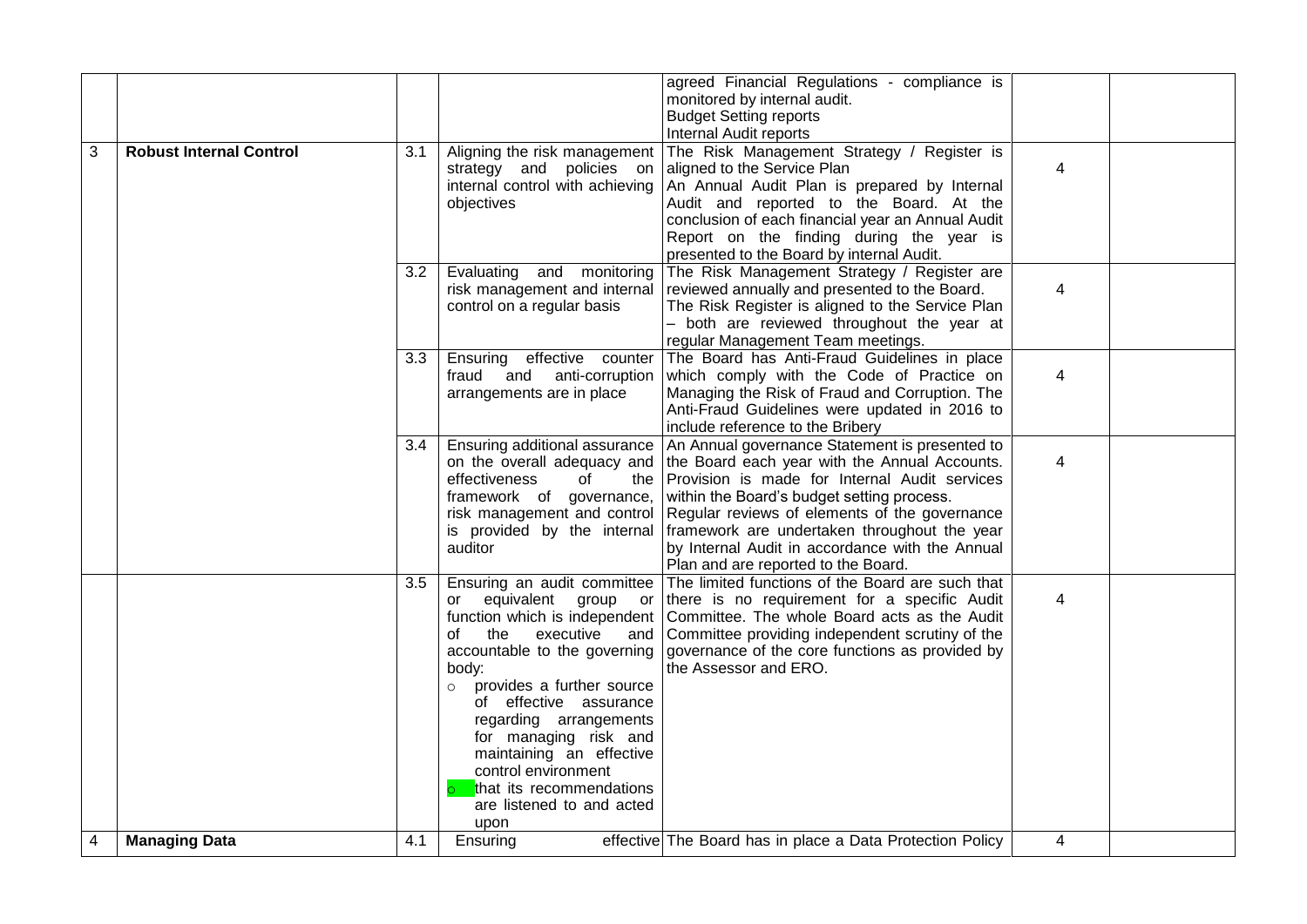|   |                                                     | 4.2 | including<br>processes<br>safeguard personal data<br>Ensuring<br>effective<br>arrangements are in place<br>effectively<br>and operating<br>when sharing data with other<br>bodies       | arrangements are in place for and a records Management Policy, together with<br>the safe collection, storage, a Freedom of Information Policy. There are<br>use and sharing of data, detailed Data Protection & Freedom of<br>to Information procedures in place and these are<br>made available to staff. Training is also provided<br>to staff. The Assessor is registered with the<br>Information Commissioner as the designated<br>Data Controller. The Depute Assessor is<br>designated as the Data Protection Officer and<br>manages day to day data protection issues.<br>There are a number of Data Sharing<br>agreements in place including those for sharing<br>information with colleague EROs and the<br>Scottish Government. | 4              |  |
|---|-----------------------------------------------------|-----|-----------------------------------------------------------------------------------------------------------------------------------------------------------------------------------------|-------------------------------------------------------------------------------------------------------------------------------------------------------------------------------------------------------------------------------------------------------------------------------------------------------------------------------------------------------------------------------------------------------------------------------------------------------------------------------------------------------------------------------------------------------------------------------------------------------------------------------------------------------------------------------------------------------------------------------------------|----------------|--|
|   |                                                     | 4.3 | Reviewing<br>and<br>accuracy of data used in<br>decision<br>making<br>and<br>performance monitoring                                                                                     | auditing Data utilised in undertaking the Board's core<br>regularly the quality and functions (Valuation Roll, Council Tax and<br>Electoral Registration) is gathered through<br>statutory powers which provide for criminal<br>proceedings for non-return of information or the<br>return of false information. The quality of<br>information received is monitored through the<br>analysis of statutory returns and is subject to<br>regular scrutiny through appeal processes.<br>In terms of the information utilised in managing<br>performance and target setting, this is extracted<br>from the Board's IT systems and is analysed<br>through the employee performance and<br>development review scheme.                           | 4              |  |
| 5 | <b>Strong Public Financial</b><br><b>Management</b> | 5.1 | Ensuring<br>financial<br>long-term<br>outcomes<br>short-term<br>and<br>financial<br>operational<br>and<br>performance                                                                   | Financial management and stewardship of the<br>management supports both Board's finances provided by the Treasurer and<br>achievement of officials of Dundee City Council in accordance<br>with standard procedures. As DCC is at arms<br>length from employees of the Board this provides<br>for effective control.<br>Financial management is aligned to operational<br>performance and long term service reviews as<br>reported to the Board by the Assessor.                                                                                                                                                                                                                                                                          | $\overline{4}$ |  |
|   |                                                     | 5.2 | well-developed<br>Ensuring<br>financial<br>management is<br>at all levels of<br>integrated<br>planning<br>and<br>control,<br>including<br>management of<br>financial risks and controls | Budget Monitoring Reports are prepared by the<br>Treasurer and presented to the Board at three<br>monthly intervals.                                                                                                                                                                                                                                                                                                                                                                                                                                                                                                                                                                                                                      | 4              |  |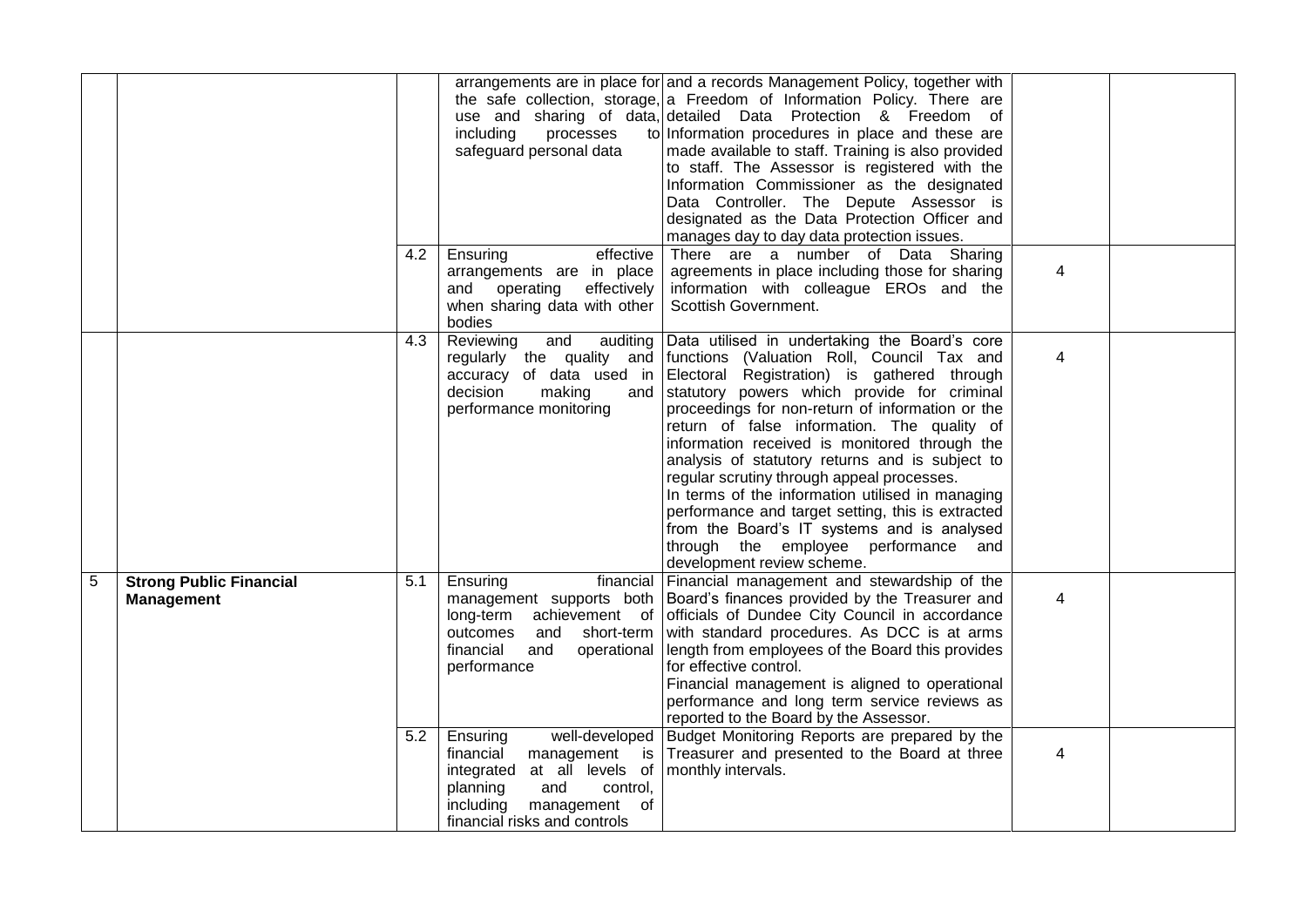[From Bolt-on to Built-in: Managing Risk as an Integral Part of Managing an](https://www.ifac.org/publications-resources/bolt-built) Organization (IFAC, 2015) [Code of Practice on Managing the Risk of Fraud and Corruption](http://www.cipfa.org/services/networks/better-governance-forum/counter-fraud-documentation/code-of-practice-on-managing-the-risk-of-fraud-and-corruption) (CIPFA, 2014) [Code of Practice on Managing the Risk of Fraud and Corruption: Guidance Notes](http://www.cipfa.org/policy-and-guidance/publications/c/code-of-practice-on-managing-the-risk-of-fraud-and-corruption-guidance-notes-pdf) (CIPFA, 2015) [Whole System Approach to Public Financial Management](http://www.cipfa.org/policy-and-guidance/reports/whole-system-approach-volume-1) (CIPFA, 2012) [Better Benchmarking for High Performance](http://www.cipfa.org/policy-and-guidance/publications/b/better-benchmarking-for-high-performance-pdf) (CIPFA, 2010) Audit [Committees: Practical Guidance for Local Authorities and Police](http://www.cipfa.org/policy-and-guidance/publications/a/audit-committees-practical-guidance-for-local-authorities-and-police-2013-edition-pdf) *(CIPFA, 2013)*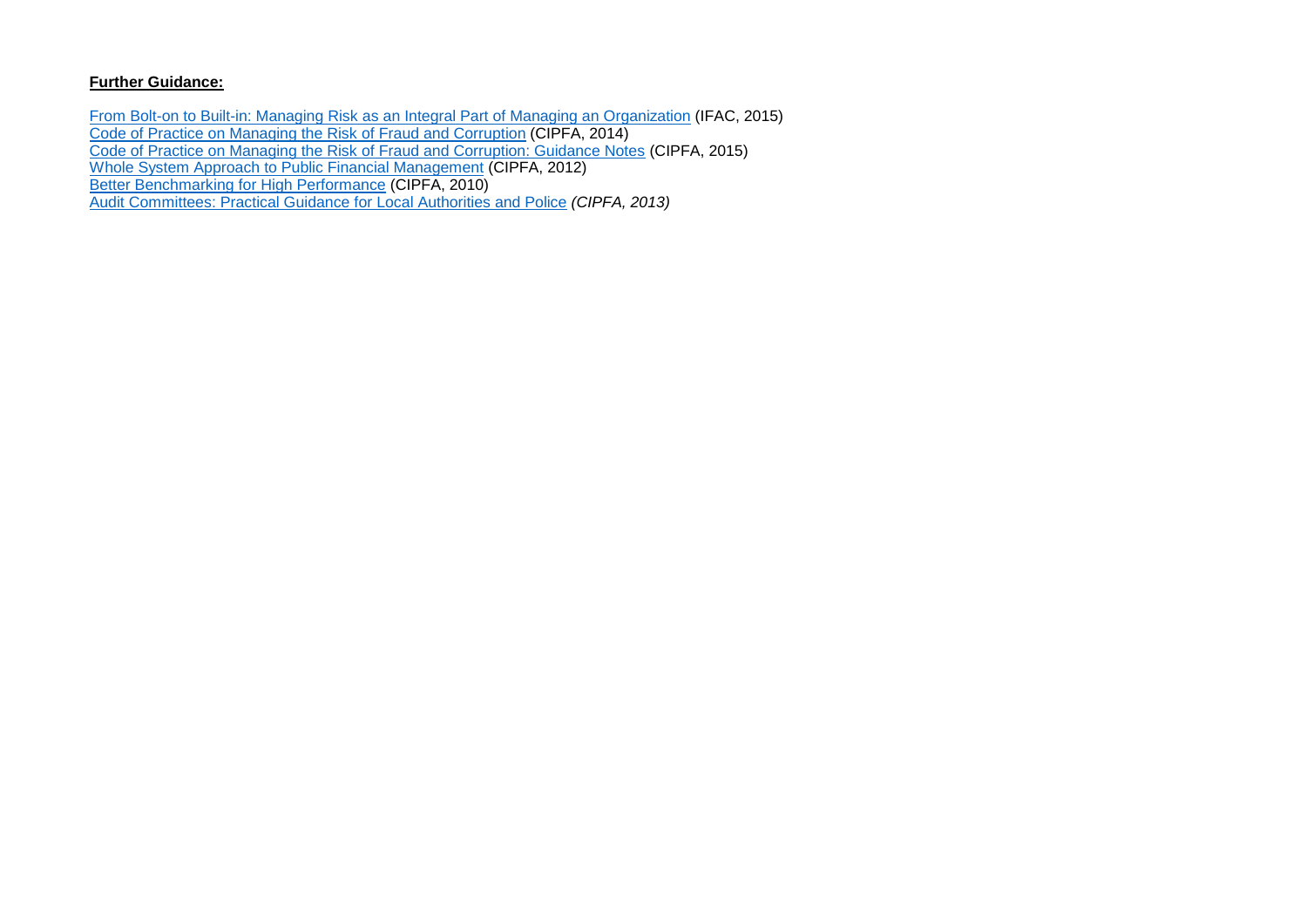| <b>PRINCIPLE 7</b>   |                                                           | Implementing good practices in transparency, reporting, and audit to deliver effective accountability |  |  |                                                                                                                                                                               |                                                                                                                                                                                                                                                                                                                                                                                                                                           |                                                                                                                                                                                                                                                                                                                                                                                                                                                                                                                                                                                                          |                                                 |  |  |  |
|----------------------|-----------------------------------------------------------|-------------------------------------------------------------------------------------------------------|--|--|-------------------------------------------------------------------------------------------------------------------------------------------------------------------------------|-------------------------------------------------------------------------------------------------------------------------------------------------------------------------------------------------------------------------------------------------------------------------------------------------------------------------------------------------------------------------------------------------------------------------------------------|----------------------------------------------------------------------------------------------------------------------------------------------------------------------------------------------------------------------------------------------------------------------------------------------------------------------------------------------------------------------------------------------------------------------------------------------------------------------------------------------------------------------------------------------------------------------------------------------------------|-------------------------------------------------|--|--|--|
|                      |                                                           |                                                                                                       |  |  |                                                                                                                                                                               | Accountability is about ensuring that those making decisions and delivering services are answerable for them. Effective accountability is<br>concerned not only with reporting on actions completed, but also ensuring that stakeholders are able to understand and respond as the<br>organisation plans and carries out its activities in a transparent manner. Both external and internal audit contribute to effective accountability. |                                                                                                                                                                                                                                                                                                                                                                                                                                                                                                                                                                                                          |                                                 |  |  |  |
| <b>Sub-Principle</b> |                                                           |                                                                                                       |  |  | Behaviours and actions that<br>Examples of systems, processes,<br>documentation and other evidence<br>demonstrate good governance in<br>practice.<br>demonstrating compliance |                                                                                                                                                                                                                                                                                                                                                                                                                                           | <b>Evaluation</b><br>Level<br>$(1 - 4)$                                                                                                                                                                                                                                                                                                                                                                                                                                                                                                                                                                  | <b>Areas</b><br><b>Requiring</b><br>Improvement |  |  |  |
|                      | Implementing Good Practice in<br>Transparency             |                                                                                                       |  |  | 1.1                                                                                                                                                                           | Writing and communicating<br>reports for the public and<br>other stakeholders in an<br>understandable<br>style<br>appropriate to the intended<br>audience and ensuring that<br>they are easy to access<br>and interrogate                                                                                                                                                                                                                 | Written reports are presented to the Board at<br>regular meetings. These reports are made<br>available to the public in advance of meetings<br>through the Board's website. Approved minutes<br>together with related reports are also available<br>on the website. Public performance reports are<br>available on the website and in paper format in<br>each office location.<br>Reports are written so as to be readily<br>understandable and to avoid the unnecessary<br>use of jargon.<br>Annual Accounts are available via the Joint<br>Boards<br>website<br>including<br>management<br>Commentary. | $\overline{4}$                                  |  |  |  |
|                      |                                                           |                                                                                                       |  |  | 1.2                                                                                                                                                                           | Striking a balance between<br>providing the right amount of<br>information<br>to<br>satisfy<br>transparency demands and<br>enhance public scrutiny while<br>not being too onerous to<br>provide and for users to<br>understand                                                                                                                                                                                                            | The Board's Annual Public Performance Report<br>is restricted in length to two sides of A4 paper<br>with the specific intention of summarising the<br>relevant data in an easy to read format. This is<br>judged to be appropriate to the scale of the<br>Board's activities. Further detail is available on<br>request or via the more detailed Board reports<br>contained within the website.                                                                                                                                                                                                          | 4                                               |  |  |  |
| $\overline{2}$       | <b>Implementing Good Practices in</b><br><b>Reporting</b> |                                                                                                       |  |  | 2.1<br>2.2                                                                                                                                                                    | Reporting at least annually on<br>performance, value for money<br>and the stewardship of its<br>resources                                                                                                                                                                                                                                                                                                                                 | The Board's Annual Public Performance Report<br>clearly sets out the breakdown of the approved<br>net budget and whether this has been achieved,<br>together with the principal activities and levels of<br>performance achieved during the year.<br>An annual Financial Statement is included,<br>together with Governance Reports from the<br>Assessor and the Treasurer within the Annual<br>accounts.<br>Ensuring members and senior The statutory framework ensures that the                                                                                                                        | 4                                               |  |  |  |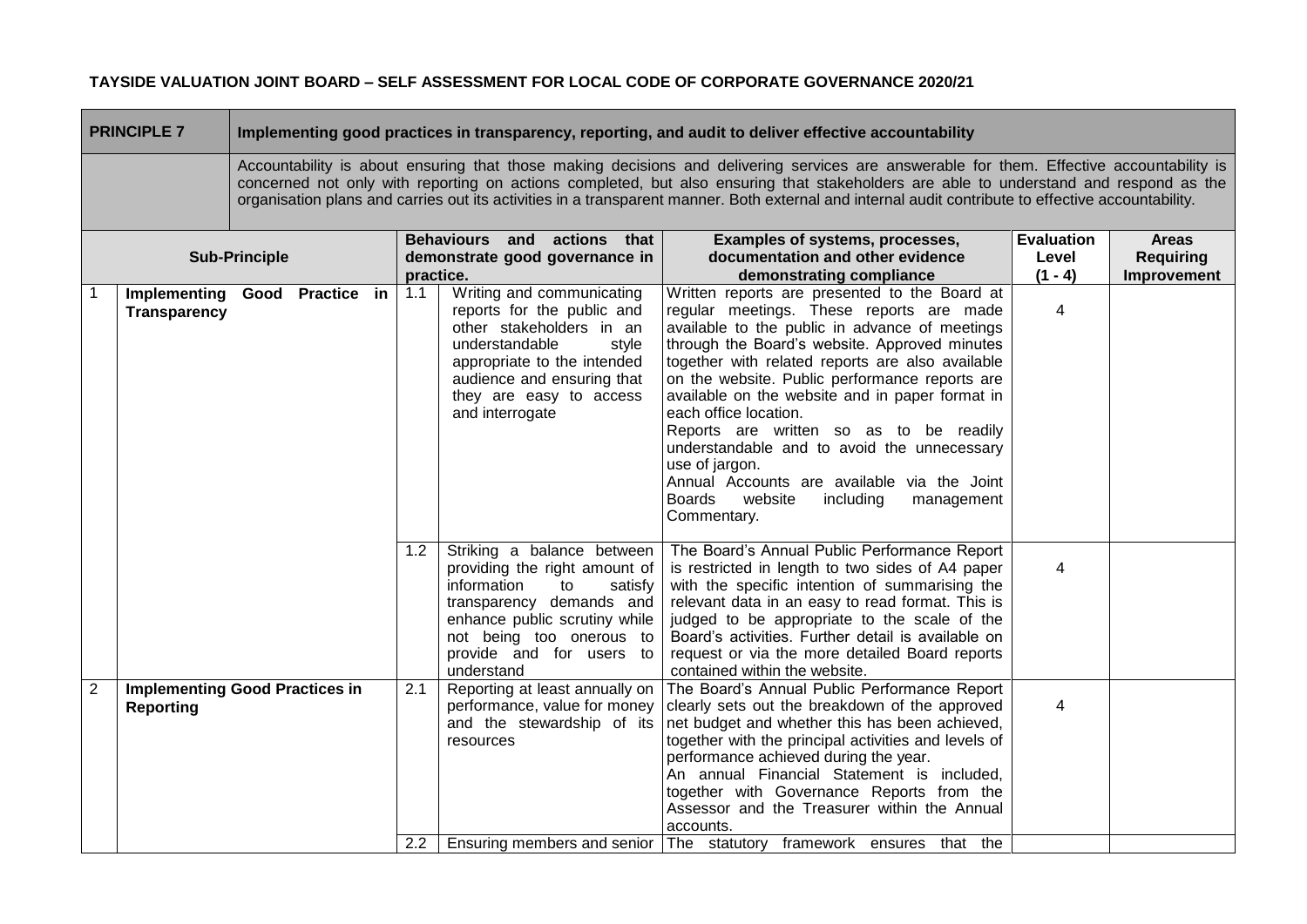|  | agement own the results<br>manage | - ERC<br>) and the Board are<br>Assessor<br>: responsible<br>$\alpha$ |  |
|--|-----------------------------------|-----------------------------------------------------------------------|--|
|  |                                   | · ensuring that the core functions are ∈<br>delivered<br>TOI          |  |
|  |                                   | e with the relevant legislation.<br>ïne                               |  |

|   |                                                                      | 2.3 | Ensuring<br>the extent to which the<br>principles contained in the<br>been<br>Framework<br>have<br>applied and publishing the<br>results on this assessment<br>including an action plan for<br>improvement and evidence to<br>demonstrate<br>good<br>(annual<br>governance<br>governance statement) | robust An Annual Governance Statement is included<br>arrangements for assessing with the annual accounts, together with a<br>detailed report by the Assessor and Treasurer.                                                                                                                                                                                                                                                                                                                                                                                                                  | 4              |  |
|---|----------------------------------------------------------------------|-----|-----------------------------------------------------------------------------------------------------------------------------------------------------------------------------------------------------------------------------------------------------------------------------------------------------|----------------------------------------------------------------------------------------------------------------------------------------------------------------------------------------------------------------------------------------------------------------------------------------------------------------------------------------------------------------------------------------------------------------------------------------------------------------------------------------------------------------------------------------------------------------------------------------------|----------------|--|
|   |                                                                      | 2.4 | Ensuring that the Framework   As above.<br>is applied to jointly managed<br>shared<br>service<br>or<br>organisations as appropriate                                                                                                                                                                 |                                                                                                                                                                                                                                                                                                                                                                                                                                                                                                                                                                                              | $\overline{4}$ |  |
|   |                                                                      | 2.5 | information that accompanies<br>the financial statements is<br>prepared on a consistent and<br>and<br>timely<br>basis<br>the<br>allow<br>for<br>statements<br>comparison with other similar<br>organisations                                                                                        | Ensuring the performance Performance and KPIs are reported in a format<br>which has been agreed with the Scottish<br>Government / Electoral Commission and is in<br>line with that produced by other Assessor and<br>ERO <sub>s</sub> .                                                                                                                                                                                                                                                                                                                                                      | 4              |  |
| 3 | <b>Effective</b><br><b>Assurance</b><br>and<br><b>Accountability</b> | 3.1 | Ensuring<br>recommendations<br>for<br>corrective action made by<br>external audit are acted upon                                                                                                                                                                                                    | that Recommendations made by External Audit are<br>reported directly to the Board. Any actions<br>recommended are undertaken by the Assessor /<br>Treasurer / Clerk and the outcome reported to<br>the Board via follow Up Reports.                                                                                                                                                                                                                                                                                                                                                          | 4              |  |
|   |                                                                      | 3.2 | which<br>place<br>governance<br>and recommendations are<br>acted upon                                                                                                                                                                                                                               | Ensuring an effective internal   Internal Audit prepare an Annual Plan. Individual<br>audit service with direct reports reviewing the areas identified within the<br>access to members is in Annual Plan are prepared and reported to the<br>provides   Board in line with the agreed timetable.<br>assurance with regard to An Annual report is provided summarising the<br>arrangements areas covered during the course of the year.<br>Internal audit routinely attend Board meetings<br>where these reports are presented and discuss<br>the details directly with members of the Board. | 4              |  |